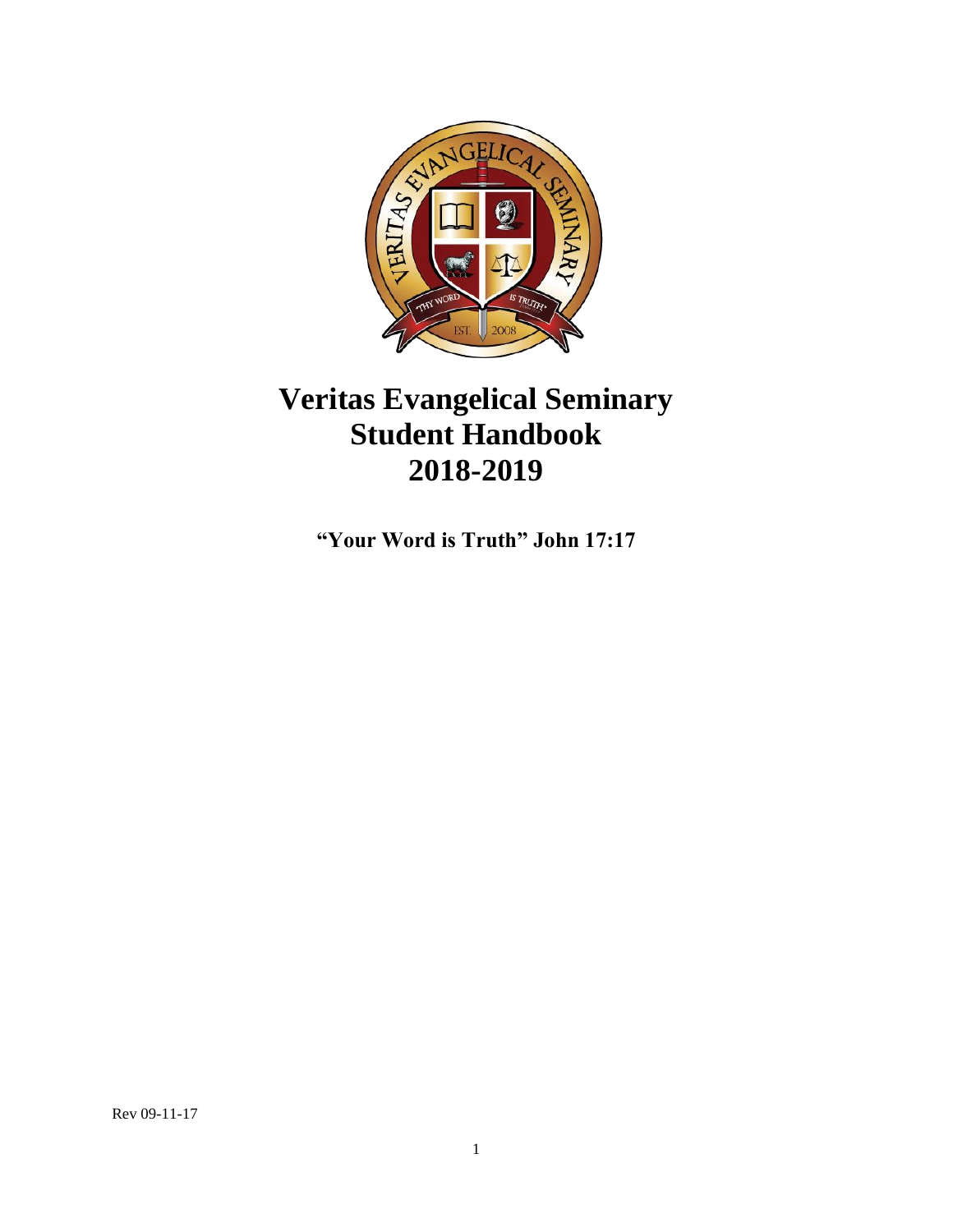**Veritas Evangelical Seminary** 3000 W. MacArthur Blvd Logos Building, Suite 220 Santa Ana, California 92704

> www.Ves.edu info@ves.edu P: 714.966.8500 / F: 714.966.8510

Board approved January 2009; February 11, 2010; December 2011; January 2014; September 2017

# **Student Handbook 2018-2019**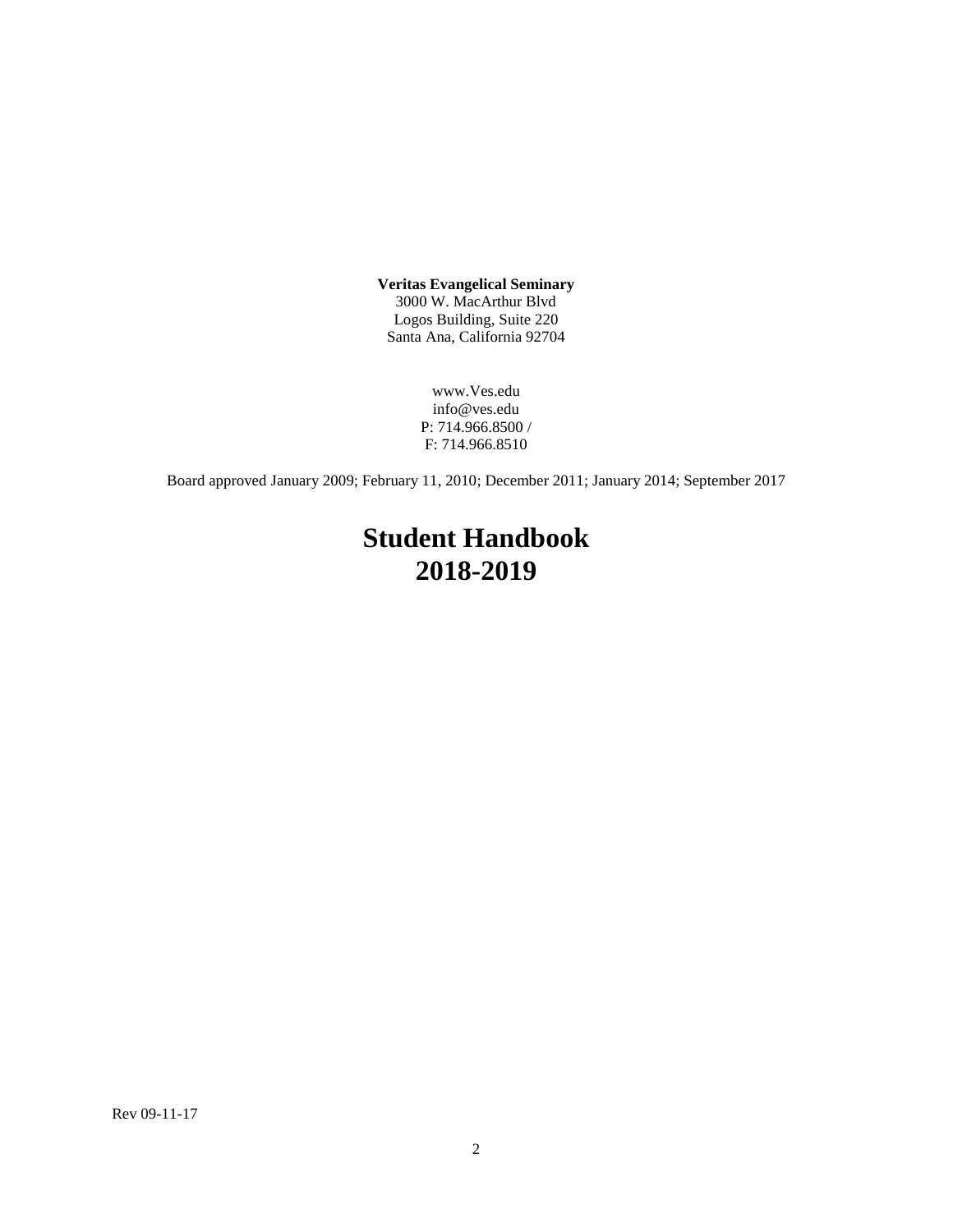## **Table of Contents**

| Rev 09-11-17 |  |
|--------------|--|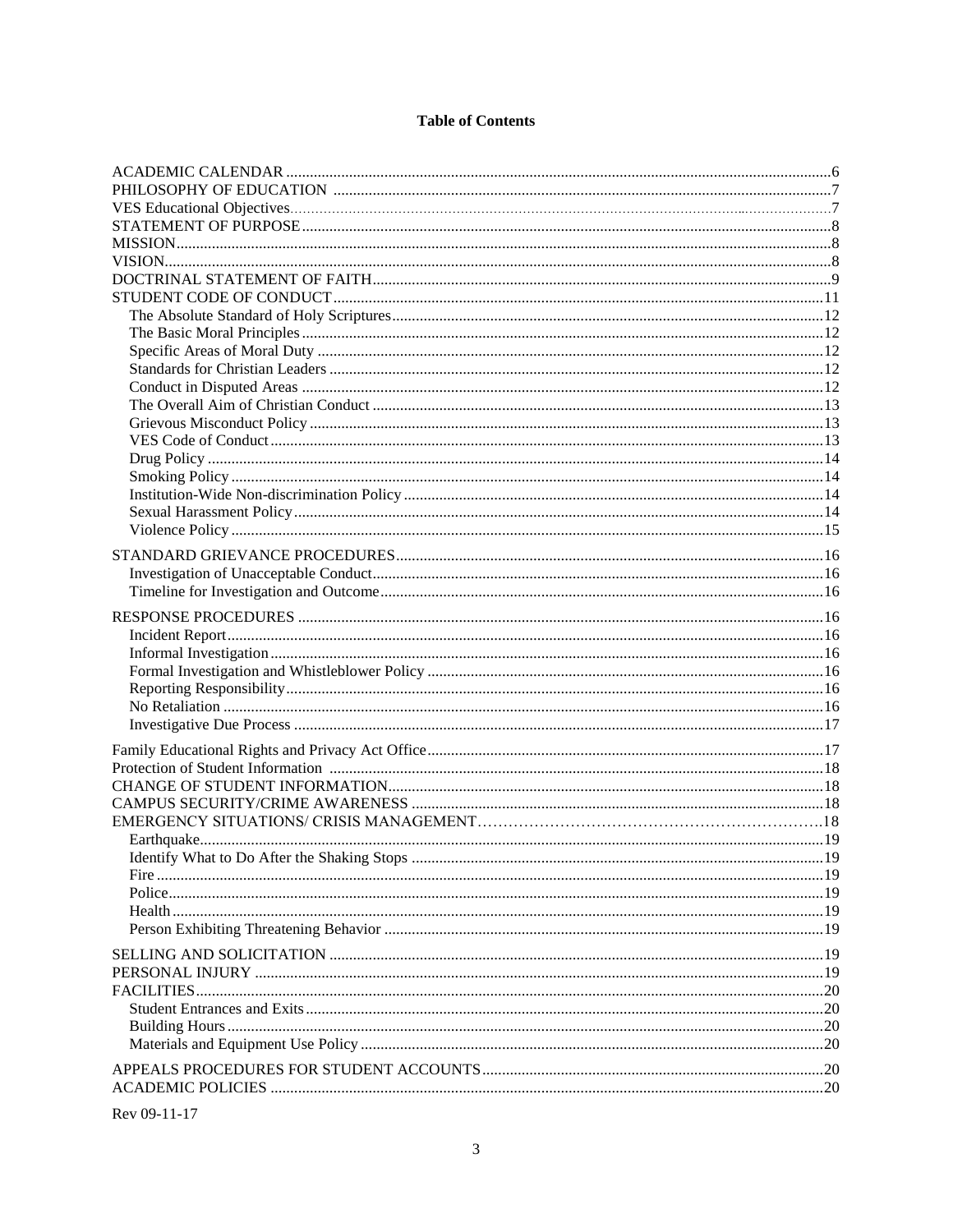| <b>STUDENT LIFE</b> |  |
|---------------------|--|
|                     |  |
|                     |  |
|                     |  |
|                     |  |
|                     |  |
|                     |  |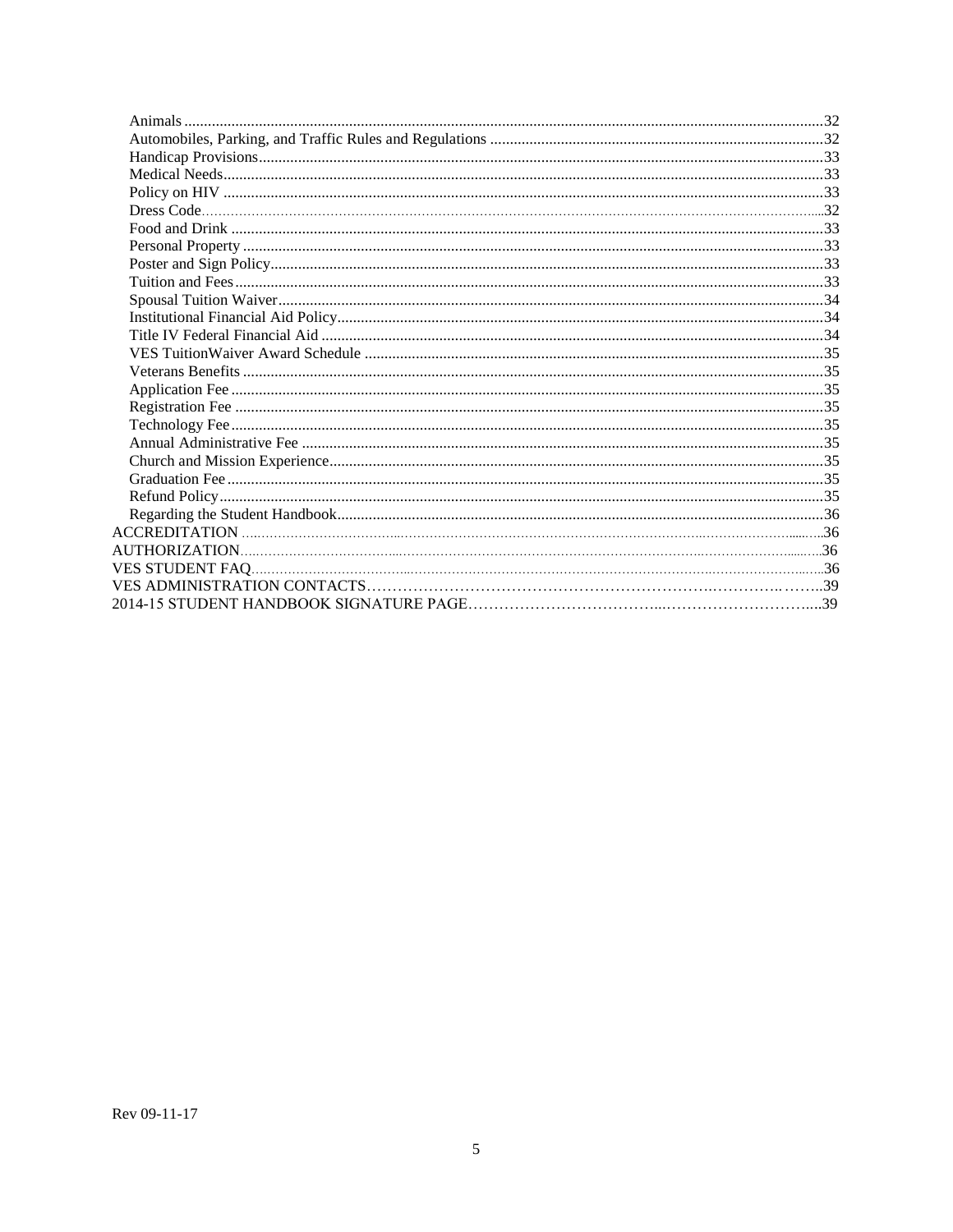| 2018-2019 ACADEMIC CALENDAR                    |                                                |  |
|------------------------------------------------|------------------------------------------------|--|
| Winter 2018 Module Calendar (OC Campus)        |                                                |  |
| Module Course                                  | January 15-20                                  |  |
|                                                | Spring 2018 Academic Calendar (OC Campus)      |  |
| <b>Spring Final Registration</b>               | January 29                                     |  |
| <b>Spring Semester Begins</b>                  | February 5                                     |  |
| Last Day to Officially Withdraw                | February 23                                    |  |
| <b>Easter Break</b>                            | <b>March 26-30</b>                             |  |
| Reading Week (No Classes)                      | April 16-21                                    |  |
| <b>Module Course</b>                           | April 16-21                                    |  |
| Graduation                                     | May 25                                         |  |
| Last Day of Spring Courses                     | June 1                                         |  |
|                                                | Summer 2018 Modular Calendar (OC Campus)       |  |
| <b>Module Course</b>                           | July 16-21                                     |  |
|                                                | Fall 2018 Academic Calendar (OC Campus)        |  |
| Fall Semester Orientation & Final Registration | August 20                                      |  |
| Fall Semester Courses Begin                    | August 27                                      |  |
| Last Day to Officially Withdraw                | September 14                                   |  |
| <b>VES National Apologetics Conference</b>     | November TBA                                   |  |
| Reading Week (No Classes)                      | November 5-10                                  |  |
| Module Course                                  | November $5-10$                                |  |
| <b>Thanksgiving Break</b>                      | November 21-23                                 |  |
| Graduation                                     | December 7                                     |  |
| Last Day of Fall Classes                       | December 14                                    |  |
|                                                | <b>Winter 2019 Module Calendar (OC Campus)</b> |  |
| Module Course                                  | January 14-19                                  |  |
| Spring 2019 Academic Calendar (OC Campus)      |                                                |  |
| Spring Final Registration                      | January 28                                     |  |
| <b>Spring Semester Begins</b>                  | February 4                                     |  |
| Last Day to Officially Withdraw                | February 22                                    |  |
| <b>Easter Break</b>                            | April 15-19                                    |  |
| Reading Week (No Classes)                      | April 22-27                                    |  |
| Module Course                                  | April 22-27                                    |  |
| Graduation                                     | May 24                                         |  |
| Last Day of Spring Courses                     | May 31                                         |  |
| Summer 2019 Modular Calendar (OC Campus)       |                                                |  |
| Module Course                                  | June 17-22                                     |  |
| Fall 2019 Academic Calendar (OC Campus)        |                                                |  |
| Fall Semester Orientation & Final Registration | August 19                                      |  |
| Fall Semester Courses Begin                    | August 26                                      |  |
| Last Day to Officially Withdraw                | September 13                                   |  |
| Module Course                                  | October 21-26                                  |  |
| Reading Week (No Classes)                      | October 21-26                                  |  |
| <b>VES National Apologetics Conference</b>     | November TBA                                   |  |
| Thanksgiving Break                             | November 27-29                                 |  |
| Graduation                                     | December 6                                     |  |
| Last Day of Fall Classes                       | December 13                                    |  |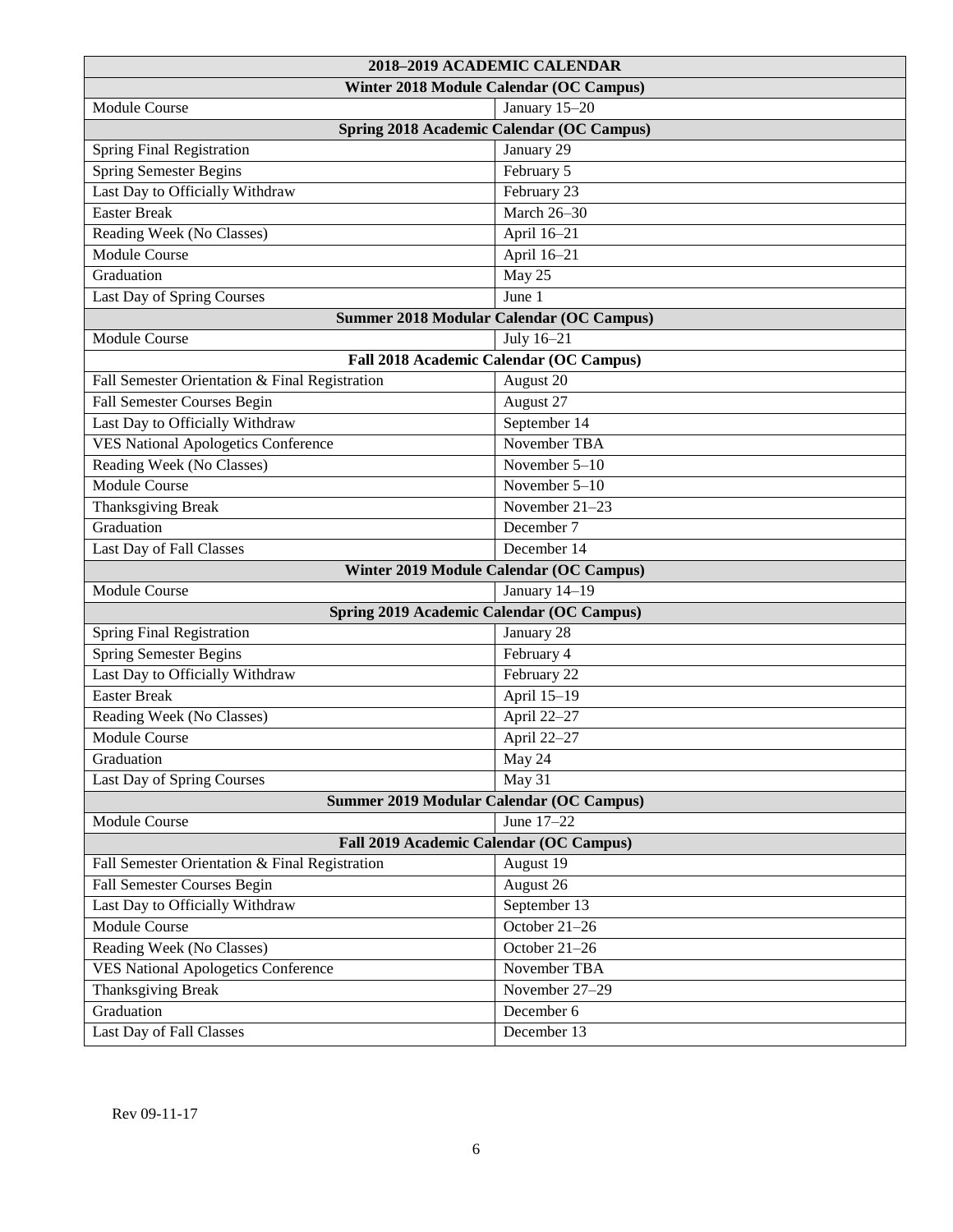## **PHILOSOPHY OF EDUCATION**

Veritas Evangelical Seminary believes that all truth finds its source in God (Jn. 14:6), whether it is discovered in general revelation (Ps. 19:1-6; Rom. 1:19-20; 2:15) or special revelation (Jn. 17:17; 2 Tim. 3:16). Therefore, any education which seeks to discover the source and foundation for truth must have as its primary focus God Himself, since "in Him are hidden all the treasures of wisdom and knowledge" (Col. 2:3). Therefore, Christian education integrates God's truth into every discipline of life, so that there is not a dichotomy between secular truth and religious truth (Phil. 4:8). As redeemed individuals, we may know biblical and extra-biblical truth which provides spiritual and intellectual freedom (Jn. 8:32), while offering a bulwark against any tyranny over the minds and hearts of man (2 Cor. 10:4-5).

Christian education deals with teaching and learning based on the inspired Scriptures (2 Tim. 3:16) and continual submission under the authority of the Bible; conducted by Christian teachers primarily for Christian students and empowered by the Holy Spirit bringing all truth into living relationship with the truth of the Word of God. Christian education integrates the whole of the student's personality with a Bible-centered Christian worldview to enable the student to better serve and glorify God.

A Christian worldview acknowledges the existence of the triune personal God, the Maker of heaven and earth; man's creation in the image of God, an image ruined by the fall beyond human power to repair, but not beyond God's power to regenerate; the incarnation of God the Son, His death, burial and bodily resurrection; the Holy Spirit calling out of this present world a community of believers which is Christ's Body, the Church; and the end of earthly history via the glorious appearing of our great God and Savior Jesus Christ.

There is no Christian education without Christian teachers. Every teacher has a worldview which expresses the convictions by which he or she lives. The worldview of the teacher will gradually influence the worldview of the student. It is for this reason that good Christian models are an absolute necessity for Christian education. Jesus spoke of fully developed disciples being like their teachers (Lk. 6:40). Therefore, a Christian teacher is one redeemed through Jesus Christ; conducting a pure life enabled by His Spirit; called and gifted to teach; and demonstrates the fruit of the Spirit.

As a Christian educational community we endeavor to offer students the opportunity to form a biblical worldview founded on Scripture that provides the educational content for intellectual and moral development. We believe that students and instructors combine to form the educational environment while being dependent upon God's grace and revelation of Himself for the discovery of truth (Dt. 29:29;1 Cor. 2:6-15).

## <span id="page-6-0"></span>**VES Educational Objectives**:

- 1. To develop the student's spiritual, moral, intellectual, and devotional understanding of God, His Son Jesus Christ, and the doctrines of orthodox Christianity.
- 2. To develop in the student an awareness that worship of God involves the total life of faith and practice independent of one's circumstances or environment.
- 3. To develop in the student a sense of awareness, responsibility, and engagement in church planting, evangelism, and global missions.
- 4. To equip the student with the understanding necessary to skillfully and humbly defend the Christian faith and proclaim the gospel of Jesus Christ to the world.
- 5. To assist the student in developing a biblical worldview centered in Christ which will provide the interpretive framework through which to understand the world and provide enduring solutions to its problems.
- 6. To increase the student's understanding of church and para-church ministry related to biblical studies, theological studies, and apologetics.
- 7. To assist students in gaining an appreciation for godly knowledge and wisdom, not as an end in itself, but as a means to clarifying, defending, and sharing the gospel with skill, and to help the student live the Christian life as a thoughtful individual.
- 8. To help students embrace a life of Christian humility and sacrificial love, which are the greatest visible and relational testimonies one could offer fellow Christians and the world.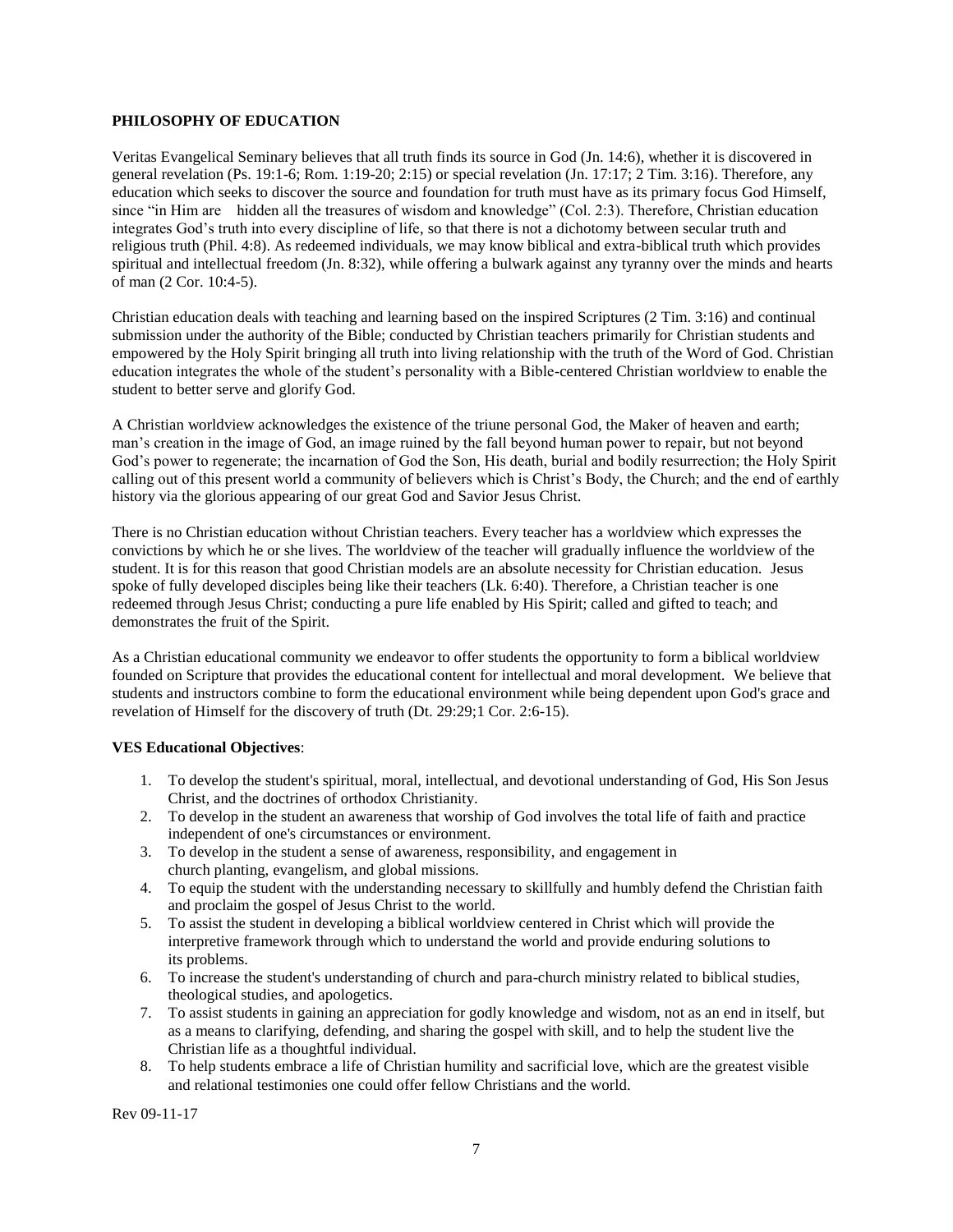### <span id="page-7-0"></span>**STATEMENT OF PURPOSE**

Veritas Evangelical Seminary has been established as a graduate institution seeking to honor Jesus Christ and His word through conservative scholarship and biblical exposition for the sole purpose of developing competent Christian men and women for spiritual leadership. To fulfill this purpose, we seek to establish a community of learners who are devoted to Jesus Christ and His body, the Church, within a Christian context of instruction of the inspired, inerrant, infallible word of God. This will provide student-learners with an academic opportunity that enables them to fulfill his or her goals as a Christian leader while developing a more profound worship of our Lord Jesus Christ.

### <span id="page-7-1"></span>**MISSION**

Our mission is to equip Christians to evangelize the world and defend the historic Christian faith through rigorous academic and devotional study of the inspired Scriptures. To accomplish this mission, all graduate instruction will emphasize the formation of a Christ-centered and biblical worldview based on God's truth as revealed in the Bible. As a community of learners devoted to the mission of Jesus Christ and the furtherance of His Church, we seek to proclaim Christ's death and resurrection in a classical, biblically based environment. As our name suggests, we seek to create an educational atmosphere that characterizes and fulfills our mission by:

*Veritas (Truth):* Discovering truth in both general and special revelation, teaching the truth of the Bible as the inspired, inerrant, and infallible Word of God, defending the truth, and longing to cultivate a Christian worldview within all students who will in turn communicate these truths to others.

*Evangelical (Biblical/Redemptive):* Proclaiming the good news of Jesus Christ's redemptive power through His death and resurrection, instilling within our students a passion and desire to evangelize through clear and winsome biblical exposition, outreach, and mission service.

*Seminary (Community):* As an academic institution we seek to draw together a community of learners who can encourage, challenge, and interact with others of like-mind, including their instructors, who seek to refine and expand their spiritual and intellectual foundation in Christ. Our goal is to educate the whole student within a Christian environment realizing that God works through our peers to the benefit of all (Lk. 2:52; Mt. 22:37). Therefore, the seminary environment serves as a means to cultivating our whole person to the cause of Christ, and thereby, serving God to the fulfillment of the great commission (Mt. 28:19-20).

<span id="page-7-2"></span>**VISION**: Proclaim. Equip. Defend.

Our vision is to prepare a generation of spiritually mature, biblically equipped, academically advanced, and socially developed individuals for a life of opportunity and service to the glory of God.

As an extension of the ministry of the Church, we exist to help students develop their relationship with God through Jesus Christ, to discover and encourage their gifts, and to inspire each student to realize his or her full potential in serving God in spirit and in truth. Therefore, our vision for the seminary and for each student is conveyed through quality graduate programs by:

- 1. Proclaiming the good news of Jesus Christ through sound theological scholarship, expository teaching, and evangelism.
- 2. Equipping those whom God has called for a life of service unto Him, cultivating a Christ-centered and biblical worldview.
- 3. Defending the Christian faith against ancient and contemporary challenges to its viability, veracity, and reliability.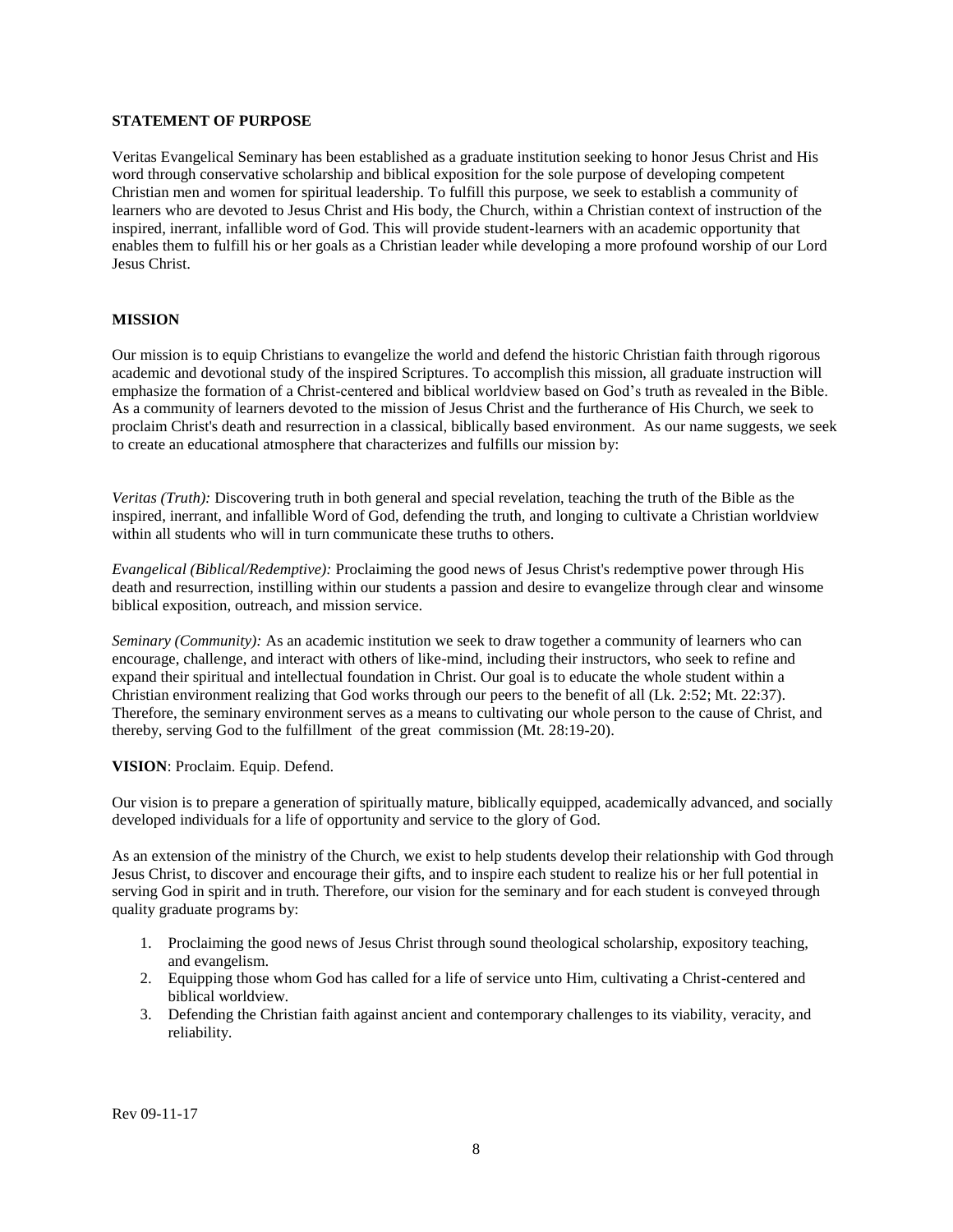# **Veritas Evangelical Seminary DOCTRINAL STATEMENT OF FAITH**

#### <span id="page-8-0"></span>I. Scripture

We believe the Bible is the Word of God, comprising the totality of Holy Scripture, is verbally inerrant in the original text, and remains inerrant, inspired, infallible, and sufficient in all its substance for salvation, sanctification, life and practice. Therefore, it is the supreme, final, and authoritative standard for faith, theology, and moral decisions. We seek to teach the Word of God in such a way that its message can be applied to an individual's life, leading that person to greater maturity in Christ. (VES affirms the Chicago Statement on Biblical Inerrancy)

## II. Historicity

We believe in the full historicity and comprehensibility of the biblical record of primeval history, including the literal existence of Adam and Eve as the progenitors of all people, the literal fall in the Garden of Eden and resultant divine curse on creation, the worldwide cataclysmic deluge, and the origin of the nations and languages at the tower of Babel.

#### III. God

We believe that the triune God eternally exists in one essence and three distinct persons: Father, Son and Holy Spirit; that He is essentially Spirit, personal, transcendent, sovereign, life, love, truth, almighty, simple (i.e., essentially one without parts), timelessly eternal, unchangeable, wise, just, holy, relational, pure actuality, dynamic, infallible in all things, including His foreknowledge of all future decisions and events, and that He created the heavens and the earth in six historical days.

#### IV. Creation

God is the Creator and Sustainer of the heavens and the earth and of every basic form of life according to the six historic days described in the book of Genesis (1:1-2:3). The creation account is factual, historical, and is the foundation of our understanding the created universe, God's power, and His glory (Psa. 19:1). Further, God exercises providential care for every life form in His creation (Mt. 6:25-33), and Christ is the conserving Cause of all things (Heb1:3; Col. 1:17) and exercises providential care for every life form in it (Mt. 6:25-33). We reject theistic and naturalistic macroevolution as unbiblical, unjustifiable, and based on naturalistic assumptions. Further, by its denial of the biblical teaching on creation, it undermines many essential doctrines of the Christian Faith (cf. Gen 1:27; Mt.19:4-6; Rom. 5:12-14; 1 Cor. 11:8-9; 15:45). We also believe in a literal, worldwide flood that destroyed the earth, animal life, and the human race, except for Noah and those he took in the ark with him (Gen. 6-9; Mt. 24:37-39; 1 Pet. 3:20).

#### V. Jesus Christ

We believe that Jesus Christ is fully God and fully human, possessing two distinct natures which are co-joined in one person; that He was miraculously conceived by the Holy Spirit, born of the virgin Mary, lived a sinless and miraculous life, provided for the atonement of our sins by His vicarious substitutionary death on the Cross, was physically resurrected in the same body that was buried in the tomb by the power of the Holy Spirit; that Jesus Christ physically ascended back to the right hand of God the Father in heaven, and ever lives to make intercession for us. After Jesus ascended to Heaven, the Holy Spirit was poured out on the believers in Jerusalem, enabling them to fulfill His command to preach the gospel to the entire world, an obligation shared by all believers today. (VES affirms the Apostle's, Nicene, and Athanasian Creeds).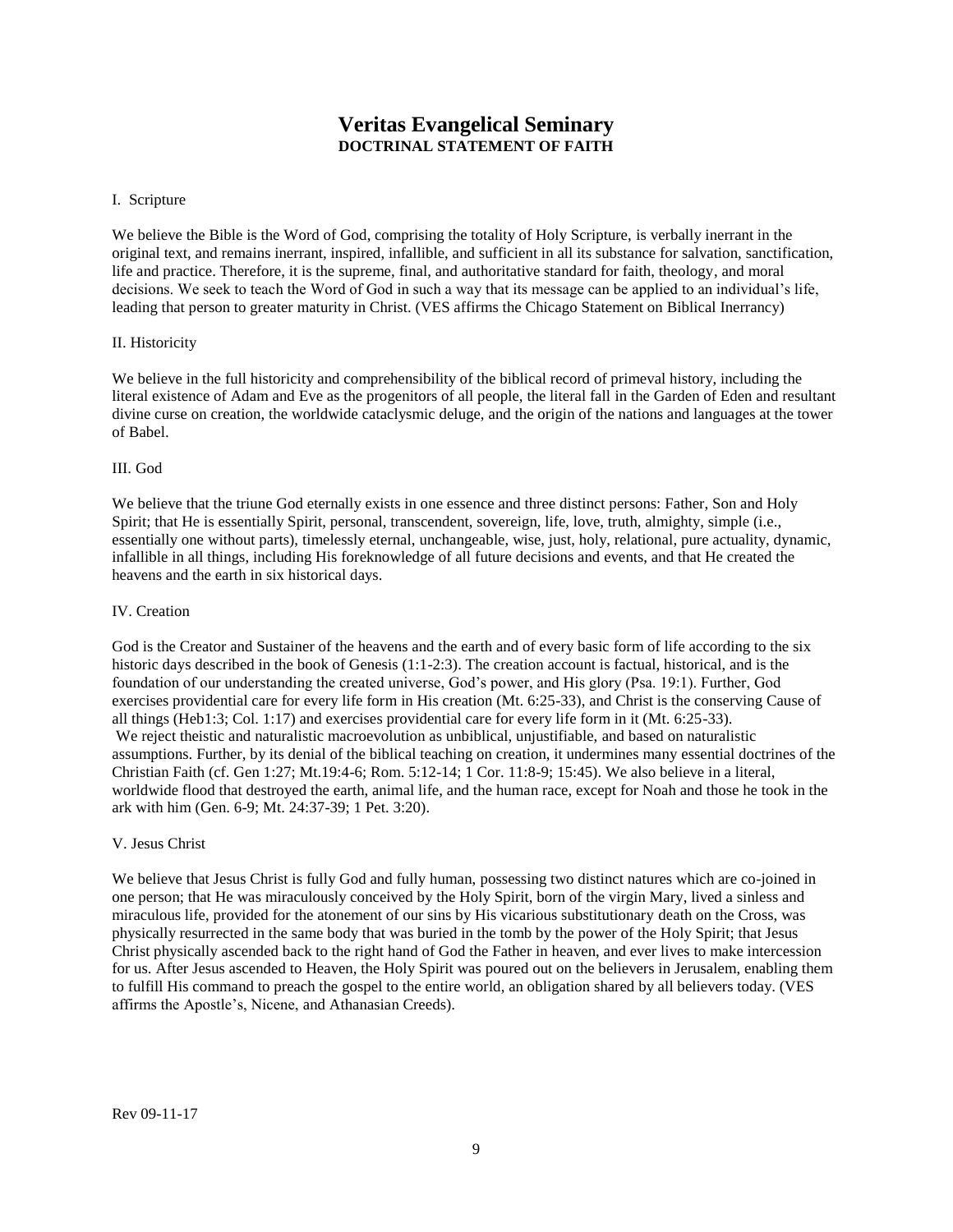#### VI. Holy Spirit

We believe the Holy Spirit is the third person of the Godhead who seals, indwells, sanctifies, baptizes, teaches, empowers, reveals, and guides the believer into all truth. The Holy Spirit gives gifts to whom He wills, which are valid for today, and ought to be exercised within scriptural guidelines. We as believers are to earnestly desire the best gifts, seeking to exercise them in love that the whole Body of Christ might be edified. We believe that love is more important than the most spectacular gifts, and without this love all exercise of spiritual gifts is worthless.

#### VII. Mankind

We believe that man is created in the image of God; however, after the fall of Adam and Eve, all people are by nature separated from God and responsible for their own sin, but that salvation, redemption, and forgiveness are offered as a free gift by the Lord Jesus Christ to all based on His grace alone. When a person repents of sin and receives Jesus Christ as personal Savior and Lord, trusting Him to save, that person is immediately born again and sealed by the Holy Spirit, all his/her sins are forgiven, and that person becomes a child of God, destined to spend eternity with the Lord.

### VIII. Salvation

Salvation is initiated, attained, and procured by God through the death of Christ on the cross for our sins and His resurrection from the dead. The salvation Christ offers is available to all, and is received freely by grace alone and through faith in Christ alone, apart from good works, thereby justifying and sealing the believer by the Holy Spirit.

### IX. The Church

The universal Church is an organic body composed of all believers, both living and dead, who have been sealed by the Holy Spirit through faith in Jesus Christ for salvation. The church has the responsibility to worship the Lord and share the good news of Christ's death and resurrection to the world, making disciples, baptizing believers, and teaching them to observe sound doctrine and live a morally pure life. We believe church government should be simple rather than a complex bureaucracy, with the utmost dependence upon the Holy Spirit to lead, rather than on fleshly promotion or worldly wisdom. The Lord has given the church two ordinances which are to continue until He returns — adult baptism by immersion and holy communion. Water baptism is not necessary for salvation, and cannot remove sins, but is a picture of the salvation already received by the believer. We believe the only true basis of Christian fellowship is Christ's sacrificial agape love, which is greater than any secondary differences we possess, and without which we have no right to claim ourselves Christians.

## X. Worship

We believe worship of God should be spiritual. Therefore, we remain flexible and yielded to the leading of the Holy Spirit to direct our worship. We believe worship of God should be inspirational. Therefore, we give great place to music in our worship. We believe worship of God should be intelligent. Therefore, our gatherings are designed with great emphasis upon the teaching of the Word of God that He might instruct us how He should be worshiped. We believe the worship of God should be fruitful. Therefore, we look for His love in our lives as the supreme manifestation that we have been truly worshiping God in spirit and truth.

#### XI. Christ's Return

We await the imminent rapture of the church and the second coming of Christ which will be physical, personal, visible, and premillennial. This motivates us to evangelism, holy living, heart-felt worship, committed service, diligent study of God's Word, and regular fellowship.

#### XII. Eternity

We believe those who are saved by Jesus Christ will spend eternity with Christ in heaven in a conscious state of blessedness, reward, and satisfaction; that those who do not personally receive the finished work of Christ by faith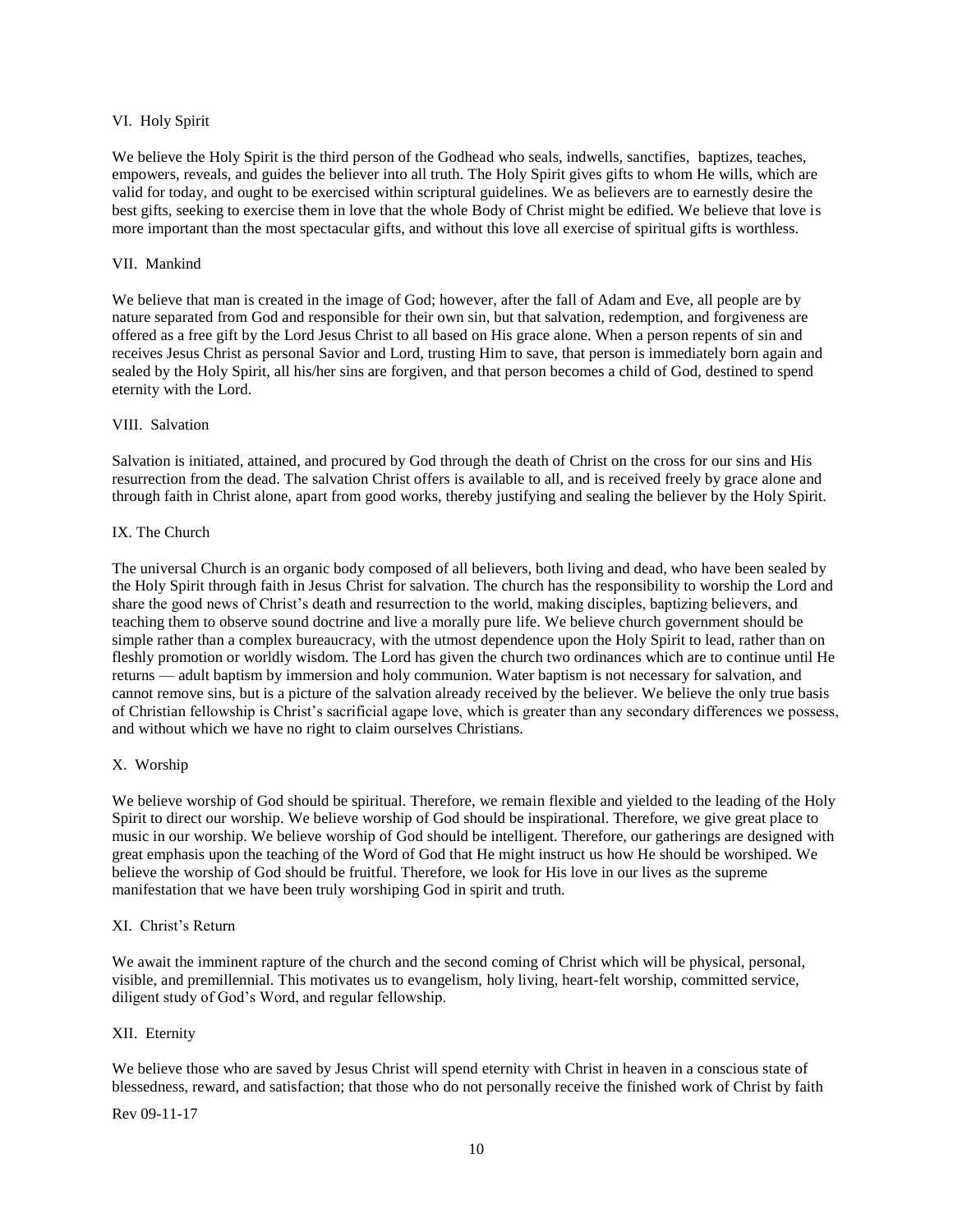will spend eternity separated from God in a state of conscious torment.

#### XIII. Satan

We believe there is a real personal devil of great malevolence, cunning, and power, who seeks to deceive, tempt, kill, steal and destroy, yet his power is limited by God to only what God permits him to do; that the devil has been defeated positionally at the cross of Christ, and will be defeated practically at Christ's glorious second coming which will eventuate in the permanent quarantine and punishment of the Devil, Beast, and False Prophet, in the lake which burns with fire and brimstone.

#### XIV. Marriage and Sexuality

We believe marriage is between one genetic man and one genetic woman only, and the marriage bed is undefiled. Sexual relationships outside the bonds of heterosexual marriage are both unbiblical and immoral. We also believe that the intentional confusion/blurring of genders and functions/manners naturally and uniquely given to men and women distort God's established order – which functionally places man as the head of woman, Christ the head of man, and God the Father the head of Christ.

#### XV. We Reject:

(1) The belief that true Christians can be demon possessed and are helpless against the craft and wiles of the Devil; (2) any philosophy or theology which denies that human freewill can be exercised in the receiving of Christ's free gift of salvation; specifically, we reject the belief that Jesus' atonement was limited in its extent, instead, we believe that He died for all unrighteous people and that any perceived limitation rests in one's free rejection of Christ's finished work of atonement, and we reject the assertion that God's wooing grace cannot be resisted or that He has elected some people to go to hell; instead we believe that anyone who wills to come to Christ may do so freely as a result of the Holy Spirit's conviction and wooing persuasion of the heart; (3) "positive confession," (e.g., the Faith Movement, that views faith as a force that can create one's own reality or that God can be commanded to heal or work miracles according to man's will and faith); (4) human prophecy that supersedes, or is contrary to, the Scripture; (5) any introduction of psychology and philosophy which is contrary to Scripture and is in substance "according to the tradition of men, according to the basic principles of the world, and not according to Christ" into biblical teaching; (6) "Open Theism" or "Freewill Theism" which reduces God's timeless, unchanging, dynamic nature, and exhaustive foreknowledge of future free decisions, to creaturely modes of being and operation; (7) the "Emergent Church" movement insofar as it departs from the historic orthodox Christian doctrines in favor of postmodernism; (8) the Contemplative Prayer (CP) and Spirituality movement insofar as it incorporates alien eastern philosophies of religion, pantheism, and panentheism into a believer's communication with God, or the "emptying" of the mind and the vain repetition of words; (9) the overemphasis of spiritual gifts, experiential signs and wonders to the exclusion of biblical teaching.

#### <span id="page-10-0"></span>**STUDENT CODE OF CONDUCT**

Veritas Evangelical Seminary is committed to education for Christian leadership. The seminary also aims to encourage students to develop spiritually with an awareness of ethical and moral issues, and to be resolute regarding their own responsibility for upholding and strengthening Christian standards of behavior. Students are expected to live a life that reflects a firm commitment to Jesus Christ and the Word of God and students should be maturing in Christ and manifesting the fruit of the Spirit (Galatians 5:22, 23). The seminary expects tangible evidence of mature Christian convictions and discerning judgment.

Students are expected to obey applicable local, state, and federal laws as well as the policies of the seminary. As they desire rights and responsibilities for themselves, they are expected to respect the rights and responsibilities of others. For infractions of laws, regulations, policies, and standards, students may be subject to disciplinary action up to and including dismissal from the institution. Such disciplinary action may be imposed for violations that occur off campus when the violation may have an adverse effect on the educational mission of the seminary.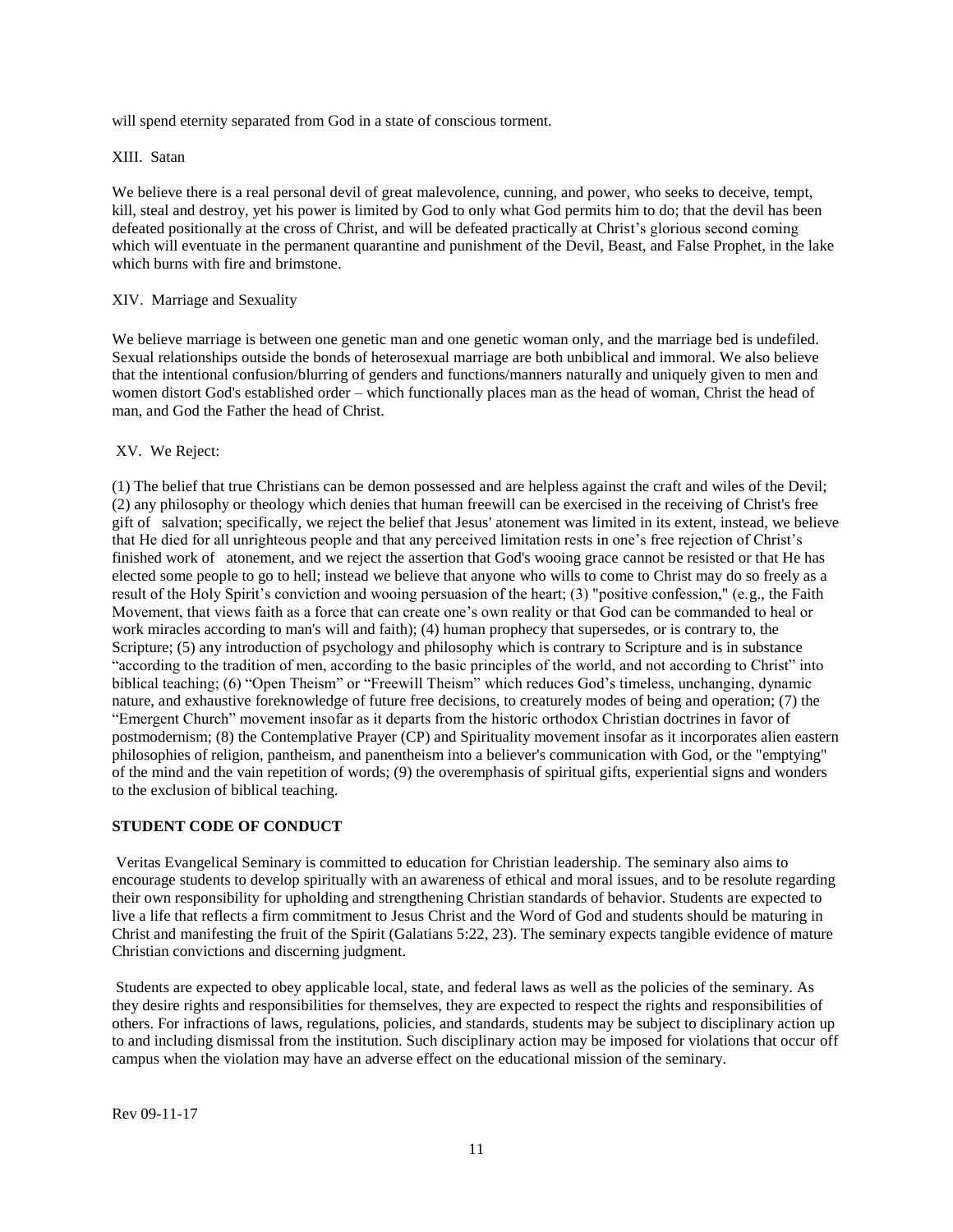#### <span id="page-11-0"></span>**The Absolute Standard of Holy Scripture**

The VES standards for conduct are found in the indestructible (Matt. 5:17–18), unbreakable (John 10:35), divinely inspired (2 Tim. 3:16), and inerrant (Matt. 22:39; John 17:17) Word of God. Thus, the Bible ". . . is useful for teaching, rebuking, correcting and training in righteousness, so that the man of God may be thoroughly equipped for every good work" (2 Tim. 3:16–17). Even the Old Testament contains moral lessons for believers today, for, "These things happened to them as examples and were written down as warnings for us, on whom the fulfillment of the ages has come" (1 Cor.10:11). And "everything that was written in the past was written to teach us, so that through endurance and the encouragement of the Scriptures we might have hope" (Rom. 15:4).

## <span id="page-11-1"></span>**The Basic Moral Principles**

Since our Lord summarized the moral law, we take His words as our absolute standard. When asked "'Teacher, which is the greatest commandment in the Law?"" Jesus replied, "'Love the Lord your God with all your heart and with all your soul and with all your mind.' This is the first and greatest commandment. And the second is like it: 'Love your neighbour as yourself'" (Matt. 22:37–39). He summarized our duty toward others by enjoining us to "'do to others what you would have them do to you, for this sums up the Law and the Prophets'" (Matt. 7:12).

### <span id="page-11-2"></span>**Specific Areas of Moral Duty**

The New Testament is specific about what our moral duties of love to God and others entail. We are exhorted to, "Let no debt remain outstanding, except the continuing debt to love one another, for he who loves his fellow–man has fulfilled the law. The commandments, 'Do not commit adultery,' 'Do not murder,' 'Do not steal,' 'Do not covet' and whatever other commandment there may be, are summed up in this one rule: 'Love your neighbour as yourself.' Love does no harm to its neighbor. Therefore love is the fulfillment of the law" (Rom. 13:8–10). Likewise, we are admonished to avoid "every kind of wickedness, evil, greed and depravity . . . envy, murder, strife, deceit and malice. . . ." Also, we should not be "gossips, slanderers, God–haters, insolent, arrogant and boastful,. . . senseless, faithless, heartless, [or] ruthless" (Rom. 1:29–31).

The apostle specifically informs us to avoid, "The acts of the sinful nature [which] are obvious: sexual immorality, impurity and debauchery; idolatry and witchcraft; hatred, discord, jealousy, fits of rage, selfish ambition, dissensions, factions and envy; drunkenness, orgies, and the like" (Gal. 5:19–20). Instead, we should "walk in the Spirit" and manifest "the fruit of the Spirit [which] is love, joy, peace, patience, kindness, goodness, faithfulness, gentleness and self–control" (Gal. 5:22–23).

## <span id="page-11-3"></span>**Standards for Christian Leaders**

Since VES is an institution for training Christian leaders, we give heed to the New Testament moral standards for Church leadership as stated by the apostle Paul: "If anyone sets his heart on being an overseer, he desires a noble task. Now the overseer must be above reproach, the husband of but one wife, temperate, self–controlled, respectable, hospitable, able to teach, not given to drunkenness, not violent but gentle, not quarrelsome, not a lover of money. He must manage his own family well and see that his children obey him with proper respect" (1 Tim. 3:1–5). Since conditions of our day focus on certain issues, we take note also that the Bible not only forbids "drunkenness" but also the use "intoxicating drink" (Prov. 20:1 cf. 23:30–32) and alcoholic beverages (except for liturgical, medicinal, or exceptional circumstances) which includes use of any kind of addictive drugs, such as narcotics, nicotine, and other drugs, except those used for medicinal purposes (Prov. 31:6; 1 Tim. 5:23). Likewise, the Bible exhorts against gluttony (Prov. 23:20). The Scriptures also forbid homosexual acts, declaring: "Do not be deceived: Neither the sexually immoral nor idolaters nor adulterers nor male prostitutes nor homosexual offenders nor thieves nor the greedy nor drunkards nor slanderers nor swindlers will inherit the kingdom of God" (1 Cor. 6:9–10; cf. Rom. 1:26-28).

#### <span id="page-11-4"></span>**Conduct in Disputed Areas**

Rev 09-11-17 While we acknowledge that Christians are free in areas not prohibited by Scripture, nonetheless there are biblical guidelines for these issues. Paul wrote: "'Everything is permissible' –but not everything is beneficial. 'Everything is permissible' – but not everything is constructive" (1 Cor. 10:23). Likewise, he said, "Everything is permissible for me –but I will not be mastered by anything" (1 Cor. 6:12). As for conduct toward weaker brothers and sisters, the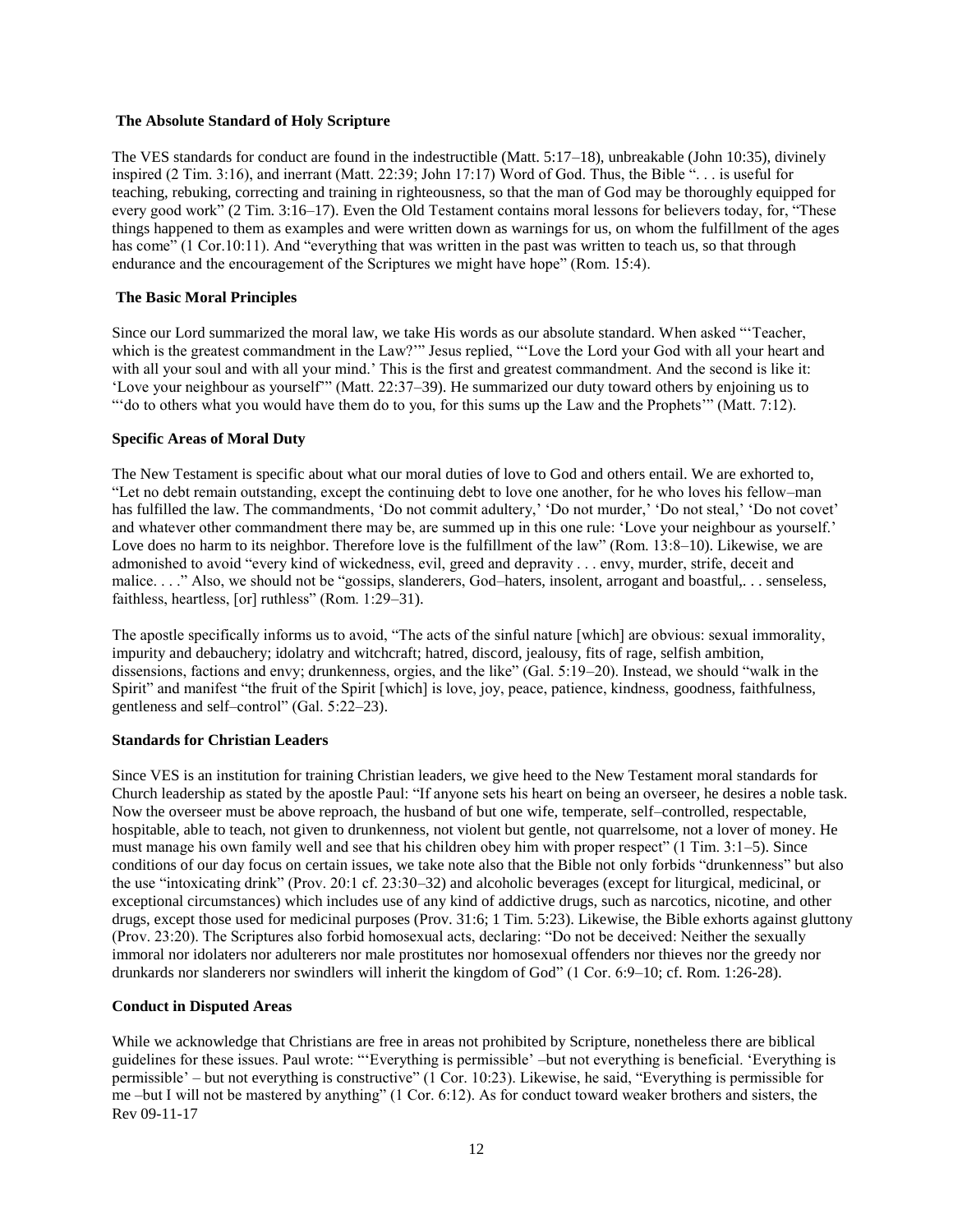ethical guideline of Scripture is this: "It is better not to eat meat or drink wine or to do anything else that will cause your brother to fall. So whatever you believe about these things keep between yourself and God" (Rom. 14:21–22).

## <span id="page-12-0"></span>**The Overall Aim of Christian Conduct**

The overall aim of all we do is to be guided by the biblical declaration that "whether you eat or drink or whatever you do, do it all for the glory of God" (1 Cor. 10:31). Paul added elsewhere, "And whatever you do, whether in word or deed, do it all in the name of the Lord Jesus, giving thanks to God the Father through him" (Col. 3:17). Students are reminded that they should avoid activities that offend others (1 Cor. 10:32). Those who violate the NT standards as expressed in the Code of Conduct including areas of scholarship and academic progress, such as cheating and plagiarism, are subject to probation and possible dismissal from the seminary.

## <span id="page-12-1"></span>**Grievous Misconduct Policy**

Certain violations of the Code of Conduct may be viewed as grievous. Once an accusation of grievous misconduct is made verbally or in writing the misconduct will be investigated and reviewed by the President or the President's designee. Students deemed to have committed such infractions (as determined through interviews, eyewitness accounts, or legal authorities) may be suspended or dismissed from the seminary immediately. Grievous misconduct is not subject to standard grievance procedures, although the student maintains the right to present a written appeal to the Executive Committee of the Governing Board. The following behaviors (see the VES Academic Catalog for a detailed list) are considered grievous and will not be tolerated or condoned:

- 1. VIOLENCE: A violent act or threat (perceived or real) or any action that recklessly or intentionally endangers the mental, physical, or emotional health of a student or seminary employee on or off campus.
- 2. ILLEGAL DRUGS: The unlawful manufacture, distribution, dispensation, possession, or use of illegal drugs on or off campus.
- 3. DISCRIMINATORY AND GENERAL HARASSMENT: Any derogatory, offensive language or written communication based on, but not limited to, race, color, national or ethnic origin toward another student or seminary employee that creates an intimidating, hostile, or disrespectful academic or working environment.
- 4. SEXUAL HARASSMENT: Physical contact or gestures of a sexual nature, sexual misconduct; repeated, unwelcome verbal or written solicitations or advances; and unwelcome or unsolicited physical contact against another student or seminary employee.

## <span id="page-12-2"></span>**VES Code of Conduct**

Student conduct must conform to Seminary rules and regulations. If a student Code of Conduct violation occurs while a student is enrolled, he or she may be disciplined for one or more of the following causes that are Seminary related. These categories of behavior are not exhaustive, but are examples of sufficient grounds for discipline, including but not limited to the removal, suspension, or expulsion of the student. Other misconduct not listed may also result in discipline if reasonable cause exists. Immoral activity that is not Seminary related may also be cause for discipline where reasonable cause exists.

- 1. Academic dishonesty, such as cheating, plagiarism, or knowingly furnishing false information to the Seminary.
- 2. Forgery, alteration or misuse of Seminary documents, records, or identification.
- 3. Obstruction or disruption of instructional, counseling, administrative, or other authorized Seminary activities.
- 4. Assault or battery, abuse or any threat of force or violence or hazing directed toward any person on Seminary owned property, or Seminary sponsored or supervised functions, or conduct which threatens or endangers the health or safety of any person anywhere.
- 5. Theft of or willful damage to Seminary property or theft of or willful damage to property of a member of the Seminary community, such as visitors, students, or employees of the Seminary on Seminary property or at an authorized Seminary activity.
- 6. Unauthorized entry onto or use of Seminary facilities.
- 7. Violation of Seminary rules or regulations including Seminary policies concerning student organization,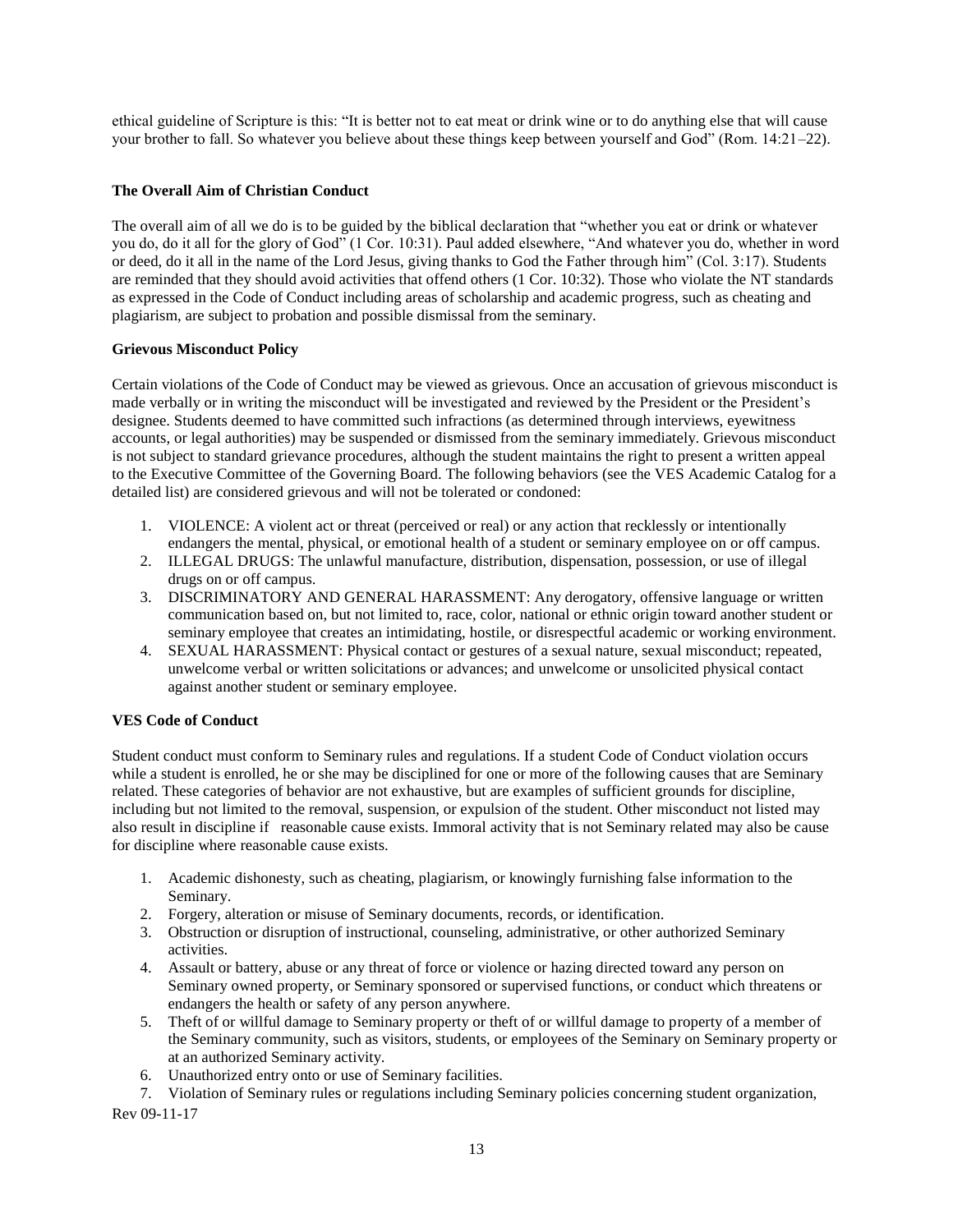use of Seminary facilities, or the time, place, and manner of student expression.

- 8. Use, possession, or distribution of alcoholic beverages, illicit narcotics, or controlled substances on campus or presence on Seminary property or at a Seminary authorized event while under the influence thereof.
- 9. Willful failure to comply with directions of Seminary officials, including faculty and staff action in the performance of their duties.
- 10. Disorderly, lewd, indecent, or obscene conduct, expression, or language on Seminary owned or controlled property or at Seminary sponsored or supervised functions.
- 11. Verbal abuse in any way that causes defamation or character assassination.
- 12. Possession or use of any item used to threaten bodily harm to any person on Seminary property or at a Seminary function.
- 13. Misrepresentation of oneself or an organization to be an agent of the Seminary.
- 14. Conduct that is in violation of federal, state, or local laws or ordinances while on Seminary premises or at Seminary sponsored activities.
- 15. Abuse of computer facilities or use of computers for anything other than authorized course related work.
- 16. Failure to return school properties such as projectors, screens, books, teaching materials and any such things that had been loaned for the purpose of teaching or other use after receiving three notices of such failure to return such items.
- 17. Students are required to adhere to VES "zero-tolerance" sexual harassment policy.
- 18. Debating and proselytizing non-seminary personnel while on campus for the purpose of changing another Christian's theological beliefs is prohibited.

### **INSTITUTIONAL POLICIES**

#### <span id="page-13-0"></span>**Drug Policy**

The illegal sale, possession and/or use of controlled substances, e.g., alcohol, marijuana, amphetamines, barbiturates, and other hallucinogens, is prohibited on the seminary campus or at any seminary sponsored function. Students are not allowed to bring alcohol and/or illicit drugs on site at the seminary or to any seminary-sponsored activities off campus at any time.

Students who violate the drug policy are subject to the seminary "Grievous Misconduct Policy" as well as referral to local authorities for violation of the seminary drug policy.

#### <span id="page-13-1"></span>**Smoking Policy**

Smoking or other use of tobacco products is not permitted on the seminary campus.

#### <span id="page-13-2"></span>**Institution-Wide Non-discrimination Policy**

<span id="page-13-3"></span>Veritas Evangelical Seminary, a private religious non-profit educational institution, is committed to equality of educational and employment opportunity and will not discriminate against applicants, the retention of students, or the selection, retention, and advancement of VES personnel on the basis of race, sex, color, national or ethnic origin, age, disability, prior military service, or any other basis prohibited by law (Rom. 2:11; 12:1-2; Gal. 3:28). Federal guidelines (Sections 702-703 of Title VII of the 1964 Civil Rights Act) clearly recognize the right of private nonprofit religious institutions to seek personnel who will support the mission, educational goals, and doctrinal statement of the institution. Being an applicant, student, or employee at Veritas Evangelical Seminary requires a commitment and lifestyle consistent with the institution's mission, goals, and doctrinal statement. VES reserves the right to deny admission, advancement, or retention of individuals, who by past academic experience or job performance, or lifestyle decisions, demonstrate they are not in harmony with the mission, goals, and content published in the VES handbooks or the doctrinal statement of the institution (Jam. 3:1; 1 Tim. 3:1-16; 2 Tim. 3:5).

#### **Sexual Harassment Policy**

Rev 09-11-17 VES's anti-harassment policy applies to all persons involved in the operation and attendance of the seminary and its ministries and prohibits unlawful harassment by any employee/student of VES, including supervisors and coworkers. It also prohibits unlawful harassment based on the perception that anyone has any of those defined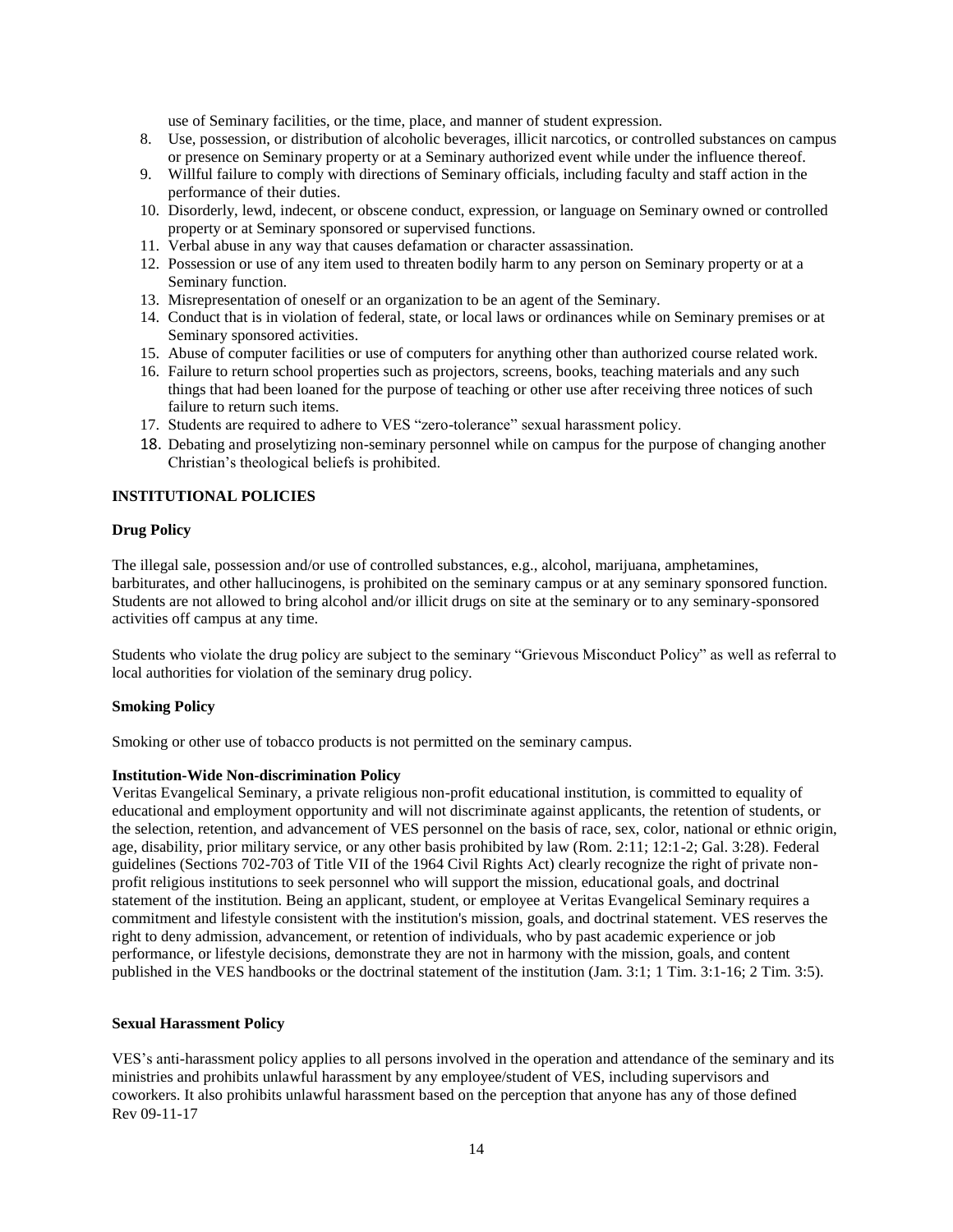characteristics, or is associated with a person who has or is perceived as having any of those defined characteristics.

Prohibited unlawful harassment includes, but is not limited to, the following behavior:

Verbal conduct such as epithets, derogatory jokes or comments, slurs or unwanted sexual advances, invitations, or comments; Visual displays such as derogatory and/or sexually-oriented posters, photography, cartoons, drawings, or gestures; Physical conduct including assault, unwanted touching, intentionally blocking normal movement or interfering with work because of sex, race, or any other protected and non-exempt basis; Threats and demands to submit to sexual requests as a condition of continued employment, or to avoid some other loss, and offers of employment benefits in return for sexual favors; and Retaliation for reporting or threatening to report harassment.

If you believe that you have been unlawfully harassed, submit a written complaint to your own or any other seminary supervisor, the president, or the administration department of VES as soon as possible after the incident. Your complaint should include details of the incident or incidents, names of the individuals involved, and names of any witnesses. Supervisors will refer all harassment complaints to the administration department, or the president of the seminary. The seminary will immediately undertake an effective, thorough, and objective investigation of the harassment allegations.

If VES determines that unlawful harassment has occurred, effective remedial action will be taken in accordance with the circumstances involved. Any employee determined by VES to be responsible for unlawful harassment will be subject to appropriate disciplinary action, up to, and including termination. A seminary representative will advise all parties concerned of the results of the investigation. VES will not retaliate against you for filing a complaint and will not tolerate or permit retaliation by leadership, employees or co-workers.

VES encourages all employees/students/faculty to report any incidents of harassment forbidden by this policy *immediately* so that complaints can be quickly and fairly resolved. You should be aware that the Federal Equal Employment Opportunity Commission and the California Department of Fair Employment and Housing investigate and prosecute complaints of prohibited harassment in employment. If you think you have been harassed or that you have been retaliated against for resisting or complaining, you may file a complaint with the appropriate agency. The nearest office is listed in the telephone book.

#### <span id="page-14-0"></span>**Violence Policy**

No threatening behavior will be tolerated. The following examples illustrate situations that could result in suspension or expulsion; however, there are other circumstances not listed here which may result in immediate suspension and/or termination of student status:

- 1. Disruptive or harassing conduct.
- 2. Possession of weapons or explosives, or violation of criminal laws on the seminary grounds or at school sponsored activities.
- 3. Violence or the threat of violence, including, without limitation, striking another person or throwing objects.
- 4. Threatening or intimidating other students, supervisors, staff, or faculty.

This type of behavior falls under the "Grievous Misconduct Policy."

Note: The possession of weapons on seminary grounds or at any VES sponsored event is strictly prohibited unless special permission is requested in writing and is granted by the President of the seminary or the Executive Committee. Permission will only be granted if the student requesting the exception holds a current concealed weapon permit and is able to demonstrate a compelling reason to have the weapon on her or his person while attending the seminary or a school sponsored event. If permission is granted, the faculty will be notified that the student will be on seminary grounds in possession of said weapon. The weapon must remain concealed at all times. There will be no exceptions to this policy. If the weapon is displayed, whether or not it is in an intentionally menacing or threatening manner, the police will be notified. The administration and area police will evaluate the circumstance to determine what, if any, disciplinary action should be taken.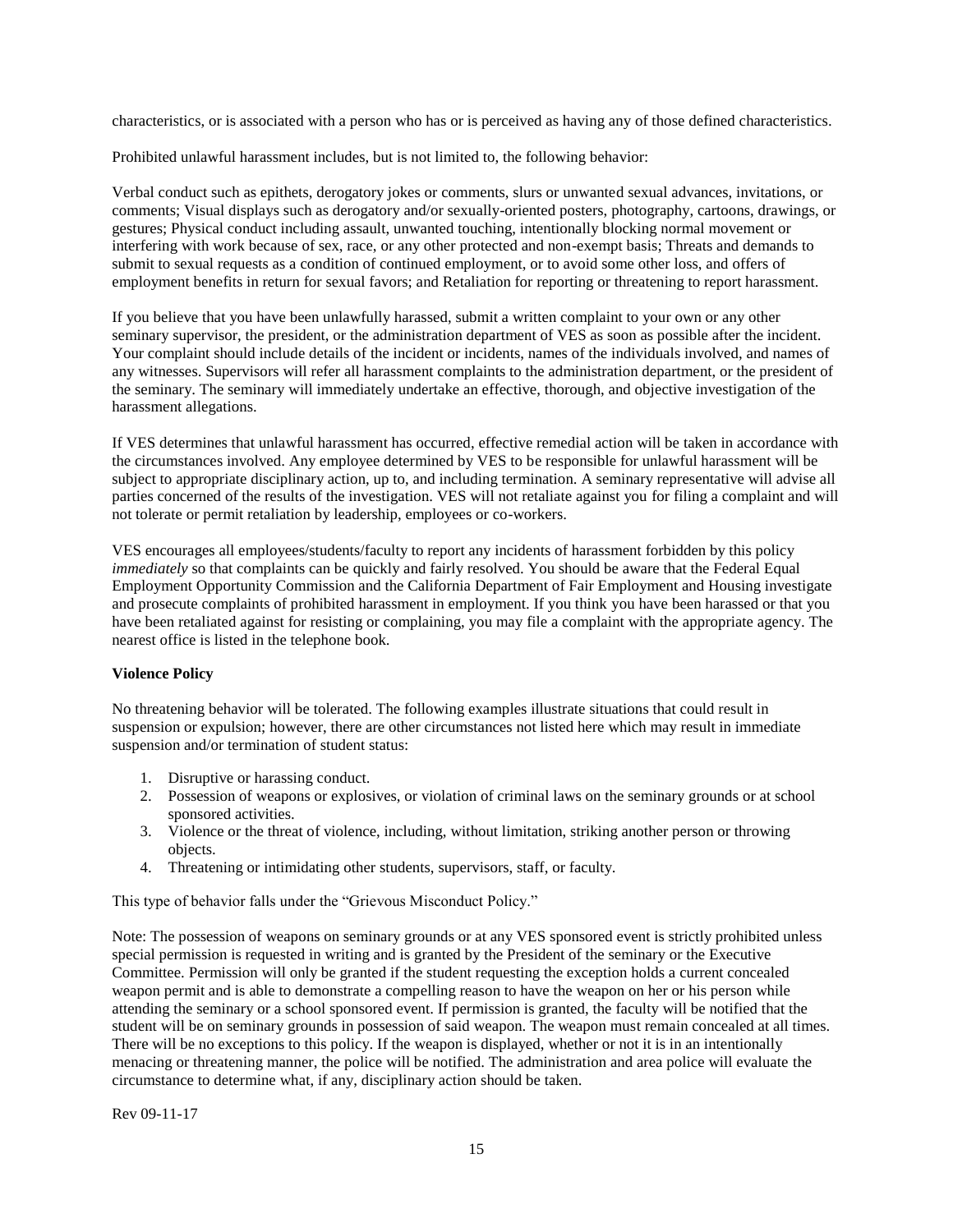#### <span id="page-15-0"></span>**STANDARD GRIEVANCE PROCEDURES**

The following grievance procedures apply to unacceptable conduct that is not considered grievous misconduct.

#### <span id="page-15-1"></span>**Investigation of Unacceptable Conduct**

A sincere attempt will be made to investigate instances of alleged unacceptable conduct and to assure preservation of the reputation and integrity of all involved individuals. In order to protect the student, every effort will be made to keep confidential the names of individuals involved, the facts of an investigation, and written information regarding an investigation, except to those actually involved in the investigation.

#### <span id="page-15-2"></span>**Timeline for Investigation and Outcome**

All such incidents reported first warrant an informal investigation. The informal investigation shall be completed no later than ten days after the incident was reported to the Academic Dean. If the situation dictates a formal investigation, the student would be notified via email and postal mail regarding the opening of a formal investigation into the alleged unacceptable conduct no later than three business days after the investigation has been initiated. They are required to file their acknowledgement in writing no later than five days after the email notification was sent, and they have ten days to file a formal statement of response thereafter. It must be recognized that a lengthy period of time between an alleged occurrence and an investigation may make the fact-finding process extremely difficult. The final disposition of the incident will happen no later than 45 days after the student has filed his/her initial acknowledgement in writing.

#### <span id="page-15-4"></span><span id="page-15-3"></span>**RESPONSE PROCEDURES**

#### **Incident Report**

The person reporting the incident must submit a written account of the incident to the President or Academic Dean.

#### <span id="page-15-5"></span>**Informal Investigation**

Within ten working days of receipt of the written account, the Academic Dean will work to resolve the incident as recorded and submitted. The Academic Dean may or may not choose to meet with the person before determining whether or not the situation warrants the opening of a formal investigation. The person has the right to request an advocate to be present at all proceedings. If the Academic Dean determines there is no need to launch a formal investigation, the person is informed that the investigation is closed and the report will be destroyed. As part of the resolution of the informal investigation, a plan for follow-up action may be agreed to between the Academic Dean and the person. The President or Academic Dean will be responsible to follow up to make sure the plan has been completed. If there is no successful resolution, the Academic Dean or the person may file a request for a formal investigation. For an incident that warrants a formal investigation, a record of the incident and its resolution shall become a part of the person's permanent record.

#### <span id="page-15-6"></span>**Formal Investigation and Whistleblower Policy**

<span id="page-15-7"></span>Veritas Evangelical Seminary requires directors, officers, students, and employees to observe high standards of business and personal ethics in the conduct of their duties and responsibilities. Students, as representatives of VES, must practice honesty and integrity in fulfilling their responsibilities and comply with all applicable laws and regulations.

### **Reporting Responsibility**

It is the responsibility of all students to report ethics violations or suspected violations in accordance with this Whistleblower Policy.

## <span id="page-15-8"></span>**No Retaliation**

No student who in good faith reports an ethics violation shall suffer harassment, retaliation or adverse consequence. A student who retaliates against someone who has reported a violation in good faith is subject to discipline up to and including termination of enrollment to the Seminary. This Whistleblower Policy is intended to encourage and enable students and others to raise serious concerns within VES prior to seeking resolution outside Veritas Evangelical Seminary.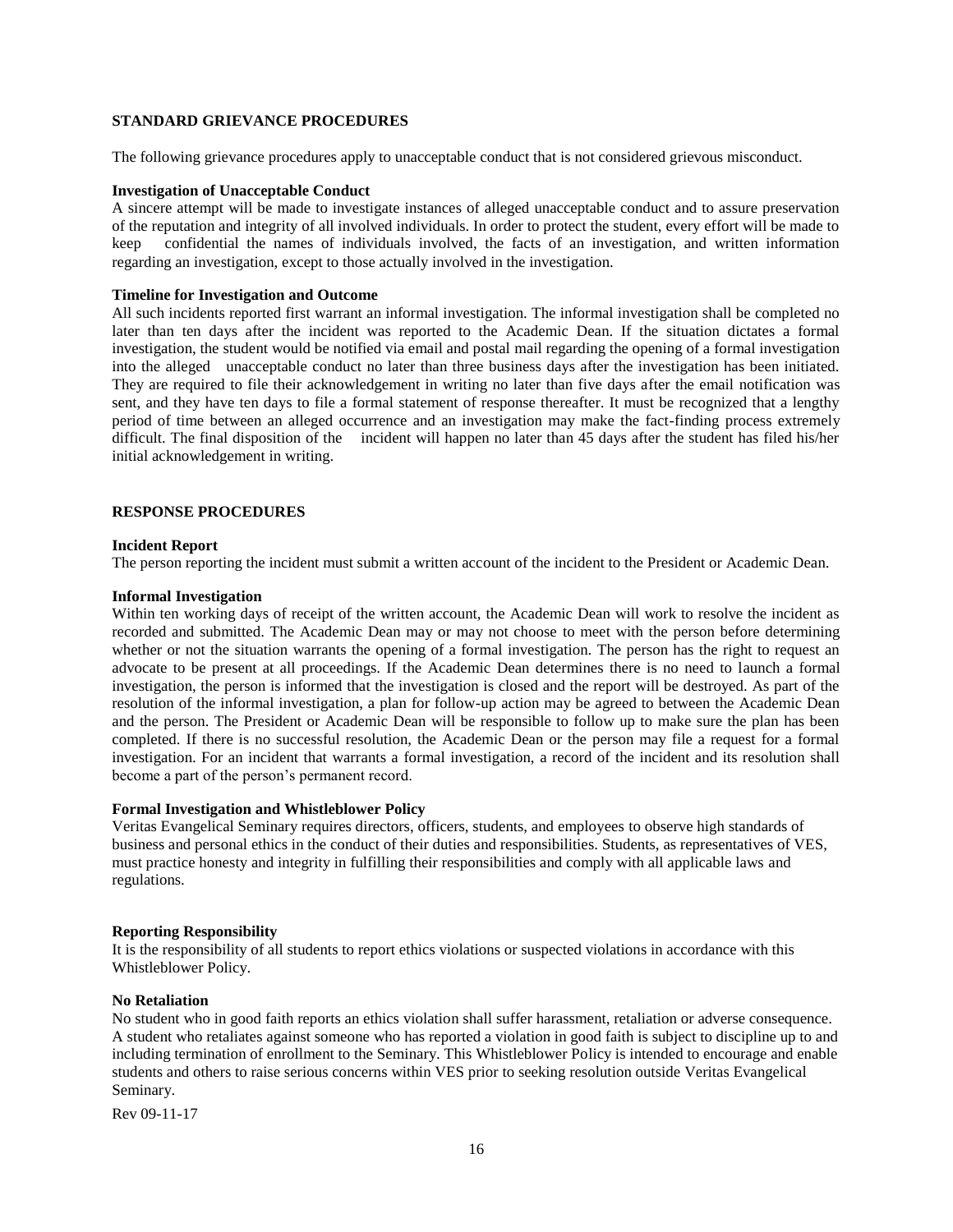Should there be a determination that the incident warrants a formal investigation, the Academic Dean must submit a report of the incident investigation to Executive Committee (EC). The institution reserves the right to call in an outside mediator/investigator at any point through the investigation and/or, if applicable, the appeal process.

In pursuing the investigation, the Chair of the EC shall:

- 1. Convene the EC within 15 working days of receipt of the complaint.
- 2. Ascertain thoroughly all facts, asking questions in a nonjudgmental manner to determine the facts, the date and location where the incident occurred, and if there were any witnesses who observed the incident.
- 3. The EC shall issue its decision within 30 working days from the date the incident was referred to the committee and will place the final report in the student's permanent file. Depending upon the nature of the offense, the EC may choose to suspend or dismiss the student from the seminary either during or after the investigation is complete.
- 4. If the student has violated the Code of Conduct, the committee may author a Strategy of Restoration plan for the student for follow-up care and redemptive task assignment, and for any others who may be affected by the incident.
- 5. If appropriate, the Academic Dean will report the incident to the authorities for legal action.

### <span id="page-16-0"></span>**Investigative Due Process**

All such incidents reported first warrant an informal investigation. The informal investigation shall be completed no later than ten days after the incident was reported to the Academic Dean. If the situation dictates a formal investigation, the student would be notified via email and postal mail regarding the opening of a formal investigation into the alleged unacceptable conduct no later than three business days after the investigation has been initiated. They are required to file their acknowledgement in writing no later than five days after the email notification was sent, and they have ten days to file a formal statement of response thereafter.

It must be recognized that a lengthy period of time between an alleged occurrence and an investigation may make the fact-finding process extremely difficult. The final disposition of the incident will happen no later than 45 days after the student has filed his/her initial acknowledgement in writing.

#### <span id="page-16-1"></span>**Family Educational Rights and Privacy Act Office (FERPA)**

The Family Educational Rights and Privacy Act of 1974 is a Federal law which states (a) that a written institutional policy must be established and (b) that a statement of adopted procedures covering the privacy rights of students be made available. The law provides that the institution will maintain the confidentiality of student education records. Veritas Evangelical Seminary accords all the rights under the law to its students. No one outside the institution shall have access to nor will the institution disclose any information from the students' education records without the written consent of students except to personnel within the institution, to officials of other institutions in which students seek to enroll, to persons or organizations providing students financial aid, to accrediting agencies carrying out their accreditation function, to persons in compliance with a judicial order, to persons or companies providing a service to the seminary, and to persons in an emergency in order to protect the health or safety of students or other persons. These exceptions are permitted under the Act. Within the seminary community, only those members, individually or collectively, acting in the students' educational interest are allowed access to student education records. These members include personnel in the Office of the Registrar, the Financial Aid Office, the Admissions Office, Student Accounts Office, the Academic Dean, faculty, and other academic personnel within the limitations of their need to know. At its discretion, the institution may provide Directory Information in accordance with the provisions of the Act to include: student name, address, telephone number, dates of attendance, the most recent previous educational agency or institution attended by the student. Students may withhold Directory Information by notifying the Office of the Registrar in writing within two weeks after the first day of class for each fall term, as non-disclosure requests may only be honored for one academic year at a time.

The law provides students with the right to inspect and review information contained in their educational records, and to submit explanatory statements for inclusion in their files. The Registrar at the seminary has been designated by the institution to coordinate the inspection and review procedures for most student education records.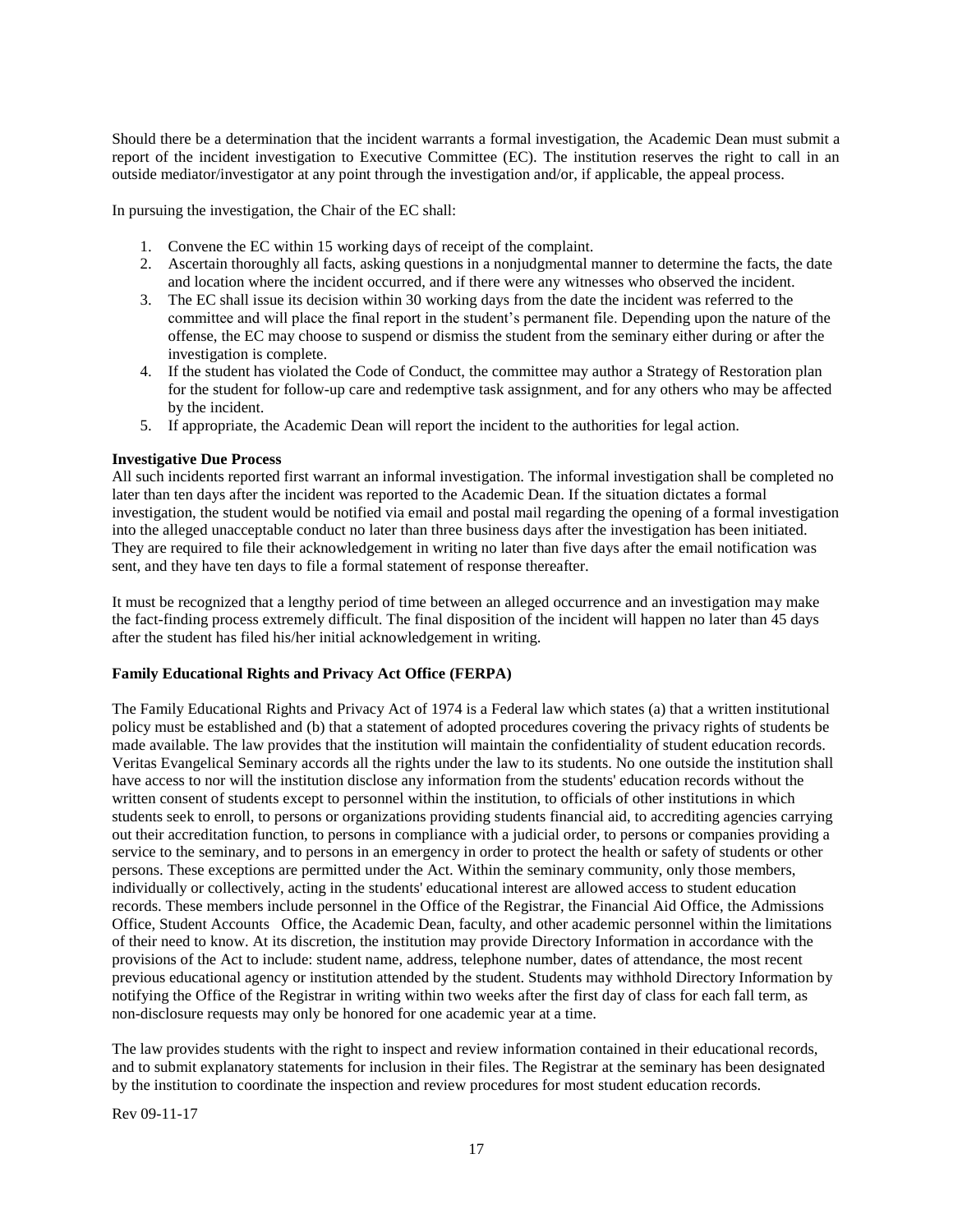The Academic Dean coordinates the inspection of all disciplinary records. Students wishing to review their education records must make a request to the Registrar. Records covered by the Act will be made available within five days of the request. Students may have copies made at their request of their records with certain exceptions (e.g., a copy of the academic record for which a financial "hold" exists). Education records do not include records of instructional, administrative, and educational personnel, which are the sole possession of the maker.

Students may not inspect and review the following as outlined by the Act: financial information submitted by a third party; any records to which they have waived their rights of inspection and review; or education records containing information about more than one student in which case the institution will permit access only to that part of the record which pertains to the inquiring student.

Students who believe that their education records contain information that is inaccurate or misleading, or is otherwise in violation of their privacy or other rights may discuss their problem informally with the Registrar. If the decisions are in agreement with the student's requests, the appropriate records will be amended. If not, students will be notified within a reasonable period of their right, under the law, to a hearing. Student requests for a formal hearing must be made in writing to the Academic Dean, who within a reasonable period of time, will inform students of the date, place, and time of hearing. Students may present evidence relevant to the issues raised and may be assisted or represented at the hearings by one or more persons of their choice, including attorneys, at the student's expense. Decisions of the hearing panel will be final, will be based solely on the evidence presented at the hearing, will consist of written statements summarizing the evidence and stating the reasons for the decisions, and will be delivered to all parties concerned. The education records will be corrected or amended in accordance with the decisions of the hearing panel, if the decisions are in favor of the student. If the decisions are unsatisfactory to the student, the student may place within the education records statements commenting on the information in the records, or statements setting forth any reasons for disagreeing with the decisions of the hearing panel. The statement will be placed in the education records, maintained as part of the student's records, and released whenever the records in question are disclosed.

Students, who believe that the adjudications of their challenges were unfair, may request in writing assistance from the President of the institution. Further, students who believe that their rights have been abridged, may file complaints with the Family Educational Rights and Privacy Act Office (FERPA), Washington, DC 20201, concerning the alleged failures of the seminary to comply with the Act.

#### **Protection of Student Information**

VES endeavors to protect the privacy of all students' information, in both residential and distance education courses. In addition to abiding by FERPA regulations as described above, VES ensures that students' information is "locked" in the student information system (Populi) and therefore cannot be accessed by other students or unauthorized personnel.

#### <span id="page-17-0"></span>**CHANGE OF STUDENT INFORMATION**

<span id="page-17-1"></span>Each student should immediately notify the Admissions Office of any changes in name, mailing address, phone, email, fax, or other contact information.

## **CAMPUS SECURITY/CRIME AWARENESS**

Students should immediately report any crime occurring on the seminary grounds to campus security and seminary authorities. Crimes that must be reported include murder, rape, robbery, aggravated assault, and motor vehicle theft.

## **EMERGENCY SITUATIONS/CRISIS MANAGEMENT**

Rev 09-11-17 Call 911 for emergency situations or your local police station.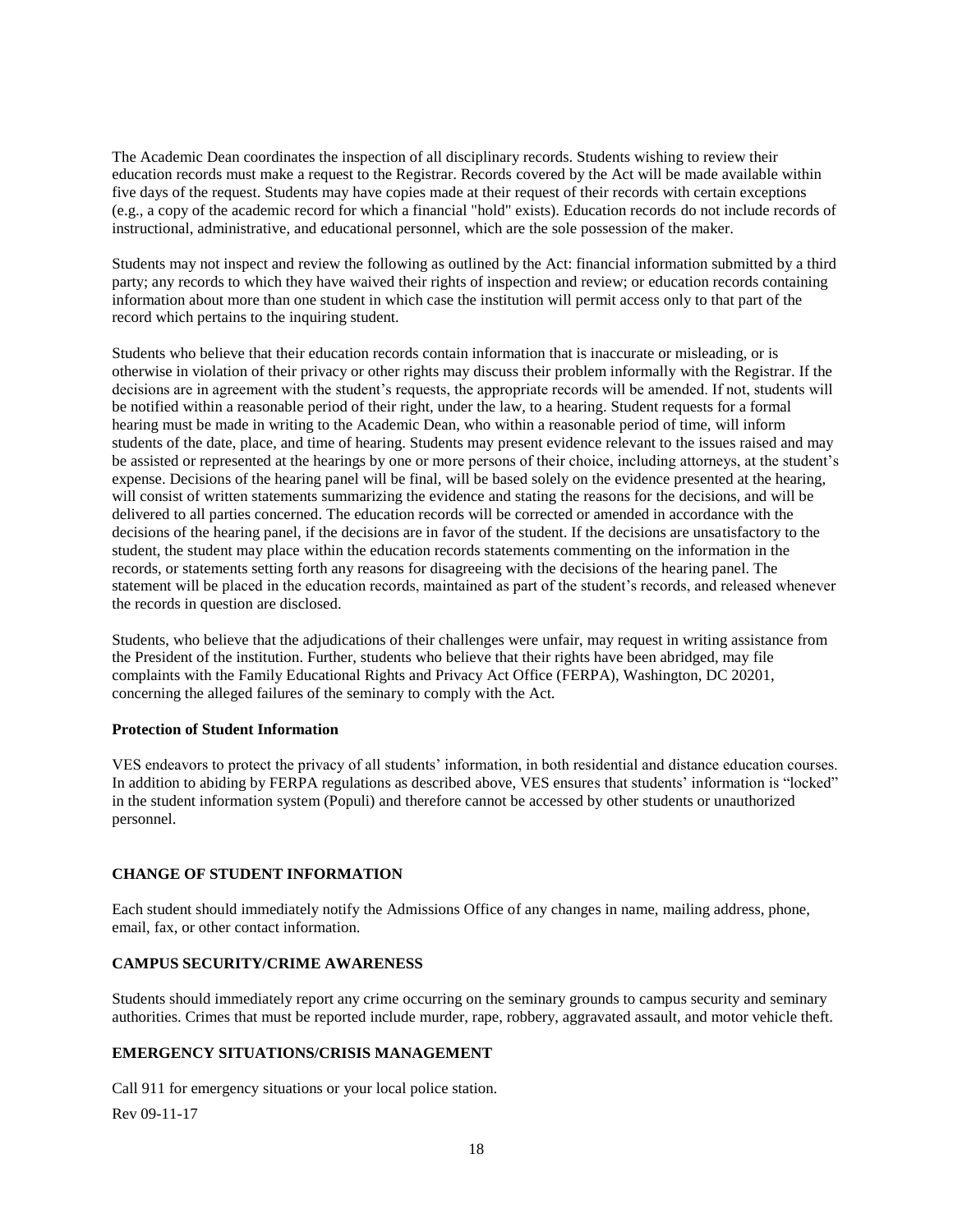## <span id="page-18-0"></span>**Earthquake**

Red Cross Instructions: *Know What to Do When the Shaking Begins*

- 1. Drop, Cover, and Hold On! Move only a few steps to a nearby safe place. Stay indoors until the shaking stops and you're sure it's safe to exit. Stay away from windows.
- 2. If you are outdoors, find a clear spot away from buildings, trees, and power lines. Drop to the ground.
- 3. If you are in a car, slow down and drive to a clear place (as described above). Stay in the car until the shaking stops.

## <span id="page-18-1"></span>**Identify What to Do After the Shaking Stops**

- 1. Check yourself for injuries. Protect yourself from further danger by putting on long pants, a long-sleeved shirt, sturdy shoes, and work gloves.
- 2. Check others for injuries. Give first aid for serious injuries.
- 3. Look for and extinguish small fires. Eliminate fire hazards. Turn off the gas if you smell gas or think it's leaking. Listen to the radio for instructions.
- 4. Expect aftershocks, inspect for damage. Get everyone out if your location is unsafe.
- 5. Use the telephone only to report life-threatening emergencies.

## <span id="page-18-2"></span>**Fire**

In case of fire, contact the fire department (call 911) and locate nearest fire extinguisher and follow directions on the extinguisher. The three basic ways to put out a fire are (1) take away its fuel, (2) take away its air (smother it), and (3) cool it with water or fire extinguishing chemicals. Never use water on an electrical fire; rather use only fire extinguishing chemicals.

## <span id="page-18-3"></span>**Police**

Call 911 for police emergencies. If a serious emergency occurs warn others in adjacent buildings and classrooms.

## <span id="page-18-4"></span>**Health**

If a situation is obviously life threatening, such as heart attack, choking, or severe injury, at any seminary phone dial 911. Give specific information as to the nature of the problem and the specific location of the injured person. The seminary address is 3000 W. MacArthur Blvd, Suite 220, Santa Ana, CA 92704 and the seminary phone number.

#### <span id="page-18-5"></span>**Person Exhibiting Threatening Behavior**

If a stranger is menacing, threatening, out of control, displaying a weapon, etc., do the following:

- 1. From any seminary phone dial 911.
- 2. Give specific information to the police as to the nature of situation and its specific location. The seminary address is 3000 W. MacArthur Blvd, Suite 220, Santa Ana, CA 92704 and the seminary phone number.
- 3. Contact administrative staff immediately.
- 4. Do not attempt to resolve the situation alone.

## <span id="page-18-6"></span>**SELLING AND SOLICITATION**

Solicitation applies to commercial, charitable, religious, and political endeavors. Authorization to sell or solicit for the sale of merchandise will not ordinarily be given. All parties granted permission to sell or solicit for the sale of merchandise must agree to abide by appropriate federal, state, and local regulations. Solicitations, charitable, religious, and political solicitation on seminary property is not allowed unless they have received permission from the Academic Dean or the President.

## <span id="page-18-7"></span>**PERSONAL INJURY**

Rev 09-11-17 The seminary will assume no responsibility or liability for any damage to property or any personal injuries caused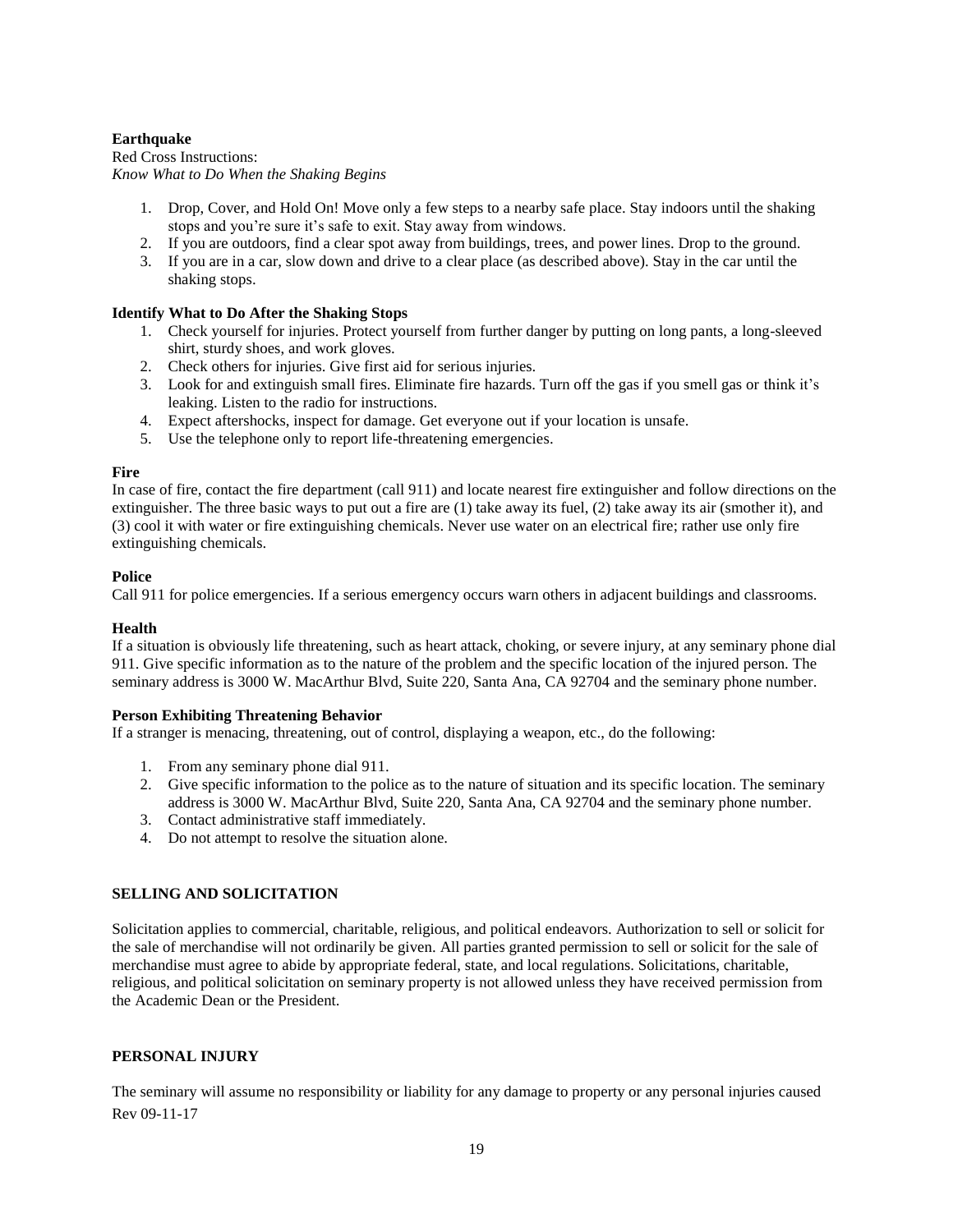by the unintentional, willful, or malicious conduct of students.

## <span id="page-19-1"></span><span id="page-19-0"></span>**FACILITIES**

#### **Student Entrances and Exits**

Students may enter/exit the classroom and administrative office buildings by using the main seminary entrance or the entrance located near the classrooms. If arriving while class is in session in Room 1, please enter class through the main entrance. Should a student need to see an administrator or faculty member, a waiting area is located in the lobby at the main seminary entrance.

#### <span id="page-19-2"></span>**Building Hours**

The seminary is open for business Monday through Friday from 9:00 am to 5:00 pm. Classes continue most evenings, but many administrators may not be available to conduct business during that time.

#### **Materials and Equipment Use Policy**

#### **Faculty and Student access to institutional equipment and materials:**

**Research Computer** - Faculty and students are encouraged to use the VES library research computer in the VES portion of the library building.

It has some great resources on it which includes:

- 1. Access to The William E. Nix Electronic Library (TWENEL 80,000 full-text books, audio, and video files)
- 2. Logos Bible Software 2012 (Scholar's Platinum Edition soon to be Portfolio Edition)
- 3. Jehovah's Witness Books Library 2011 (primary sources full-text)
- 4. Watchtower Publications (primary sources full-text)
- 5. Internet Access to VES Research Gateway
- 6. Printer capability

The password to access this computer is: **vesstudent1**

**Photocopier** - The photocopier in the office is for faculty and staff use only. Students should use the copier in the library and pay for the copies they make.

**General Office Supplies** - These are kept in a central location and are available to all faculty and staff members. Students are not to use these supplies for personal reasons. When one notices that the supply of an item is low, it is that person's responsibility to write it on the supply order sheet in the Business Office.

#### <span id="page-19-3"></span>**APPEALS PROCEDURES FOR STUDENT ACCOUNTS**

Questions regarding a student's financial account with the seminary that are not resolved after discussion with the Business Office may be appealed to the seminary President. The student should submit a written memorandum of his/her complaint to the Student Accounts Office within three business days after receiving the decision from the Business Office. The President will schedule a meeting or a telephone conversation with the student within five business days after receiving the memorandum. All decisions made by the President will be final and shared with the student and the Business Office.

### <span id="page-19-4"></span>**ACADEMIC POLICIES**

#### <span id="page-19-5"></span>**Academic Catalog**

The Academic Catalog contains comprehensive facts including a description of all courses of study available,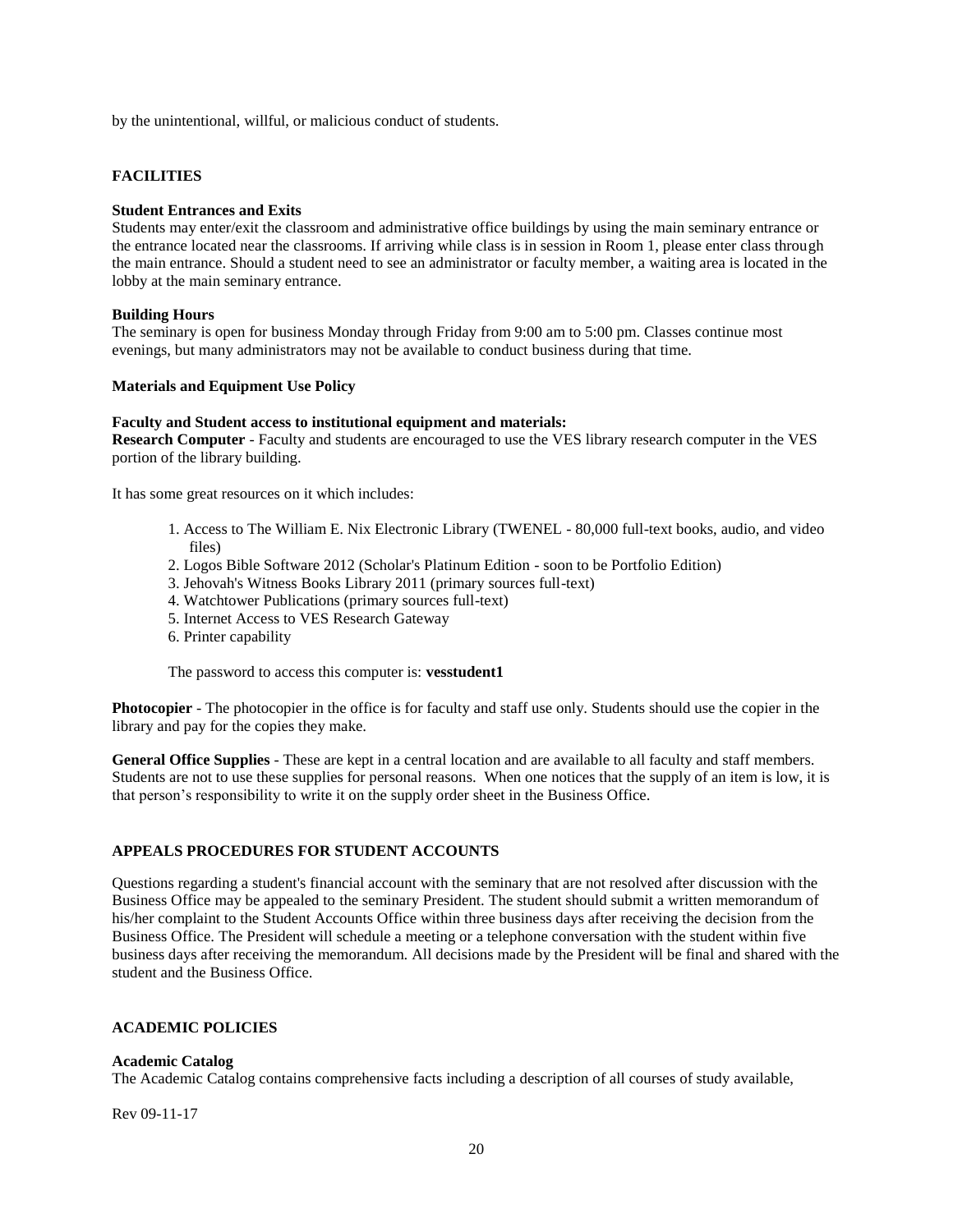information on tuition, curriculum, faculty, policies, and financial aid. The catalog is published annually. It is available for current and prospective students. Each student is required to abide by the current academic and administrative policies written in the VES Academic Catalog.

#### **Academic Student Advisor/Counselor**

There are several resources available through VES to assist students in answering questions about VES. If you need help with registering for classes, finding out when a class is offered on campus, what classes are available online, where to get your books, where to begin your research for course assignments, academic planning, etc., contact your Academic Student Advisor/Counselor. His/her contact information is listed under "Contacts". You can also peruse our VES Student FAQs that offer answers to common questions about VES student life. Academic advisement is available through the Academic Dean or Academic Student Advisor/Counselor. They are available to assist you in planning your classes, answering questions about writing papers, taking exams, research, etc.

### **Admissions Policy**

Persons wishing to enroll in Veritas Evangelical Seminary must apply on the official application form (downloadable at www.ves.edu) or on the website application found at ves.populiweb.com/application. When all necessary application information has been received, the Admissions Office will review the application. The applicant will be notified of the decision in a timely manner. In considering applications, the Office of Admissions reviews the student's complete personal profile, academic record, and reference forms. The prospective student is assessed according to their spiritual life and educational profiles. If the prospective student meets the admission criteria, they will be admitted to VES until they complete their program or until they become inactive (see "Limited Acceptance" and "Withdrawal from the Seminary").

### **Application Process**

- 1. Apply through the Populi student database at www.ves.populiweb/application or submit the downloadable application found under 'Download Forms' on www.ves.edu with the application fee. Applications will not be considered officially submitted until all necessary information and the application fee is received.
- 2. Please send official transcripts from each institution attended sent directly to VES at:

Attn: Admissions Veritas Evangelical Seminary 3000 W. MacArthur Blvd. Logos Building, Suite 220 Santa Ana, CA 92704

3. Make sure all reference forms are submitted either through the Populi application or by mail, in a signed and sealed envelope, to the VES Admissions Office (address above).

If you have any questions pertaining to the admissions process, please contact the Admissions Coordinator by phone at 714.966.8500 or by email at info@ves.edu.

#### **Officially Enrolling in Courses**

Once an applicant has been admitted to VES, they may officially enroll in courses. Each first semester student is required to enroll in *RW499 Research Writing and Technology Skills* as a prerequisite to all VES courses. RW499 instructs students on how to navigate the TWENEL E-Library Database (contains 80,000 e-resources) and how to format all research papers in the Turabian Style format. RW499 must be the first enrolled course or enrolled alongside additional first semester courses for new incoming graduate students. Upon enrollment of RW499, students are able to enroll in courses in any order unless a prerequisite is required.

Students may register for residential and/or external studies courses with the following steps:

1. View the Academic Calendar on the VES Website under 'Academics' menu to decide which courses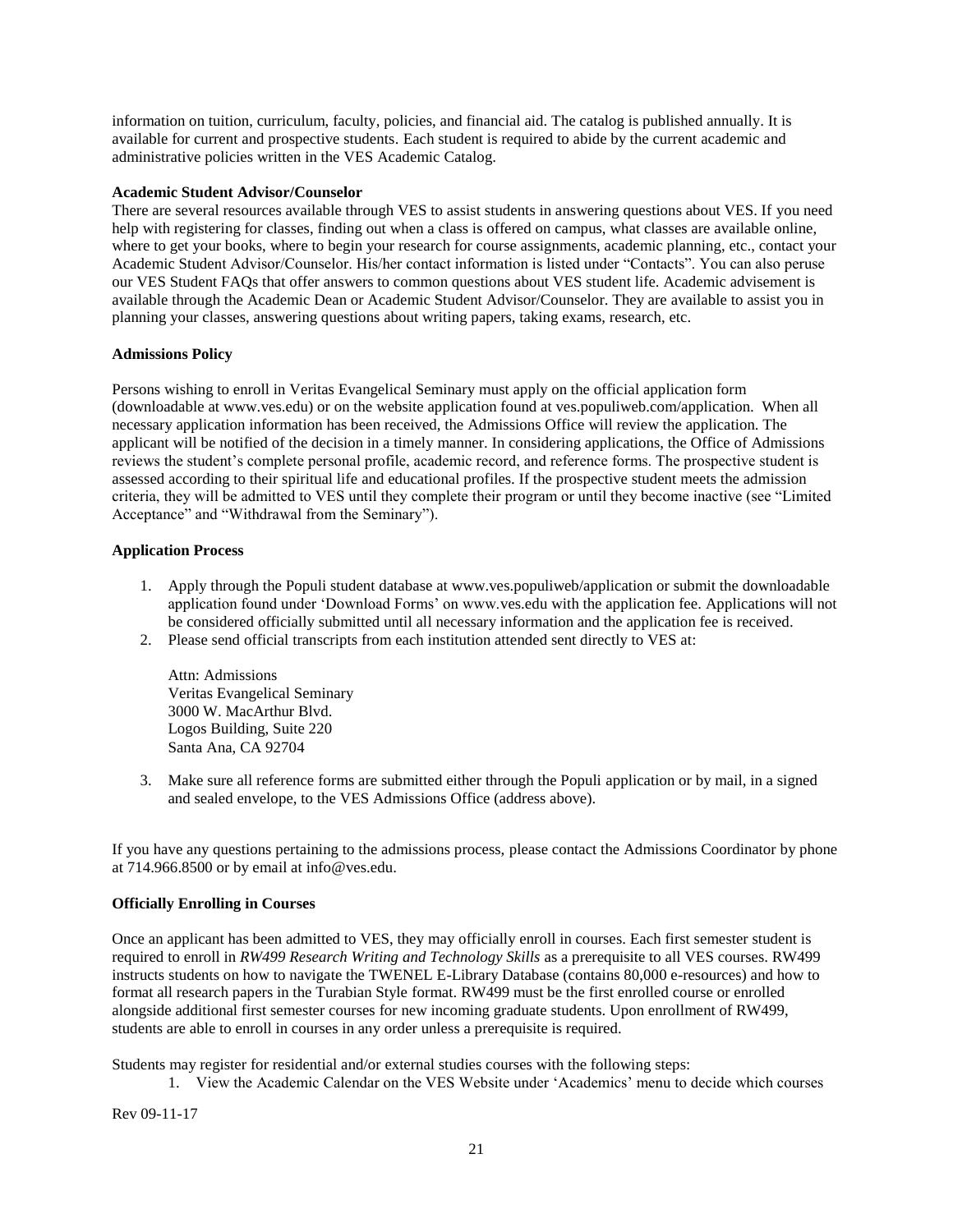they seek to register.

- 2. Register through our website (www.ves.edu) or by calling VES at 714.966.8500.
- 3. If the student is registering through our website, please follow the instructions below:
	- a. Residential students may register under the 'Academics' tab under 'Register for Courses.'
	- b. External students may register under the 'External Studies' tab by selecting 'Correspondence' or 'Streaming Courses.'
	- c. If the course is the first registration of the year, please be sure to select the 'first course of the year' course option for your first course of the year. Otherwise, please select the 'regular' course option. After selecting your courses, you will need to enter payment information.
- 4. If problems occur, please contact the Registrar at 714.966.8500, Monday through Friday from 9am to 5pm. PST.

### <span id="page-21-0"></span>**Limited Acceptance**

After official acceptance to VES has been granted, the student's file will remain active for one year without registering for courses, after this time the student will need to submit a new application packet with appropriate fees.

### <span id="page-21-1"></span>**Academic Behavior**

Fundamental to the dissemination of knowledge is an environment imbued with Christian honor and integrity. Honesty and integrity at all times on the part of all students is essential if the seminary is to achieve its goal of academic excellence in preparation for Christian leadership. We believe that a student's education is the result of individual initiative and industry coupled with the grace of God. A high standard of conduct in one's academic experiences is expected. The academic community has a right to expect that students will conduct themselves in ways that are consistent with the highest standards of academic honesty.

#### <span id="page-21-2"></span>**Academic Dishonesty**

During examinations, academic dishonesty shall include the following:

- 1. Referring to information not specifically condoned by the instructor.
- 2. Receiving information from a fellow student.
- 3. Stealing, buying, selling, or transmitting a copy of any examination.

#### <span id="page-21-3"></span>**Plagiarism**

Plagiarism (papers, projects or any assignment prepared outside of class) shall include the following:

- 1. Omitting quotation marks or other conventional markings around material quoted from any printed source.
- 2. Paraphrasing a specific passage from a specific source without properly referencing the source.
- 3. Replicating another student's work or parts thereof and submitting it as an original.

Lack of knowledge of the above is unacceptable as an excuse for dishonest efforts. Any student who knowingly assists in any form of dishonesty shall be considered as equally responsible as the student who accepts such assistance. A student must be informed of any accusations of alleged academic dishonesty from any member of the seminary community. The procedure for handling cases is as follows:

- 1. If the case occurs with respect to an individual professor and course, the case should be dealt with by the professor. The student may be penalized up to and including failure in the course and expulsion from the class. The professor must file a report with the Academic Dean.
- 2. The student may also appeal the professor's decision to the Academic Dean. The Academic Dean may confirm, modify, or overturn the decision and/or institute disciplinary action up to and including expulsion from the seminary. The student may appeal the Dean's decision to the Academic Affairs Committee for final disposition.

Any member of the VES community may bring an alleged violation of this academic code directly to the attention of the Academic Dean either personally or in writing. He has the responsibility of investigating the complaint and dealing with the involved parties on a one-to-one basis. He is empowered to impose appropriate discipline or may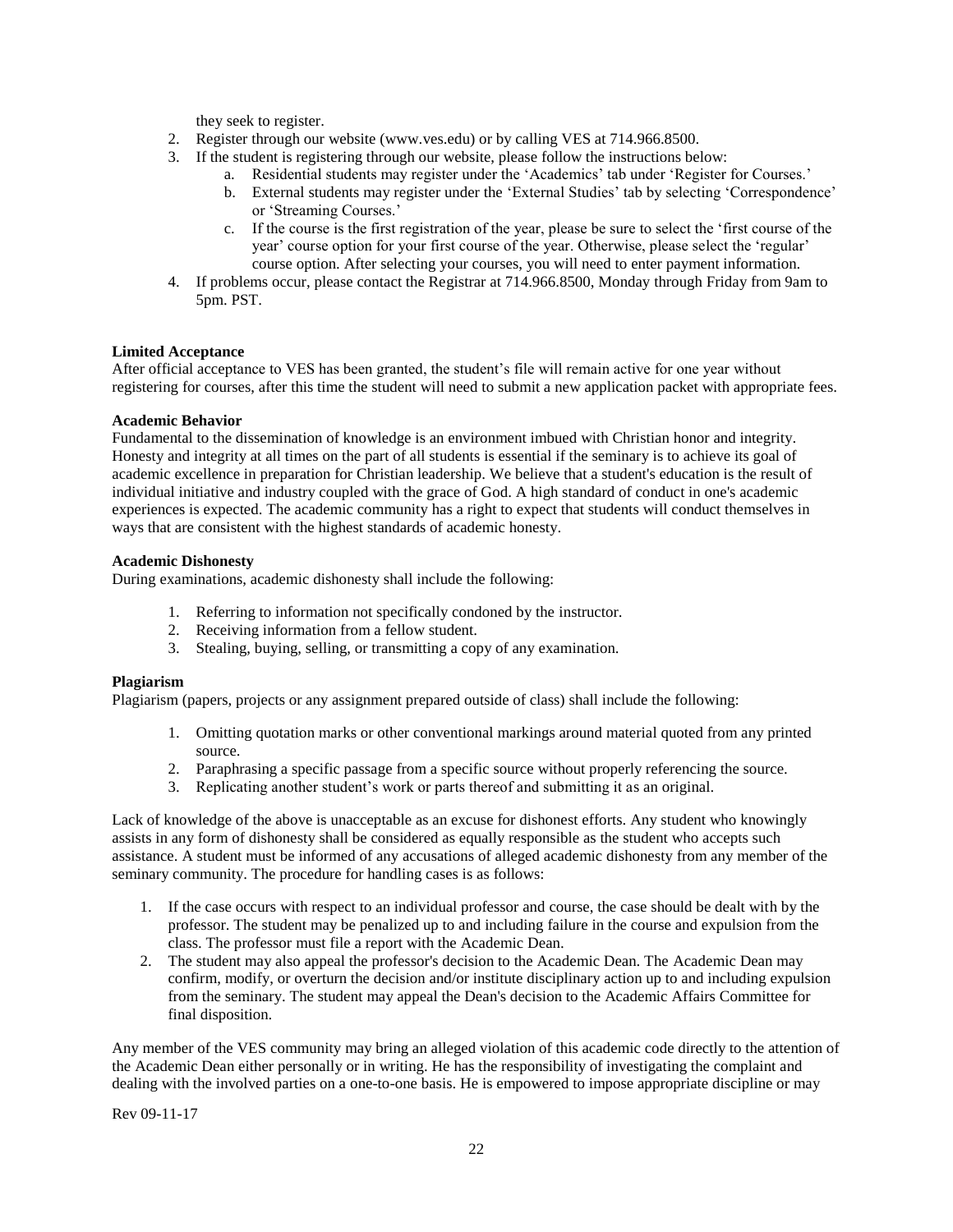refer the situation to the school's Academic Affairs Committee for action.

Students having problems or grievances may submit them to the Academic Dean in person or in writing. The Academic Dean will either respond personally or delegate the issue to the appropriate personnel. Whenever a disciplinary action is issued or a grievance not satisfactorily resolved the student should first appeal to the Academic Dean. If the issue is not settled satisfactorily, the student may appeal directly to the Executive Committee for review.

#### <span id="page-22-0"></span>**Verification of Student Identity**

Students may be asked to verify their identity to ensure that the student submitting an assignment or taking an exam is the same person who registered for the course. The primary means for verifying identity is the student's unique, secure username and password used to log in to Populi where assignments are submitted. For this reason, students should keep their Populi login information in a secure location and must never share their Populi username and password with another person. In addition, students may be required to have a proctor for some assignments or exams who will be asked to verify the student's identity.

#### **Graduate Program Grading Scale**

The Seminary will use the following grading symbols to describe the various levels of graduate academic achievement:

| A and A-    | $=$ Exceptional      |
|-------------|----------------------|
| $B+, B, B-$ | $=$ Above average    |
| $C+, C, C-$ | $=$ Average          |
| $D+, D, D-$ | $=$ Below Average    |
| F           | $=$ Failure          |
| AU          | $=$ Audit            |
| <b>WP</b>   | $=$ Withdraw Passing |
| WF          | $=$ Withdraw Failing |
| T           | $= Incomplete$       |
| P           | $=$ Pass             |
|             |                      |

The seminary will use the following grade points per semester hour:

| A            | $= 4.0$ points                   | $= 97 - 100\%$                                                             |
|--------------|----------------------------------|----------------------------------------------------------------------------|
| $A-$         | $=$ 3.7 points                   | $= 94-96$                                                                  |
| $B+$         | $=$ 3.3 points                   | $= 91-93$                                                                  |
| B            | $=$ 3.0 points                   | $= 88-90$                                                                  |
| $B-$         | $= 2.7$ points                   | $= 86 - 87$                                                                |
| $C+$         | $= 2.3$ points                   | $= 83 - 85$                                                                |
| $\mathsf{C}$ | $= 2.0$ points                   | $= 80 - 82$                                                                |
| $C-$         | $= 1.7$ points                   | $= 78-79$                                                                  |
| $D+$         | $= 1.3$ points                   | $= 75 - 77$                                                                |
| D            | $= 1.0$ points                   | $= 72 - 74$                                                                |
| D-           | $= 0.7$ points                   | $= 70 - 71$                                                                |
| F            | $= 0.0$ points                   | $=$ Below 70%                                                              |
| AU           | $=$ Audit                        |                                                                            |
| WP           | $=$ Does Not affect G.P.A.       |                                                                            |
| WF           | $= 0.0$ points Counted in G.P.A. |                                                                            |
| I            |                                  | $=$ Incomplete (student must submit request form prior to course end date) |
| P            |                                  | $=$ No credit is awarded, only fulfillment status                          |

#### <span id="page-22-1"></span>**Final Grades**

No grade reports, transcripts, or official documents will be issued from the Registrar to any student who has not met all financial obligations to the seminary.

#### <span id="page-22-2"></span>**Research Papers**

Each research paper, including the student's thesis, are to be submitted in a format consistent with the latest edition of Kate L. Turabian, *A Manual for Writers of Research Papers, Theses, and Dissertations* unless the instructor indicates otherwise. You may utilize the Turabian Helper Packet (obtained at the Admissions Office) to assist you in meeting your writing guidelines.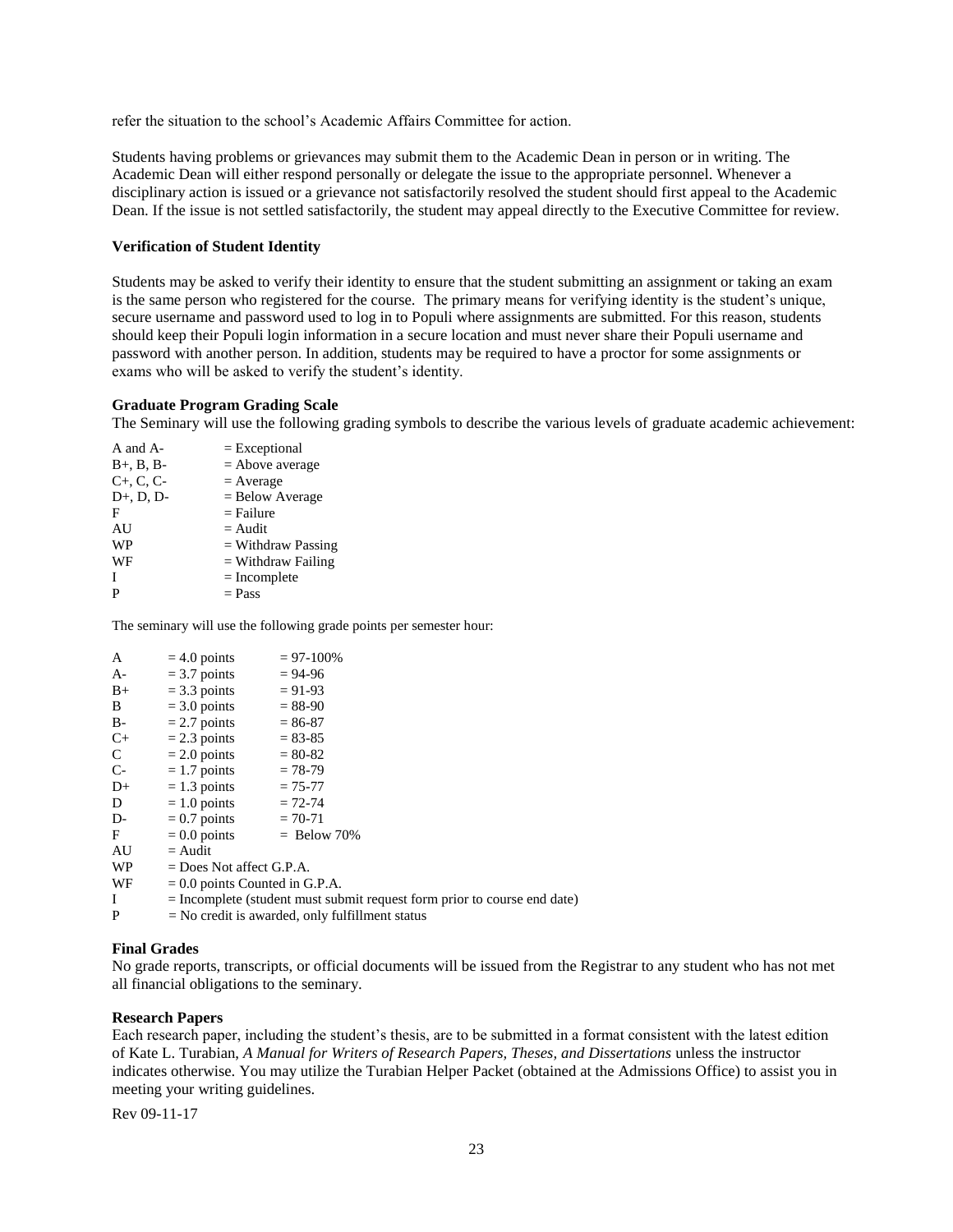#### <span id="page-23-0"></span>**Main Campus Library**

In addition to our main campus library in Orange County, the seminary library is shared with Calvary Chapel Bible College (CCBC) and is located across from the Bible college administrative offices on the ground floor. Operation hours are 6:00 am to 11:45 pm Monday through Friday. Summer and winter (June through August and December through January) hours are 9:00 to 5:00 pm.

Features include:

- 1. Library Manager to provide assistance in locating information and sources.
- 2. Books may be checked-out for a period of one week, then another one week renewal is optional.
- 3. You are encouraged to return books as quickly as possible.

Theft or damage to library property is a violation of the seminary standards. Violators are subject to disciplinary action from the Executive Committee. Depending upon the nature of the violation, the discipline could range from suspension of library privileges to expulsion from the seminary. The decision of the Executive Committee is final.

#### <span id="page-23-1"></span>**Textbooks**

Books are listed on the student database (Populi) as early as possible before each course offering. Most required textbooks may be purchased at your local Bookstore, or online at a general retailer. Obtaining textbooks and required course materials is the responsibility of the student.

### <span id="page-23-2"></span>**Telephone Use**

Students may use the seminary phones to make local calls that are of an important nature (five minute limit, please). Students must use their own calling cards if they make long-distance calls.

#### <span id="page-23-3"></span>**Transcripts Fee**

Each academic transcript request of courses taken and grades received must be received by the Registrar in writing on the "Transcript Request Form" and accompanied with a payment of \$10.00. Upon graduation, a student may request one free official transcript for their records.

#### <span id="page-23-4"></span>**Exams**

Each student must be present and complete at the scheduled time all examinations unless previous arrangements have been made with the instructor. On occasion, the student may be required to secure a qualified Proctor to administer an exam or quiz.

#### <span id="page-23-5"></span>**Test Proctor Guidelines**

External Studies and certain resident students who cannot take exams on campus may elect to acquire test proctors to administer and return their exams. Proctors are often teachers or administrators in an educational institution, workers in a university or college testing center, armed forces education officers, librarians, or pastors. A proctor may not be a family member, any person residing at the same address as the student or any student of VES, any person currently enrolled as a student of Veritas Evangelical Seminary, or any person who would personally benefit from the completion of the student's degree program (such as an employer). The person chosen to be a test proctor must agree to perform the following tasks: (1) Request and receive tests when requested by student via e–mail including the student's name, student number, course, and specific exam plus the proctor's name, address, phone number, and e–mail. (2) Receive and check all materials according to instructions in the test pack prior to administering the test. (3) Provide a quiet and private atmosphere for test administration (usually for three hours or less). If the student elects to take an exam electronically (if available) the proctor must provide a computer disconnected from the internet. (4) Guarantee the ethical conduct of the student during the test period as provided with the exam instructions. (5) Return the completed exam to Veritas Evangelical Seminary. (6) Keep a copy (electronic or paper) of the completed exam until the student has received the grade. Once a proctor is chosen he or she should be given the appropriate contact information to begin the exam process. External students will generally have their proctors contact the external studies office, while resident students (or external students taking resident courses / modules) will have to consult the course professor for exam instructions. By having a proctor contact the school, both the student and proctor are agreeing to the above guidelines. Proctor forms must be submitted to the Seminary at least 3 business days in advances of the scheduled date and time to allow time for confirmation and scheduling in Registrar's Office. Failure to submit proctor form on time could result in failure to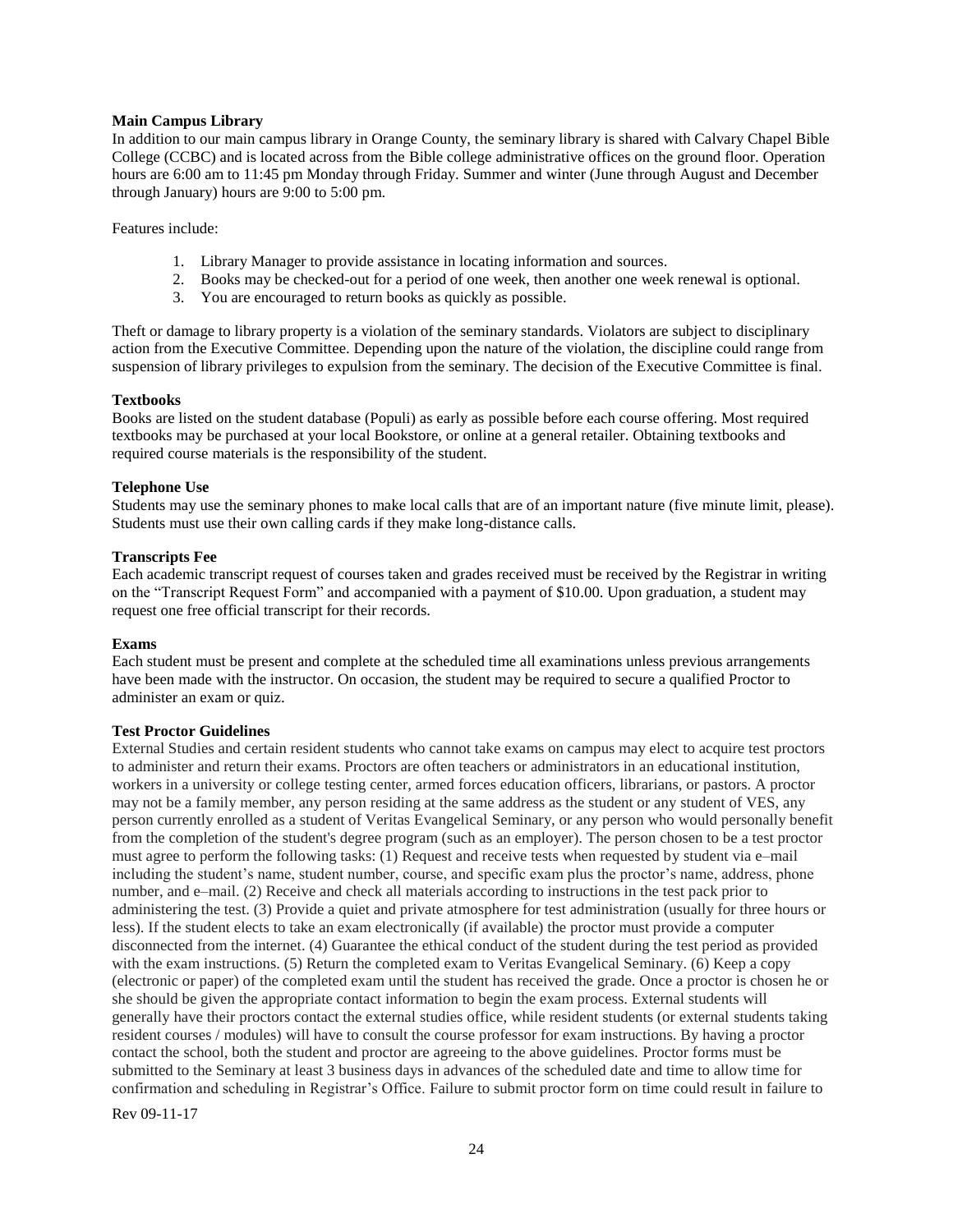take the final exam.

## <span id="page-24-0"></span>**Attendance**

In order to attend class, students must be registered for their desired course. Students are expected to attend 100% of class session in person, unless he/she is taking the course through external studies. If the student will be absent on the Saturday of any given module course he/she may not enroll in that course unless arrangements are made to listen to recorded lecture. Visitors are welcome to attend one (1) class session after receiving permission from the instructor.

#### <span id="page-24-1"></span>**Add/Drop and Credit/Audit Changes**

Changes to the student's class load or academic status must be documented in writing on the appropriate Add/Drop and Credit/Audit forms. If the change in class load occurs prior to the course starting use an Add/Drop form. If it occurs after the beginning of the course complete a Withdraw form with the instructor's signature. Courses may be added up to the second week of a semester course and the second class of a module course. All forms must be turned in to the Registrar. Forms are available at the Registrar's office.

#### <span id="page-24-2"></span>**Withdrawal Policy**

Any student seeking to withdraw from a course by the end of the second class session will receive a Withdraw-Passing (WP) grade. Withdrawals after the second session will be at the discretion of the instructor as to Withdraw-Passing (WP) or Withdraw-Failing (WF), which will depend on the instructor's assessment of the student progress. Any withdrawal after the last day of class will be an automatic Withdraw-Failure (WF). Failure to complete assigned work for the course does not constitute a withdrawal. It is the student's responsibility to complete the appropriate forms which can be obtained from the Registrar's Office.

#### <span id="page-24-3"></span>**Incomplete Grade**

An "Incomplete" (I) grade may be awarded by the instructor in the cases of serious illness but the Incomplete Grade form must be completed and submitted to the registrar prior to the end of the course term. Forms are available in the Registrar's office. An Incomplete (I) automatically becomes a failure 60 days after the course end date if the course requirements are not satisfied and the instructor assigns a new grade.

Only in extreme extenuating circumstances will this time period be extended. To extend this period the student must submit a request in writing with a written statement from the instructor approving such an extension. This extension must also be approved/declined by an officer of the Seminary.

#### <span id="page-24-4"></span>**Repeating Courses**

No course may be taken for credit a second time if the student's previous grade was D– or better. One may repeat a course only if their previous grade was an "F" or "WF." All previously completed courses along with their grade points will be reflected on the student's transcript. All students may repeat a course under "audit" status at any time. All regular tuition and fees will apply to any repeated courses.

#### **Academic Probation**

Grade point averages that fall below 2.5 after nine (9) units of completed coursework will be placed on academic restriction the following enrollment period. This restriction allows the student to take no more than six (6) semester hours of course load. If the G.P.A. of 2.5 is not achieved while on restriction during the next enrollment period, the student will be placed on academic probation. If the student does not achieve at least a 2.5 G.P.A. the student may be suspended by the Academic Committee from the Seminary. The student may apply for re-admission after a period of four (4) consecutive months after suspension.

#### <span id="page-24-5"></span>**Academic Advising Program**

<span id="page-24-6"></span>Upon acceptance, each student is assigned an academic advisor. The Seminary offers academic advising and career counseling to students at initial enrollment and on an annual basis thereafter, at the beginning of each academic year. Walk-in advising is also available during normal business hours. Advising is tracked through Populi, our online Student Information and Learning Management System.

Academic advisors are members of the administrative staff or faculty who reach out to students to plan and support academic achievement. Special attention is focused on helping students get off to a solid start in their first semester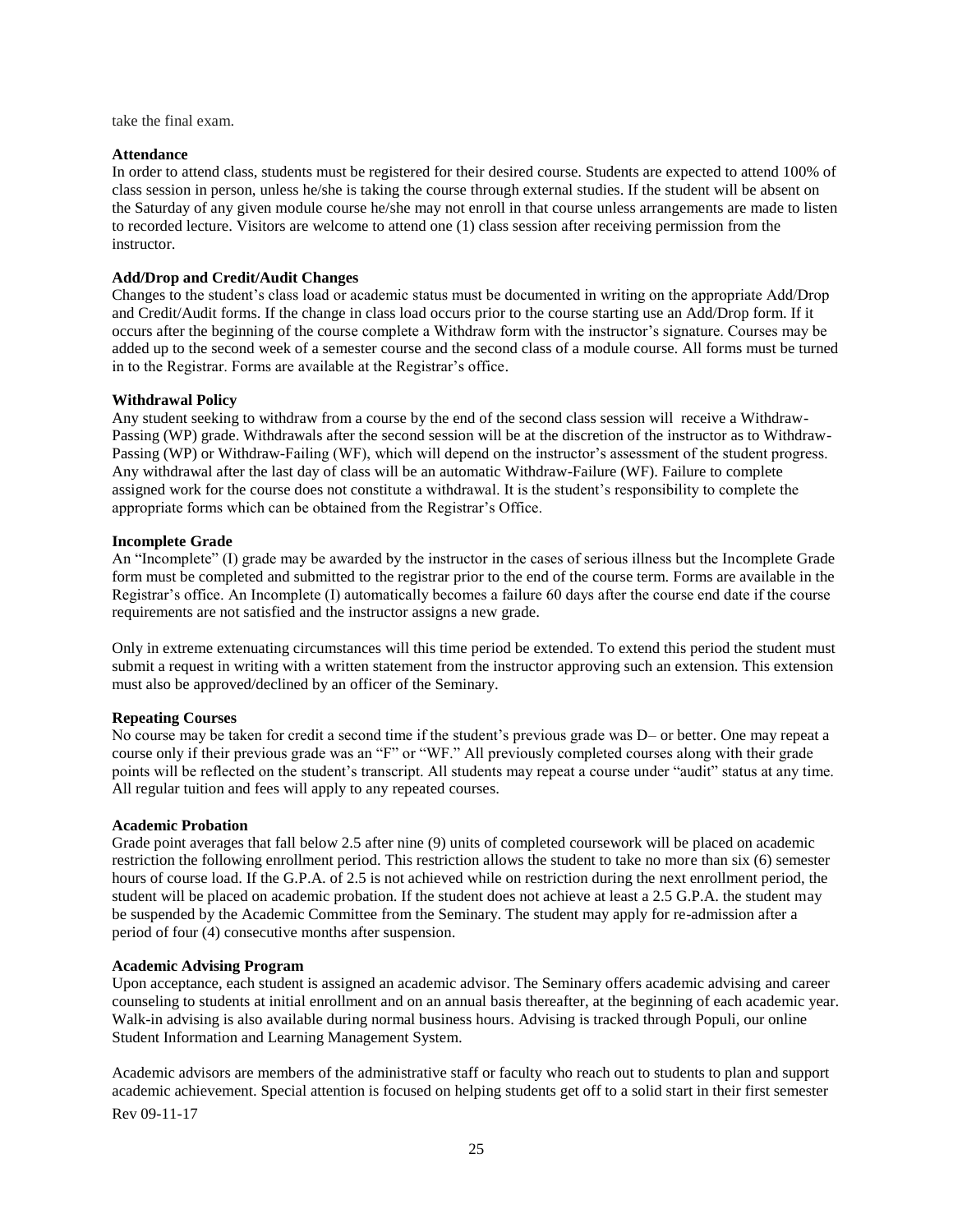and set a healthy pace which they can maintain until graduation in order to reach their life, ministry, and career goals. The Academic Dean is responsible for training academic advisors and directing the academic advising program, and is assisted in this role by the Registrar.

Advisement sessions typically focus on the following kinds of questions:

- What is your prior academic preparation?
- What courses did you like and not like, or do best and worst in your previous studies?
- What do you anticipate will be the biggest challenges you will face in seminary?
- What GPA do you hope to attain by the end of your first year?
- Which program of study do you want to pursue and why?
- Do you know what you want to do for a career? How confident are you in that choice?
- What extracurricular or ministry activities do you want to be involved in while in seminary?
- Will you have to work during the academic year? If so, how many hours?
- How many hours per week are you available to focus on your studies?
- Based on your current financial situation, how many courses can you afford to take each year?
- Do you need any help understanding guidelines for writing academic papers and studying for exams?
- Is anything occurring in your life that may negatively affect your academics?

On an ongoing basis, academic advisors seek to identify and work with students who are struggling in their courses, having trouble balancing personal commitments and work demands with their studies, or are experiencing academic challenges due to a disability. Academic advisors also work with faculty to offer the support and resources needed to help these students get back on track.

#### **Arranged Courses**

Arranged courses are offered on an individual basis. All arranged courses must be approved by the Registrar, Academic Dean, and Professor. Students desiring to take an arranged course must fill out the "Arranged Course Registration Form" form available in the Registrar's Office or online. No student may take more than three (3) arranged courses in a semester unless approval is granted for special circumstances by the President. In order for a student to be eligible to take a class as an arranged course, the student must have taken at least one non–arranged courses at VES and the student must have a GPA of 3.0 or better. The assigned faculty member will provide a course syllabus and work with the student throughout a 15-week period.

#### <span id="page-25-0"></span>**Resident Student Taking External Course**

An external study course for resident students fulfilling degree program requirements is available only when the course has not recently been offered or is not offered during the regular cycle of classes leading to graduation. Exceptions are made for scheduling conflicts with other required classes. A resident student may take no more than three external study courses leading to the master's degree, and no more than four external study courses leading to the M.Div.

#### <span id="page-25-1"></span>**Withdrawal from the Seminary**

Students who wish to officially withdraw from the Seminary should inform the Registrar and refrain from enrolling in courses during the following six (6) months. Those who do not inform the Seminary of withdrawal become automatically inactive if they fail to enroll in courses over twelve (12) consecutive months. To re-enter the institution follow the directions given under "Re-Entering the Seminary" section.

#### <span id="page-25-3"></span><span id="page-25-2"></span>**Transfer Credit Policy**

Veritas Evangelical Seminary reserves the right to evaluate each transfer student's proficiency and knowledge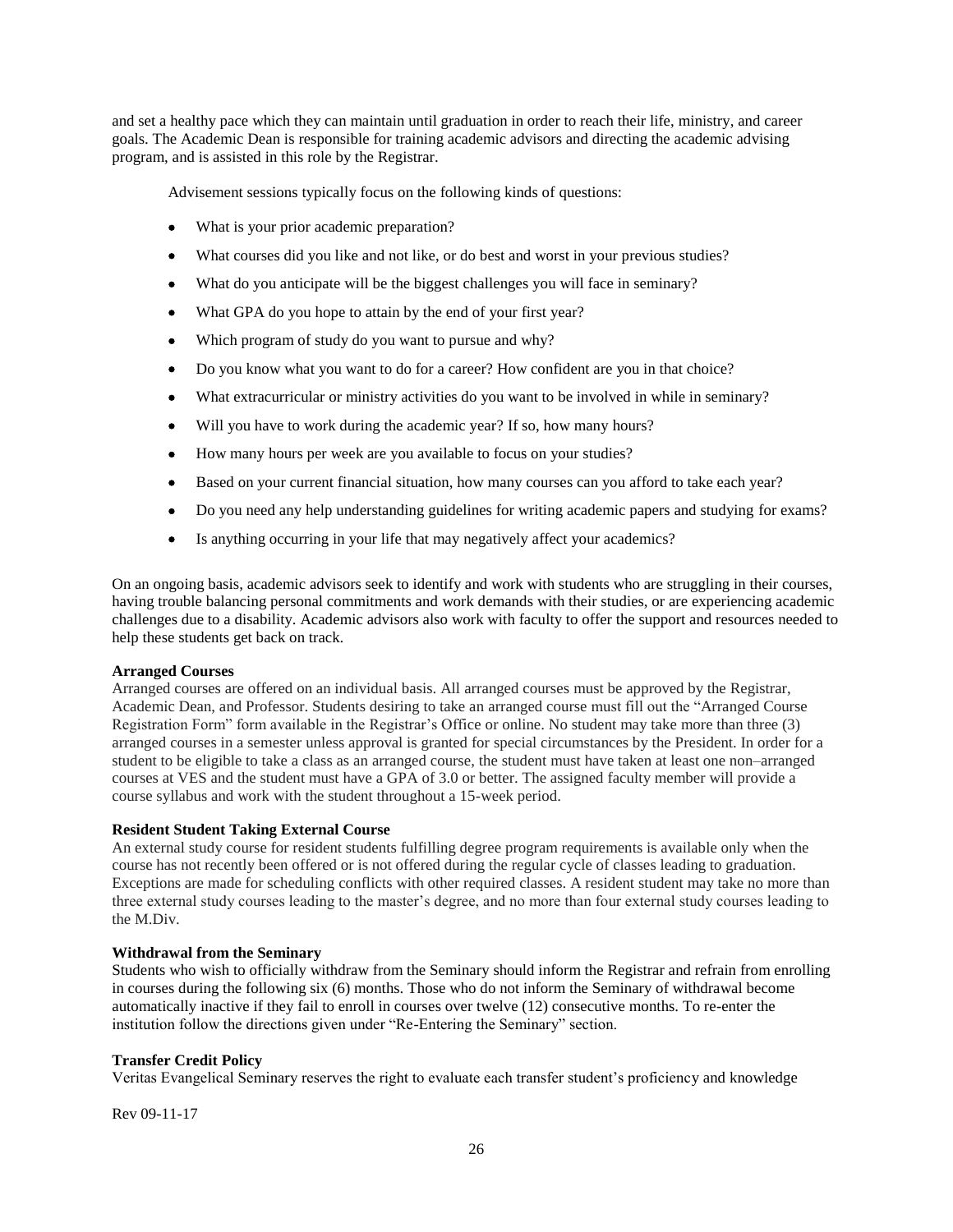gained from postsecondary courses taken at other institutions. Veritas Evangelical Seminary reserves the right to evaluate the contents of the applicant's academic record and the educational institution where that record came when considering the transfer credit equivalency of any particular course.

To initiate the transfer of credit the student is responsible for sending a written request along with the appropriate official transcripts to the Registrar for evaluation. Upon written request, the Registrar will evaluate the transcript and any other necessary documentation. Then the student will be informed of the credit that may be transferred. All course transfer credits are recorded on the student's permanent record after he or she is officially matriculated.

Students may transfer credits earned at other graduate schools, even if a previous graduate degree was awarded for these same credits. These transfer credits may be applied up to half of the degree program offered at Veritas Evangelical Seminary. The student must complete at least one-half of his/her degree program to be eligible for graduation at Veritas Evangelical Seminary.

To be eligible for credit transfer the courses in question must have received a grade of "C" or better in a subject appropriate to the VES course of study, and should have been awarded by an accredited institution or its equivalent. An approved school is one authorized by a state, federal, and/or recognized accrediting body. Credits completed at the undergraduate level are not eligible for transfer into graduate level programs. Some reasons for transfer credit refusal include, but are not limited to: a grade of "C-" or lower, course not awarded by an accredited institution or its equivalent, and the course is evaluated as inadequate to any particular VES course of study.

Upon a refusal of acceptance of transfer credits, the student may appeal the refusal. The student is responsible for sending a written appeal along with any other necessary documentation substantiating their appeal to the Academic Dean. The Academic Dean will review the appeal and re-evaluate the appealed course. Then the student will be notified of the outcome of the appeal. All successful appeals are recorded on the student's permanent record.

Students desiring to transfer from Veritas Evangelical Seminary to another postsecondary institution may request assistance from the Academic Advisor and/or the Registrar. It is the student's responsibility to request the Registrar to send their official transcripts to the desired postsecondary institution. Unofficial transcripts are available electronically for print on Populi, the VES online student database.

#### **Graduation Requirements**

All candidates for a residential or external studies degree at Veritas Evangelical Seminary must have completed the following requirements: 1) Successfully complete the entire course of study for a particular degree as set out in this catalog with a cumulative G.P.A. of 2.5 or better with specified time limits. 2) Complete all Church/Mission Experience requirements. 3) A successfully written and defended thesis (if submitted or where one is required). 4) Complete at least one half of the degree program with Veritas Evangelical Seminary. 5) Completely pay all tuitions, fees, and other financial obligations to the Seminary. 6) Maintain evidence of Christian character and moral living. 7) Successful recommendation for a degree by the faculty and/or the Academic Committee.

Students who depart from essential agreement with the VES doctrinal statement will not be recommended for graduation. In addition, if during the course of study any student departs from essential agreement with the doctrinal statement, this would constitute grounds for dismissal from VES.

#### <span id="page-26-0"></span>**Multiple Degree Policy**

Any student who completes the Master of Arts in Theological Studies (M.A.T.S.) program at Veritas Evangelical Seminary and wishes to obtain a higher degree (M.A.B.S., M.A.C.A. or M.Div.) degree from VES may do so, but will be awarded only one degree upon successful completion of the higher degree requirements. If the student completes a two year degree and wishes to earn a second two year degree, up to half the degree program may be transferred in to the new degree program. After completing the second degree, the student will be awarded the new degree without forfeiting the former degree.

#### <span id="page-26-1"></span>**Timeframe for Degree Completion**

Though degree programs may be completed in shorter amounts of time, based on only 9 units per fall and spring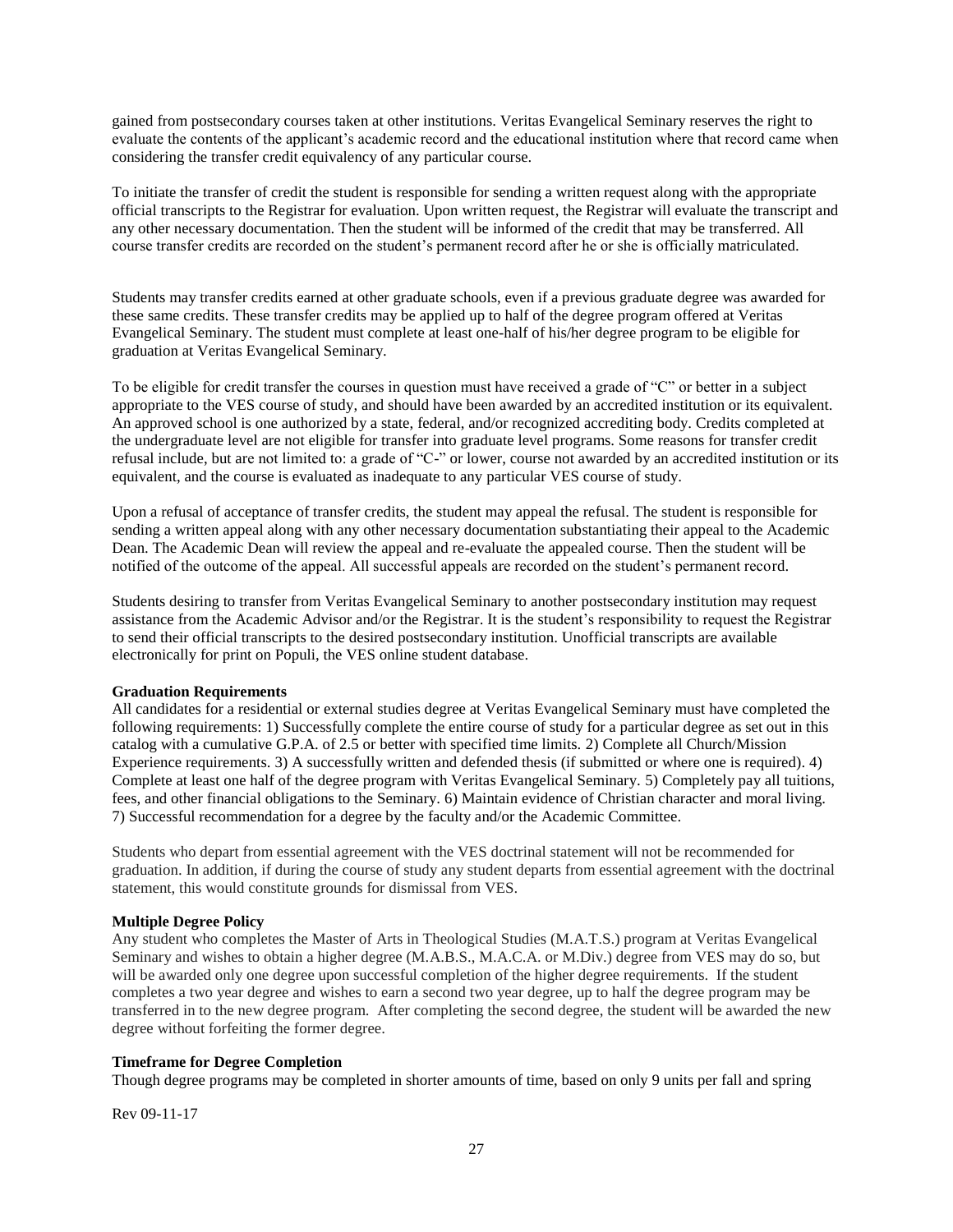semester (i.e. 18 units per year), The Master of Arts in Theological Studies (M.A.T.S.) is a 24-month program which must be completed within five (5) years of the date of first enrollment. The Master of Arts in Christian Apologetics (M.A.C.A.) is a 42-month program that must be completed within six (6) years of the date of first enrollment. The Master of Arts in Biblical Studies (M.A.B.S.) is a 42-month program that must be completed within six (6) years of the date of first enrollment. The Master of Divinity (M.Div.) is a 66-month program which must be completed within nine (9) years of the date of first enrollment. The certificate program timeframes are identical to the degree programs. If degrees are not completed in these time-frames, you may be asked to come under the current VES catalog requirements for graduation.

#### **The external studies degree programs follow the following completion timeframes:**

The Master of Arts in Theological Studies (M.A.T.S.) must be completed in six (6) years from the date of first enrollment. The Master of Arts in Christian Apologetics (M.A.C.A.) must be completed within eight (8) years from the date of first enrollment. The Master of Arts in Biblical Studies (M.A.B.S.) must be completed eight (8) years from the date of first enrollment. The Master of Divinity (M.Div.) must be completed within twelve (12) years from the date of first enrollment.

### <span id="page-27-0"></span>**Academic Honors**

There are differing levels of academic honor reflecting the student's grade point average. All G.P.A. scores are determined on April 1 immediately prior to graduation. The final grade will determine which mark will be recorded on the student's transcript. The following G.P.A. scores, which correspond to the student's honor, are as follows:

*Summa Cum Laude* requires a G.P.A. of 3.90 or better. *Magna Cum Laude* requires a minimum G.P.A. of 3.75. *Cum Laude* requires a minimum G.P.A. of 3.50.

### <span id="page-27-1"></span>**Graduation Ceremony**

All resident students who are currently enrolled for credit are required to attend graduation exercises at the assigned location. Graduation is held in the months of December and May.

#### <span id="page-27-2"></span>**Class Make-up in Case of Absence**

Each student is responsible for his or her own class attendance, and regular attendance is expected. Each student is responsible for the material covered during scheduled classes. If a student misses class due to traffic, emergency, or illness, the student must contact the faculty member before the next class session. The student shall make-up the class by listening to the recording of relevant lectures. Unless approved by the professor of record, less than 100% attendance for any course is subject to grade reduction. Excessive absences may result in failure of the course.

#### <span id="page-27-3"></span>**Class Cancellation Policy**

During inclement weather the President or Academic Dean may cancel or delay classes. If cancellation is determined, a blurb will be posted on the Academic Calendar page next to the class listing on the seminary website.

#### <span id="page-27-4"></span>**Change of Academic Status**

Students may change their academic status from credit to audit, or audit to credit by the end of the second-class meeting. To accomplish this, submit to the Registrar the Change of Academic Status form which may be obtained on the website or at the Admission Office.

#### <span id="page-27-5"></span>**Recording Lectures**

Students must receive permission from the instructor before audio or video recording any class lecture.

#### <span id="page-27-6"></span>**Leave of Absence (LOA)**

A degree-seeking student may request a leave of absence of up to one academic year from the approval of the LOA Form. The Withdrawal/Leave of Absence Request Form is available in the Office of the Registrar. This form must contain the reason(s) for requesting the leave and a reasonable time of return to academic studies at VES. It should be understood that an approved leave of absence will secure the student's standing in the program during that period of time only and does not constitute a waiver of the statute of limitations for completion of the degree. The leave of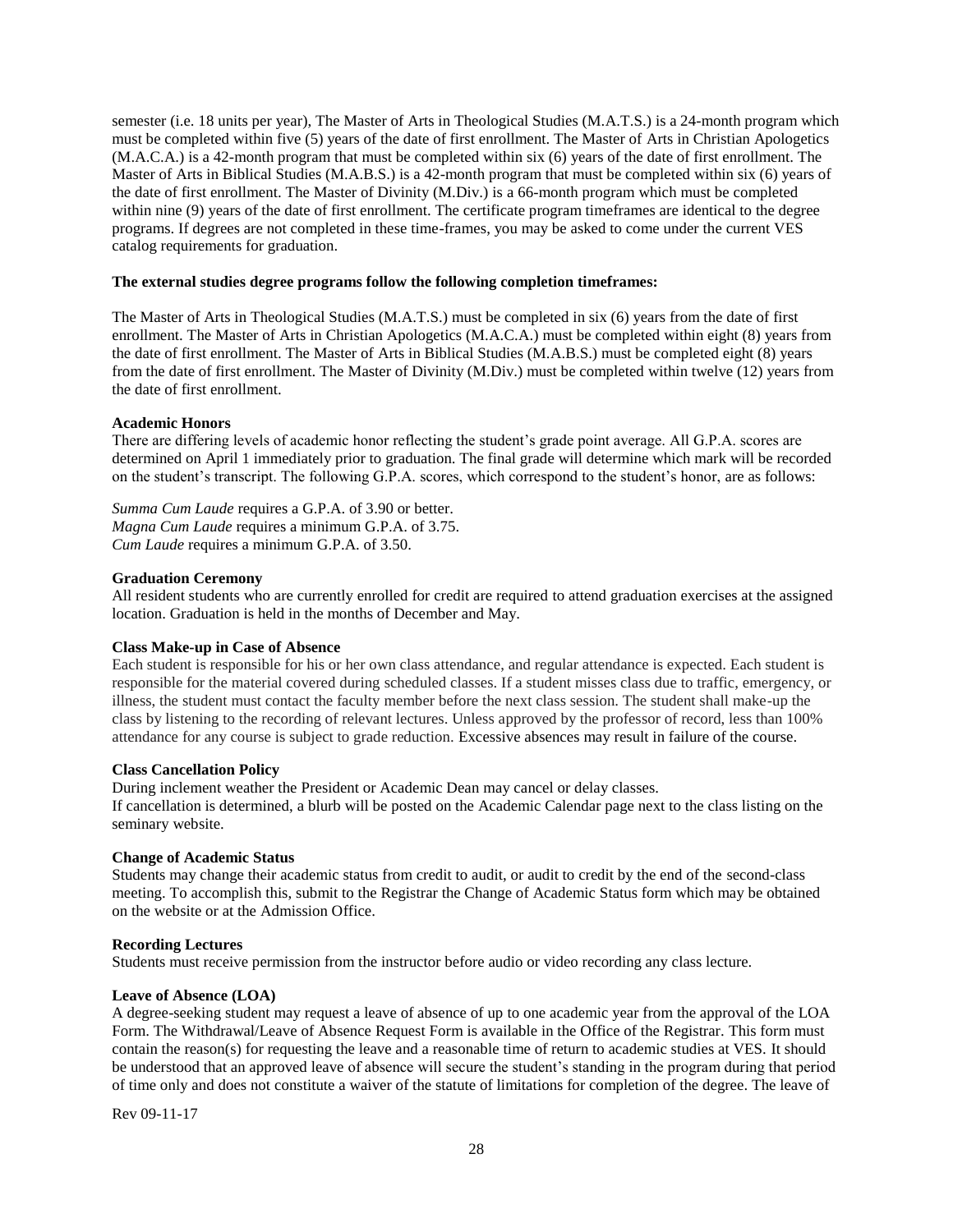absence must be approved by the Registrar and the Academic Dean. An approved leave of absence can only defer the grace period of the repayment of financial aid loans for a maximum of 6 months, even if a leave of absence longer than 6 months is approved. An approved LOA does not terminate any financial obligations previously made with Veritas Seminary (e.g. your Deferred Payment Agreement).

#### <span id="page-28-0"></span>**Military Mobilization**

Students called up for active military duty may be able to obtain a refund of payments made to their account for the quarter during which they were chosen for active duty. The seminary will explore with the student different ways to complete the quarter courses through independent study or through other means. If a student is not able to complete the quarter, a written request for refund or reversal of charges with proof of summons for military duty should be submitted to the Business Office for action. Since a student's enrollment status is likely to be effected because of the length of their military duty, the seminary may extend the deadlines for completion of any academic program.

## <span id="page-28-1"></span>**STUDENT COMPLAINT POLICY**

#### <span id="page-28-2"></span>**Informal Complaints**

The purpose of the informal complaint process is to encourage a student who has a complaint to speak directly with the seminary employee most responsible for the situation that is the cause of complaint. The student should do this in a timely manner (within 14 days) and it is the hope of VES that the problem may be solved with dialogue. A majority of issues are resolved at this stage with calm, rational dialogue and Christ-like demeanor. If the conversation does not bring a satisfactory response, or if it is not appropriate for the student to speak with the employee, the student should speak with the Dean of Students or the Academic Dean, who can assist them in presenting their informal complaint.

#### <span id="page-28-3"></span>**Formal Complaints**

The purpose of filing a formal complaint is to allow both parties due process in resolving an issue that has not been settled informally. The Dean of Students or the Academic Dean Serve as the Student complaint officers for VES and will advise the student through the formal complaint process.

#### <span id="page-28-4"></span>**Writing the formal complaint letter**

Formal complaints must be addressed in writing to the Dean of Students or the Academic Dean. It is advisable (although not required) for students to meet with one of the deans to discuss the matter prior to writing the letter. The written complaint must be clear and organized, explain the situation in detail and must be dated and signed. The dean will send a copy of the complaint letter to the person named in the complaint (the respondent) and the respondent's supervisor. The respondent is normally required to respond in writing to the dean about the student complaint within 10 working days of receiving the letter. After the dean receives the response from the respondent, a written decision from the dean will be sent to the student as well as the respondent. Both letters, and any other documentation, will be used in the decision-making process.

#### <span id="page-28-5"></span>**Meeting together to reach a solution**

If the written response does not resolve the complaint, the Dean of Students or the Academic Sean can call the parties together for a conference where the two parties can talk face to face (or if this is not practical, over the phone) in an atmosphere of fairness and cooperative problem solving. This meeting will include the student, the respondent, the respondent's supervisor, and the dean. The student may bring an advocate if desired.

#### <span id="page-28-6"></span>**Appeals process**

The student may request a meeting with the President, if the complaint is not resolved at the conference level. The president will be given a copy of all documentation related to the situation prior to the meeting. A written decision from the President's office normally will be rendered within 10 working days of the meeting and will be sent to the student. The decision of the President is final. It is important to note that the complaint policy is *only* for complaints not addressed by other stated policies. For information regarding issues or concerns that are not covered by this process (such as issues of sexual harassment, grade appeals, etc.) please refer to the VES Student Handbook.

#### <span id="page-28-7"></span>**Outside Assistance**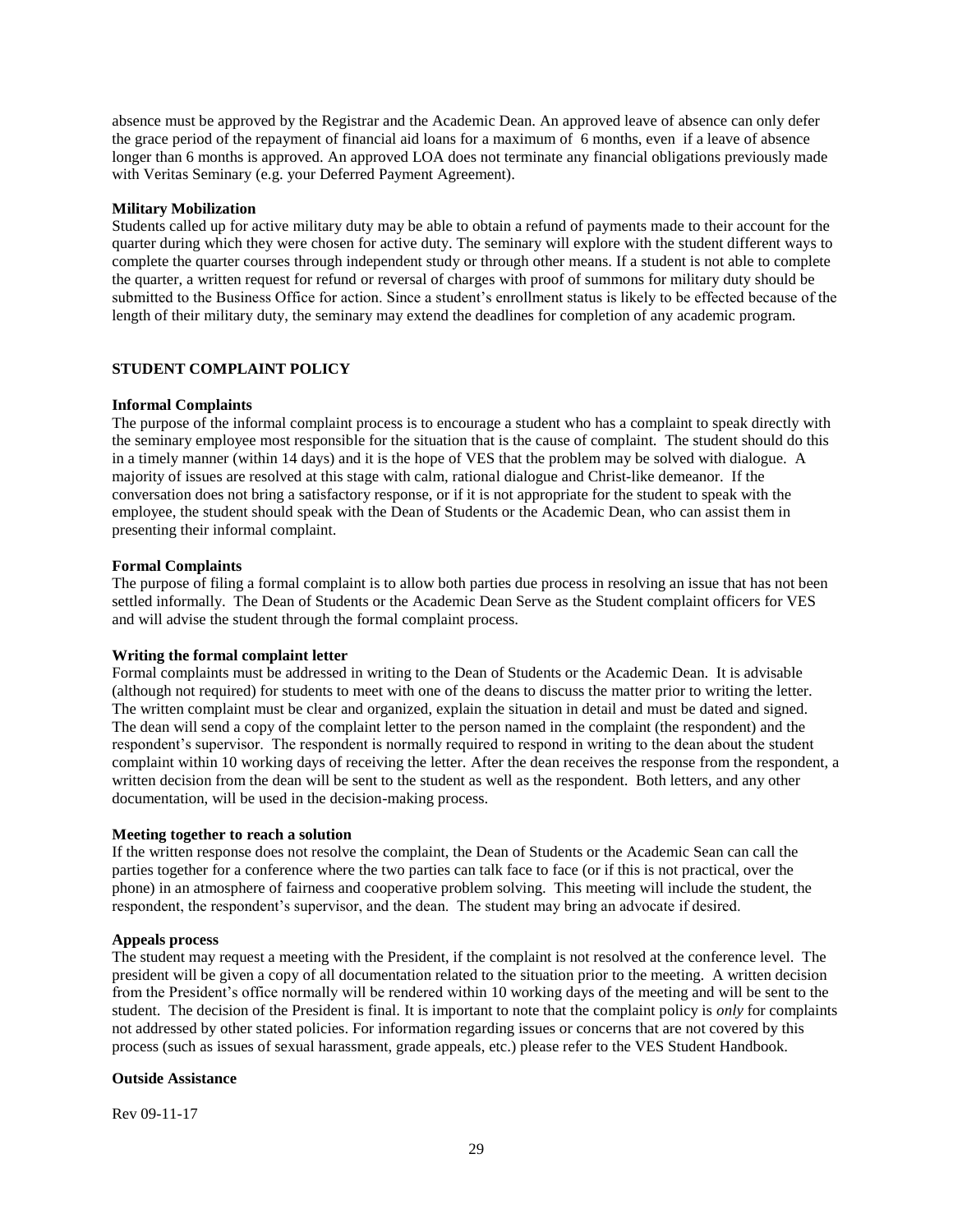<span id="page-29-0"></span>Should a student need further assistance or clarification regarding a complaint, or should they need to inform the Transnational Association of Christian Colleges and Schools (TRACS), they may contact TRACS at: TRACS 15935 Forest Road Forest, VA 24551 Tel: (434) 525-9539 [www.tracs.org](http://www.tracs.org/).. VES ensures students that all staff and faculty members will fully cooperate with TRACS in the event of any complaint proceedings.

# **Student Life**

## **Ministry Opportunities**

Veritas Evangelical Seminary has implemented the Church/Mission Experience Program for residential and external studies students. The program provides field experience opportunities for students to practically use their education in service to Christ and His church.

Opportunities include:

- Personal involvement in church ministry (i.e. children's ministry, youth ministry, Bible study leader, ushering, maintenance etc.) for at least two hours per week for 15 weeks total.
- Participating in a mission trip domestic or international.
- Volunteering with a non-profit organization in their local area.

Students arrange their own church experience that must be overseen by a pastor, elder, mission supervisor, or staff member of the church mission staff. (For more details, see "Church and Missions Experience Requirements" on page 35 of the Academic Catalog)

## **Chapel Services**

Each semester, VES Student Services provides residential students with the opportunity to attend a chapel service amongst their peers. The chapel service is held within each class every third week during the fall and spring semester. Students who attend are required to sign-in their names to the chapel roster as proof of their attendance.

## **Student Government Association (SGA)**

The Student Government Association (SGA) elects officers who work closely with the Seminary Administration in matters of interest to students. The purpose of the Student Government Association is to provide opportunities for student self-governing. The S.G.A. is a voice for the student body in matters of concern to the seminary, and it provides opportunities to aid the administration wherever possible. The Cabinet of the SGA shall consist of: 1) President, 2) Vice President, and 3) The Secretary/Treasurer. These officials area elected each January. See the Student Handbook for the SGA Bylaws and Constitution.

# **Veritas Evangelical Seminary – Student Government**

## CONSTITUTION OF THE STUDENT GOVERNMENT ASSOCIATION

## **Article I. Name**

The name of the association shall be the Student Government Association (SGA) of Veritas Evangelical Seminary. **Article II. Purpose**

The purpose of this association shall be to encourage active cooperation in the work of self-governance and to ensure the representation of the views and perspectives of the student body in the governance of the seminary. **Article III. Membership**

All graduate students of Veritas Evangelical Seminary are members of the SGA.

## **Article IV. Cabinet**

SECTION 1. PURPOSE

- 1. To act as a direct link between students and the administration.
	- a. To keep students informed as to seminary initiatives and administrative changes.
	- b. To ensure that the administration and faculty are aware of student opinions, concerns, and suggestions.
- 2. To support events, groups, and individuals who are benefiting the Veritas Evangelical Seminary community.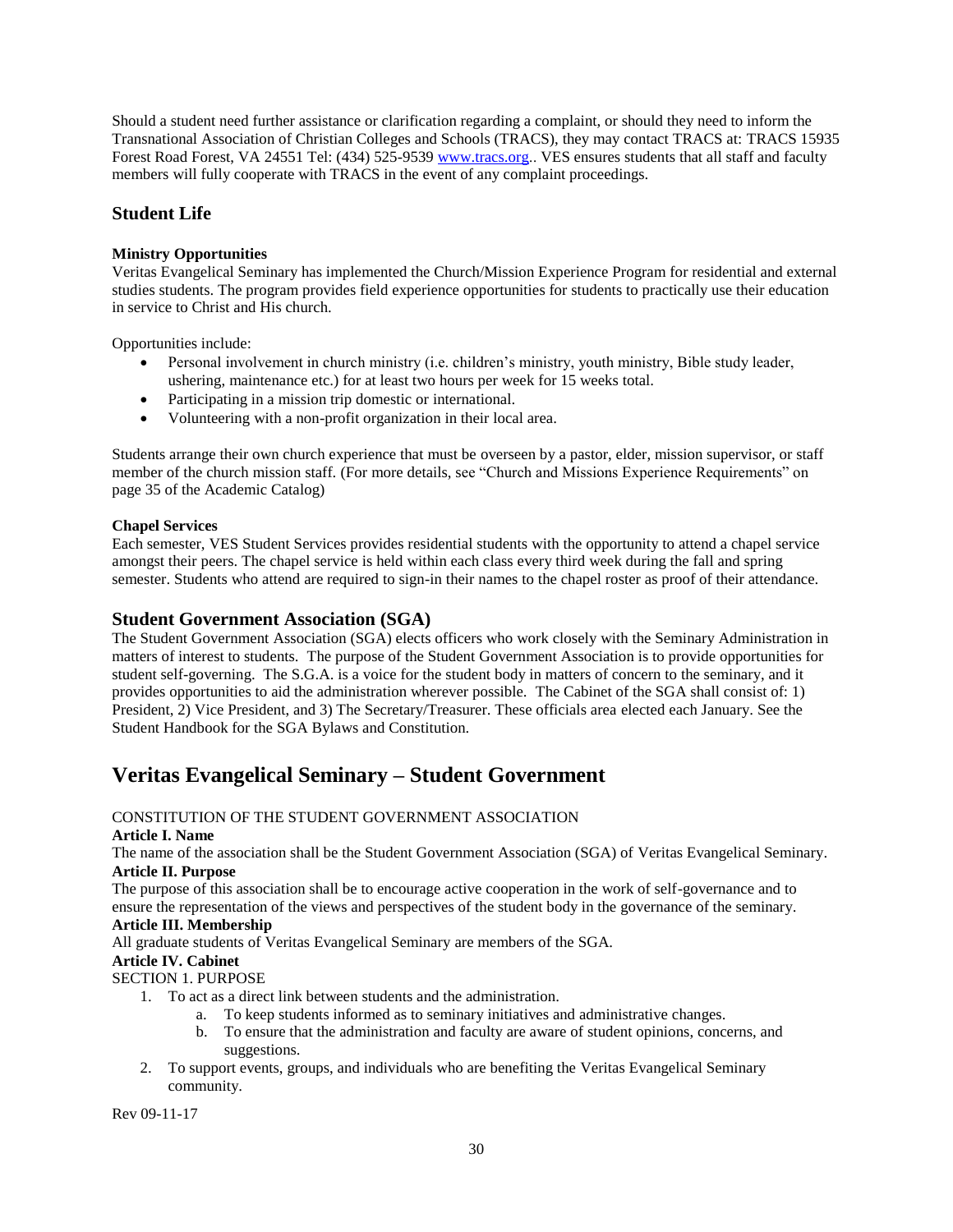## SECTION 2. MEMBERS

The cabinet of the SGA shall consist of three members.

- 1. The president of the SGA, who shall serve as chair;
- 2. The vice-president of the SGA, who shall serve as vice-chair;
- 3. The secretary / treasurer of the SGA.

## **Article V. Committee on Elections and Appointments**

#### SECTION 1. PURPOSE

- 1. To supervise student body elections.
- 2. Nominations and elections for all positions are held in January.

## SECTION 2. MEMBERS

The Committee on Elections shall consist of:

- 1. President of the SGA (the chair);
- 2. Vice-President of the SGA (the vice-chair);
- 3. The Secretary / Treasurer of the SGA.

## **Article VI. Ratification**

The ratification of the SGA constitution shall be by an affirmative vote of two-thirds of the seminary leadership comprised of the President, Dean, and the Director of Student Services. Approved on December 20, 2012

## **BYLAWS TO THE VES STUDENT GOVERNMENT ASSOCIATION CONSTITUTION**

## **Article I. Cabinet**

#### SECTION 1. MEMBERS

- A. The president of the SGA;
	- 1. The student shall be the president-elect and elected in the annual January election for a term of one year.
	- 2. The term shall begin at the SGA meeting following the January election. It shall end at the SGA meeting following the regular January election the following academic year. The student shall be available for counsel to the successor for the remainder of the academic year.
	- 3. The student shall sit on seminary committees at the discretion of the president of the seminary.
	- 4. The student shall call, create an agenda for, and preside over all meetings of the cabinet. The agenda shall be distributed to all members of cabinet before the meeting.
	- 5. The student shall be responsible for receiving petitions and requests from the student body and directing questions to the appropriate administrative body for action.
	- 6. The student shall be responsible for maintaining regular communications between the administration and the student body.
	- 7. At least once a semester, the student shall call for surveys from the student body.
	- 8. The student shall meet with the president of the seminary, the dean of the seminary, and others as necessary.
	- 9. In the event that the office of president is vacated, it shall be filled, for the remainder of the term, by the vice-president of the SGA.
	- B. The vice-president of the SGA;
		- 1. The student shall be the vice-president-elect and elected in the annual January election for a term of one year.
		- 2. The term shall begin at the SGA meeting following the regular January election. It shall end at the SGA meeting following the annual January election the following academic year. The student shall be available for counsel to the successor for the remainder of the academic year.
		- 3. The student shall sit on seminary committees at the discretion of the president of the seminary.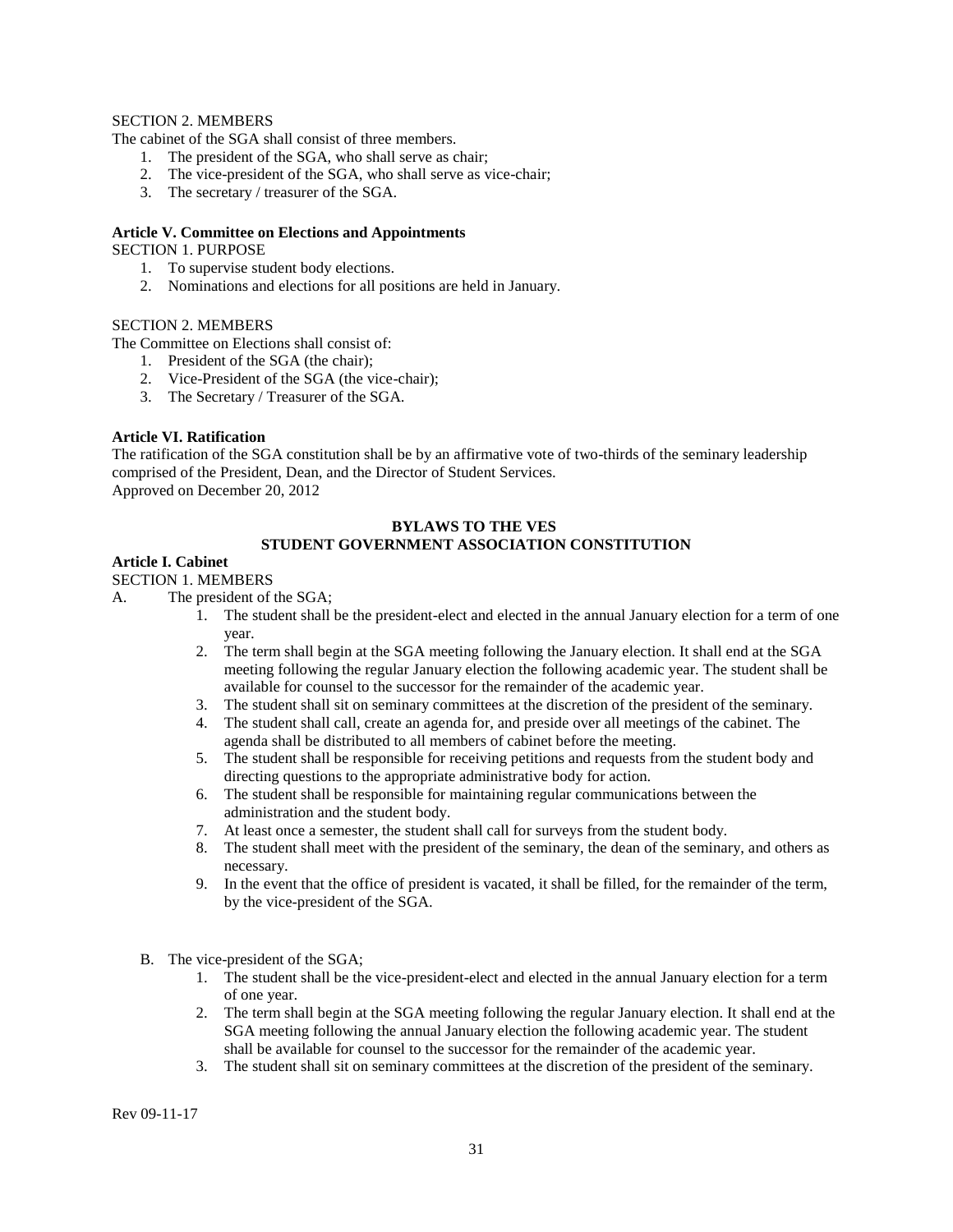- 4. The student shall be available to meet with the dean of student affairs or an alternate member of the administration designated by the dean of the seminary.
- 5. The student shall fill the office of president of the SGA if it is vacated.
- C. The secretary / treasurer of the SGA;
	- 1. The student shall be elected in the annual January election for a term of one year.
	- 2. The term shall begin at the SGA meeting following the election. It shall end at the SGA meeting following the successor's election. The student shall be available for counsel to the successor for the remainder of the academic year.
	- 3. The student shall record minutes of cabinet meetings and shall publish reports based upon the minutes. These reports shall be distributed to the SGA and shall be available from the SGA.
	- 4. The student shall handle the correspondence of the cabinet.
	- 5. The student shall supervise operational finances of the SGA and prepare the budget for the following year.
	- 6. In the event that the office of secretary / treasurer of the cabinet is vacated, it shall be filled, for the remainder of the term, by a student, elected by a simple majority of the SGA.

### SECTION 2. DUTIES AND POWERS

- A. The cabinet shall meet regularly (minimally once per semester).
- B. At cabinet meetings, all members shall have a vote.
- C. A quorum shall consist of two-thirds of the voting members of the cabinet. A quorum must be present to conduct any vote.
- D. All proceedings of the cabinet shall be confidential as deemed necessary.
- E. All cabinet agendas must be presented to all members of the cabinet prior to all cabinet meetings. This will ensure that all members of the cabinet are aware of any proceedings so that they may request to be added to the agenda if necessary.
- F. All cabinet minutes shall be distributed to all members of the cabinet.
- G. A written report based upon the minutes must be produced and distributed to the SGA, and shall be available from the SGA.
- H. The cabinet shall consider any question referred to it by the administration or members of the student body, and shall refer pertinent issues to the administration for policy resolution.
- I. All people or groups requesting to be placed on the agenda must contact the chair at least forty-eight hours in advance.
- J. The student shall serve for one year unless they are removed from office by the administration for moral failure or doctrinal issues as determined by the administration.
- K. If necessary, the meetings will be conducted using Roberts Rules of Order. The public domain version of 1915 will be the standard.
- L. The committee shall hold and supervise class elections.

## <span id="page-31-0"></span>**CAMPUS POLICIES AND PROCEDURES**

#### **Animals**

Under most circumstances, animals (except seeing-eye dogs) are not allowed in the seminary building. Any pet on seminary grounds must be licensed in accordance with ordinances of local city authorities.

#### <span id="page-31-1"></span>**Automobiles, Parking, and Traffic Rules and Regulations**

All students accessing the campus by automobile must have a VES parking permit issued by VES Student Services. Students are advised to drive carefully on the seminary grounds. *Always use caution when driving in the parking areas.* If you see people who do not belong on the seminary property, please contact an administrator or faculty member. The following rules apply to all students:

1. Parking is allowed only within approved marked parking spaces (paralleled white lines).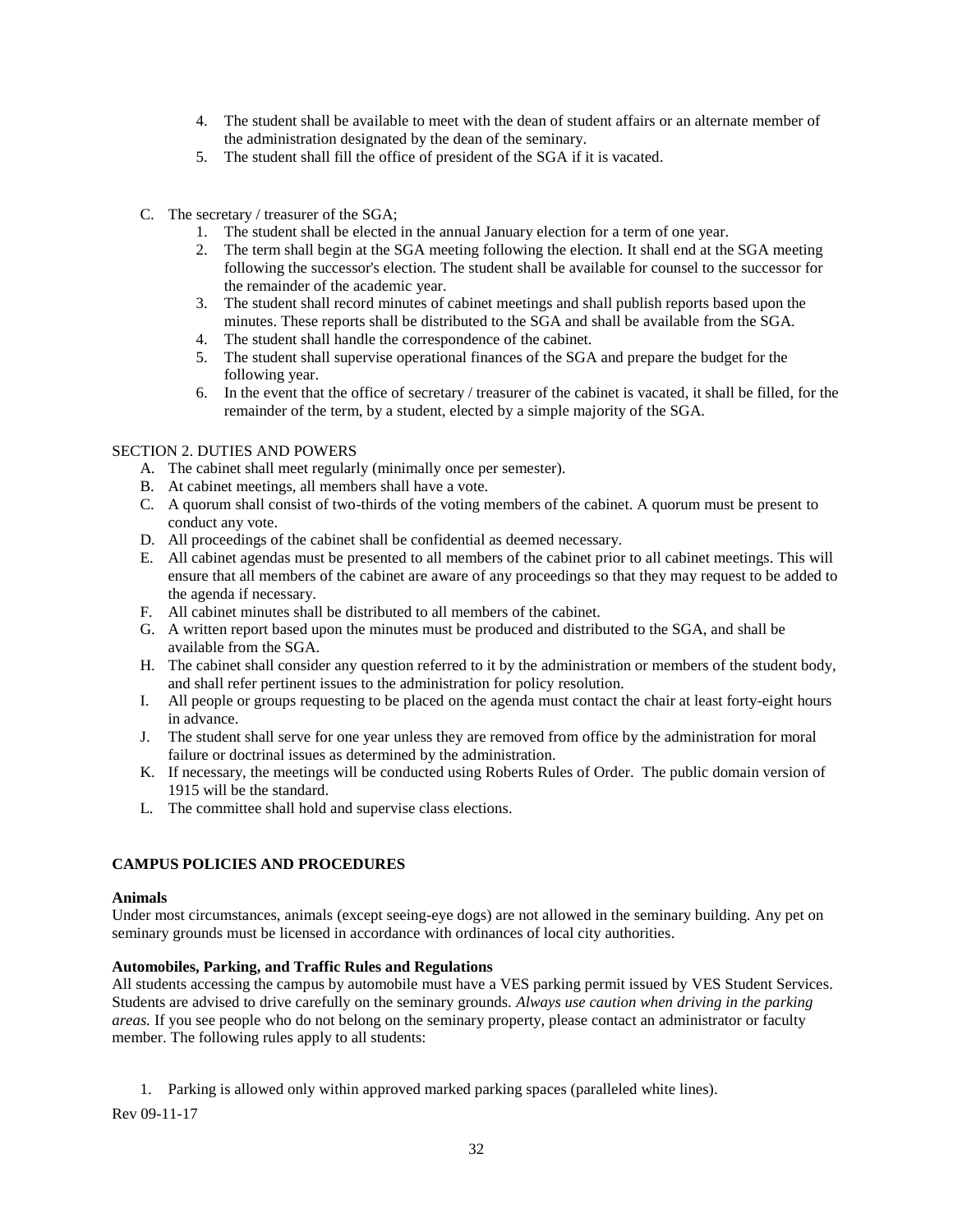- 2. Do not park on any grass areas, dirt areas, sidewalks, or roadways, in travel lanes or fire lanes, or blocking fire hydrants.
- 3. The seminary has reserved some areas for handicapped parking. Parking in these areas is allowed only with an official parking permit.
- 4. The speed limit on seminary property is 10 mph.

### <span id="page-32-0"></span>**Handicap Provisions**

The seminary main campus provides ample handicap parking throughout the facility as well as elevators and ramps for wheelchair access. All buildings on the main campus are handicap accessible. This would include full handicap access to the library, administrative offices, computer lab, auditorium/sanctuary, and classrooms. Should a student have any questions regarding handicap access on the VES campus, please contact the VES Student Services Department directly.

#### <span id="page-32-1"></span>**Medical Needs**

All VES students are responsible to have health insurance while attending the Seminary. The Institution cannot assume the financial responsibility for hospitalization and medical expenses for students.

### <span id="page-32-2"></span>**Policy on HIV**

Persons with HIV infection shall be accorded the same treatment as other students, except to the extent different treatment is required when a direct threat to the health or safety exists to the person or others as provided for in the Americans with Disabilities Act. Confidentiality of all student records shall be maintained in compliance with all applicable law, including the Family Education Rights and Privacy Act of 1997 and the Americans with Disabilities Act of 1990.

#### **Dress Code**

Students may dress casually, comfortably, and modestly. Students should keep in mind that they are enrolled in a Christian institution and that they are preparing for ministry. In accordance with health and safety requirements, shoes must be worn in all areas of the building.

#### <span id="page-32-3"></span>**Food and Drink**

Food and beverages may be consumed outdoors or in designated eating areas. Water may be consumed in the classroom.

#### <span id="page-32-4"></span>**Personal Property**

The seminary makes every effort to protect the personal property of students and guests, but does not hold itself responsible for damages to automobiles or other personal property.

#### <span id="page-32-5"></span>**Poster and Sign Policy**

Posters and signs must bear the name of the sponsoring organization or department and must have the permission of the Business Office before posting.

#### **FINANCIAL MATTERS**

#### <span id="page-32-6"></span>**Tuition and Fees**

The registration of a student assumes a definite obligation between the student and the seminary. It is an agreement by the student to fulfill all financial obligations stated in this catalog. Unpaid student accounts may delay or postpone graduation, the issuance of course credit and transcripts, and the student will not be permitted to take the final examination of any courses taken during the term. The following tuition fee schedule reflects current levels.

Tuition for resident graduate credit is \$260.00 per credit hour (\$780.00 per course). Tuition for external studies courses is \$260.00 per credit hour (\$780.00 per course). Tuition for certificate credit is \$260.00 per credit hour (\$780.00 per course). Tuition for audit courses are \$200.00 per course. Tuition for research and skills courses are \$50.00 per course.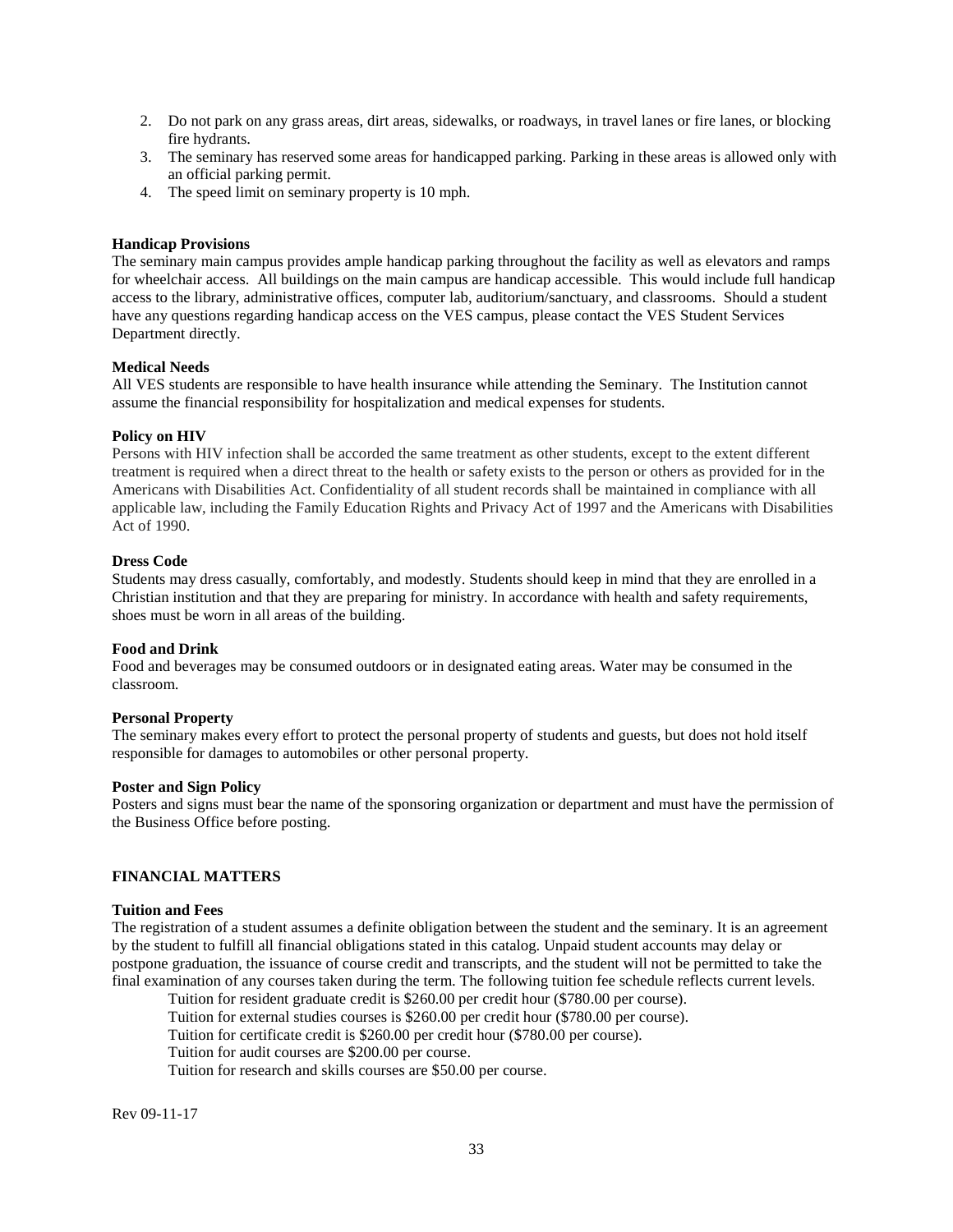#### <span id="page-33-0"></span>**Spousal Tuition Waiver**

We encourage and invite student spouses to join their partners in the classroom as co-learners. With the permission of the instructor, the spouse of a matriculated student may sit-in on many of the classes offered at VES.

If spouses of VES students wish to register for graduate or certificate credit courses, they may do so at a 50% tuition discount. Each spouse may attend the identical number of courses the VES student has attended (or is currently attending) at the discounted tuition rate. The tuition discount does not apply to administrative and registration fees. If your spouse does not wish to earn academic credit they may sit-in on all courses the student spouse is attending for credit at no charge. All other fees and policies remain the same.

#### **Institutional Tuition Waiver Policy**

VES waivers are limited to the availability of funds and will be awarded annually to any student based on moral/spiritual character, financial need, ministry, and GPA. Waivers are valid for one calendar year (January through December, expiring on December 31 of each year. Each year the student must reapply for benefits. If approved, the student must complete at least 12 units per year to retain waiver benefits. Mandatory enrollments are prorated based on the time of year your waiver application is submitted. In addition, Satisfactory Academic Progress (SAP) must be maintained in order to retain benefits. If the student's GPA falls below 3.0 during a calendar year, all waiver/scholarship benefits will be forfeited at the beginning of the following year. The following policies and procedures are in place to ensure fair, accurate and timely distribution of funds and waivers:

*Checks and Balances:* The Financial Aid Committee will be established to authorization the distribution of waivers/funds to qualified students. The authorizer (Financial Aid Committee) shall not be of the same office as the disburser of funds. This authorizing Financial Aid Committee shall be comprised of the President and the Academic Dean, and the Disburser shall be a designated member of the Business/Accounting Office.

*Office Procedure:* The student shall complete and submit a Scholarship Application Form to the Business Office for consideration. The Business Office will forward the application to the Financial Aid Committee for evaluation and authorization. The Committee's decision shall not be longer than three (3) weeks from the time of submittal. The Financial Aid Committee will vote to approve or deny the application. This decision will be forwarded to the Registrar and a copy of award will be placed in the students file.

The Registrar will then notify the student of the Committee's decision and amount of award (usually listed as a percent of tuition waived, e.g 30%, or in the case of funds being authorized it will be listed as a dollar figure, e.g. \$2000) in writing, this letter will also be placed in the student's file. The student may receive the award when he/she enrolls in a respective course(s).

The Registrar will note the amount of award applied to the tuition on the enrollment form which is then forwarded to the Business Office for processing. The Financial Aid Committee will forward a second copy of the award to the Business Office to be recorded for budget tracking purposes and confirmation of the Registrar's data recorded on the student's enrollment form.

*Priority of Disbursement:* All awarded waivers shall be credited to student tuition at the time of enrollment in a timely manner to ensure that the student will have immediate access to credit awarded for immediate use. Waivers do not need to be repaid by the student.

*Student Application Process:* Veritas Evangelical Seminary does not accept federal student loans or other federal aid programs. VES operates on a no-debt policy and encourages students to approach their tuition in like manner. Inquire at the Business Office for availability of VES institutional scholarships/waivers. They are available to degree/certificate students who have usually completed a minimum of nine (9) graduate units of coursework with a G.P.A. of 3.0 or better, ministry worker, missionary, or who have current financial hardship. Scholarship/waiver applications may be requested from the Business Office and returned to the Financial Aid Committee (at the Business Office) for evaluation. Each scholarship award is based on financial need, Christian character, G.P.A., ministry involvement, and academic status. Awards are distributed prior to the registration period. Students who receive tuition waivers and scholarships shall not be required to repay the funds or its value to the institution. All Financial Aid Committee decisions are final. VES scholarships and waivers do not have to be repaid by the student. Award recipients whose semester GPA falls below 3.0 in a calendar year (January—December) or do not complete at least 4 courses per year are considered lacking Satisfactory Academic Progress, meaning the award may be revoked.

### **Title IV Federal Financial Aid**

VES is currently making application to participate in Title IV federal financial aid. Once approval is granted, students may inquire into aid and appropriate forms through the designated VES Financial Aid Director. VES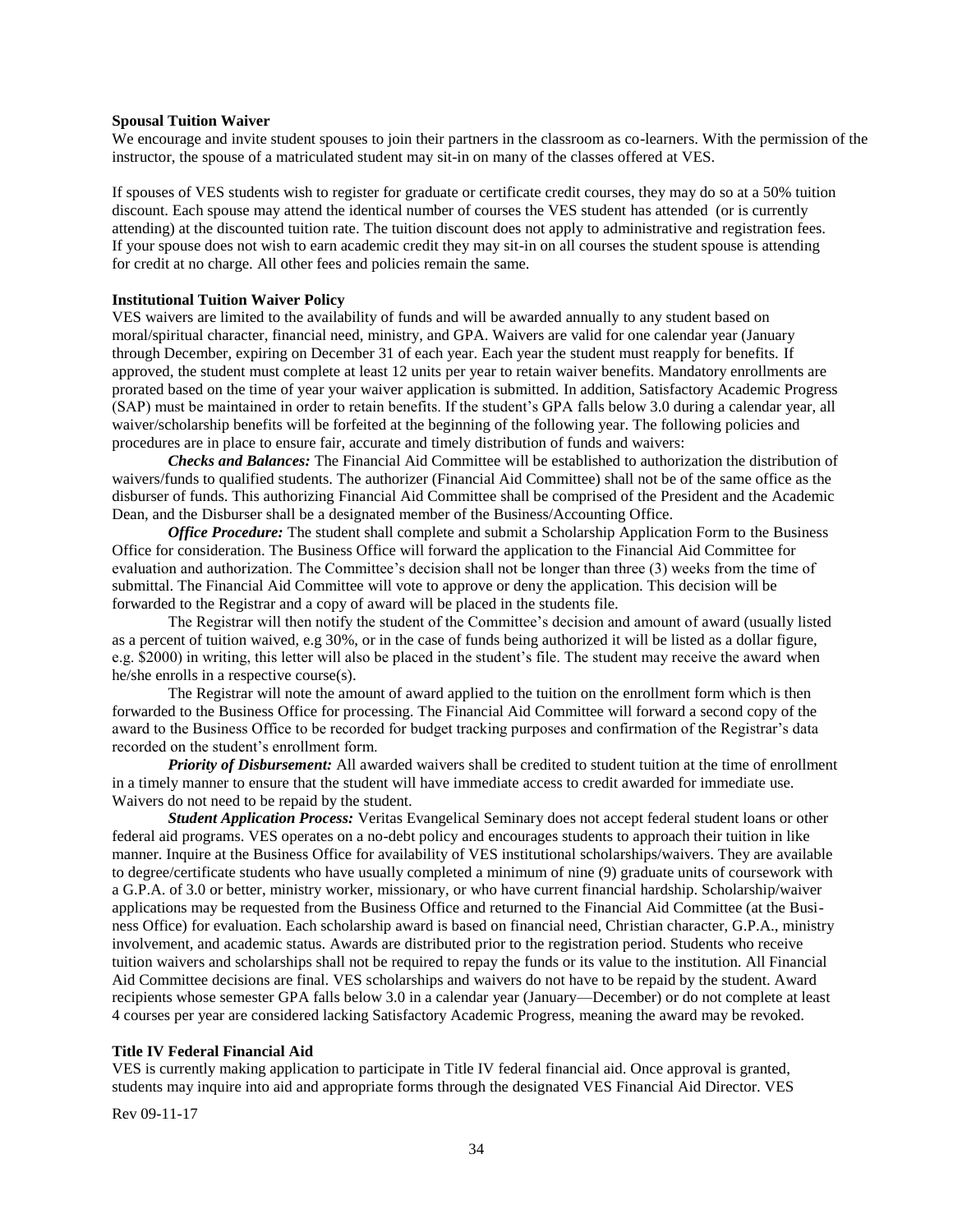Students who are already receiving VES tuition assistance may apply for federal financial aid, however, once federal aid is received by the student all former VES tuition waivers assistance will be terminated. Students may not receive VES tuition assistance and Title IV federal aid simultaneously.

## **VES Tuition Waiver Award Schedule**

Pastors/Full-time Missionary/Full-time Ministry Workers/Veterans – 30% Flat Waiver Part-time Ministry Workers – 10% Flat Waiver Non-ministry Need Based – Up to 30% Tuition Waiver

## <span id="page-34-0"></span>**Veterans Benefits**

Though Veritas Evangelical Seminary programs are currently not approved for government issued VA benefits, the Seminary will work toward approval immediately after receiving California State authorization and accreditation of VES graduate programs. A Veteran, or one who is entitled to the G.I. Bill (educational benefits) or any other educational assistance are encouraged to apply for VES Veteran's Tuition Scholarships at any time. The tuition award would cover up to a maximum of 30% of your tuition costs and is based on the same criteria listed above. This program may be discontinued at any time due to VES policy and financial changes.

### <span id="page-34-1"></span>**Application Fee**

A non-refundable \$30.00 application for admission fee is required with each application submitted.

### <span id="page-34-2"></span>**Registration Fee**

In addition to tuition, each resident and external studies course will be assessed a non-refundable \$15.00 registration fee. Arranged courses include a non-refundable \$15.00 fee in addition to the registration fee.

### <span id="page-34-3"></span>**Technology Fee**

In addition to tuition, all external studies courses are assessed a \$30.00 non-refundable technology/administrative fee per course.

#### <span id="page-34-4"></span>**Annual Administrative Fee**

In addition to the tuition and registration fee, there will be assessed a \$50.00 administrative fee. This fee will be charged to the student once per year upon their first registration of the year.

#### <span id="page-34-5"></span>**Church and Mission Experience**

For each required church and mission experience completed the fee is \$50. This non-refundable fee must be submitted with your completed service log sheets and supervisor evaluation form. (See Academic Catalog for procedures and forms).

#### <span id="page-34-6"></span>**Graduation Fee**

A graduation fee of \$100.00 is required for all students submitting the required Candidacy for Degree form to graduate in residence and \$50.00 to graduate in absentia. Students may not be considered a candidate for graduation without a completed form submitted no later than January in the year of graduation.

## <span id="page-34-7"></span>**Refund Policy**

The following refund policy is for those who *officially* drop graduate courses. Failure to attend class does not constitute a withdrawal from a course. Courses are officially dropped when the student completes an Add/Drop form and is signed by the instructor and submitted to the Registrar's office. Please allow two weeks for the refund to be processed. The following refund schedule reflects current VES policy.

Courses dropped by the end of the first class session—100% refund

Courses dropped by the end of the second class session—50% refund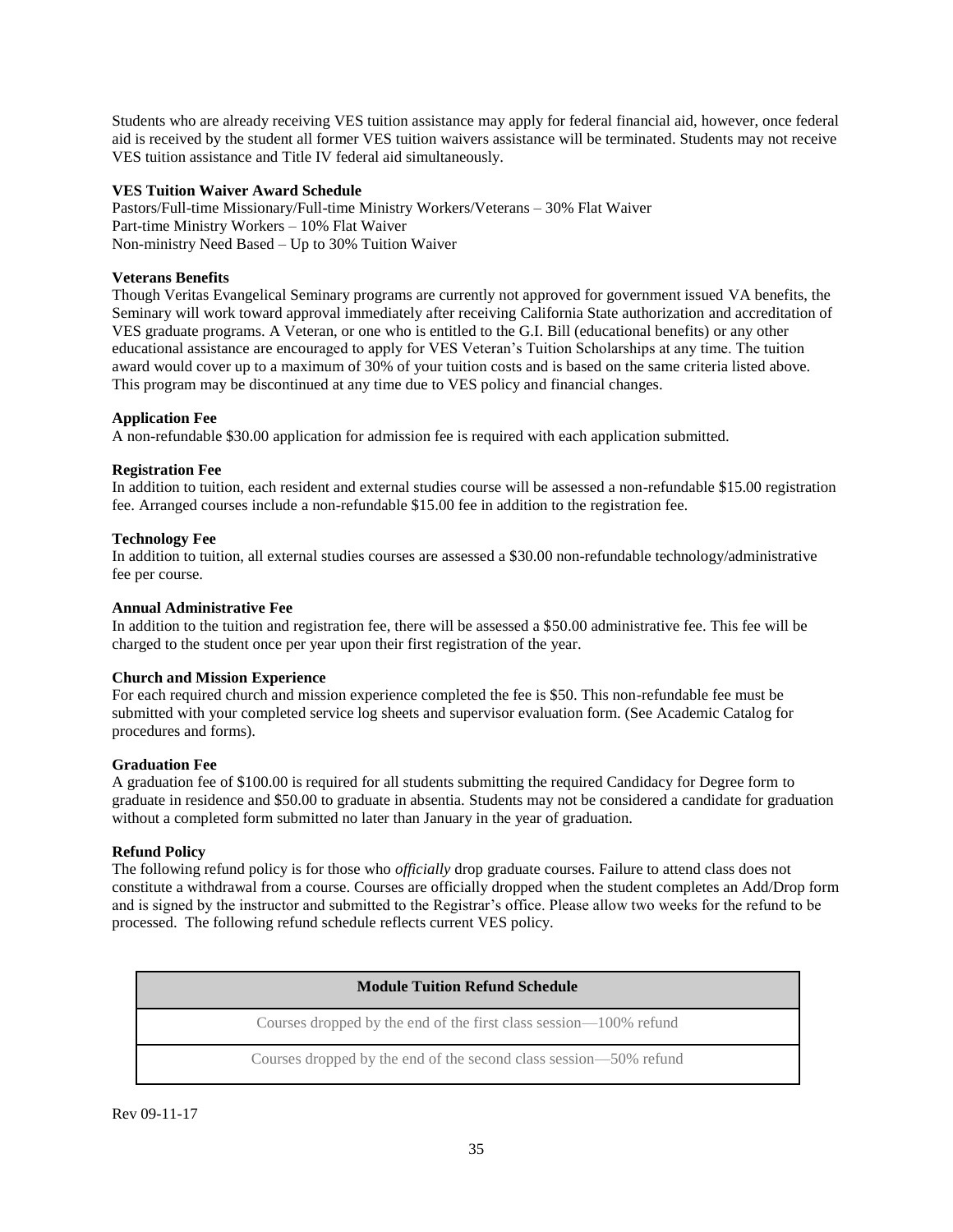| Courses dropped after the second class session—no refund     |  |  |
|--------------------------------------------------------------|--|--|
| <b>Semester Tuition Refund Schedule</b>                      |  |  |
| Courses dropped by the end of the second week—100% refund    |  |  |
| Courses dropped before the end of the fourth week—50% refund |  |  |
| Courses dropped after the end of the fourth week—no refund   |  |  |
| <b>External Studies Refund Schedule</b>                      |  |  |
|                                                              |  |  |
| Courses dropped by the end of the first week—100% refund     |  |  |
| Courses dropped before the end of the second week—50% refund |  |  |
| Courses dropped after the end of the second week—no refund   |  |  |

#### <span id="page-35-0"></span>**Regarding the Student Handbook**

While every effort is made to ensure the accuracy of the information in this publication, the seminary has the right to make changes at any time without prior notice. It is the seminary's expectation that students will follow school policies and procedures as presented in the Academic Catalog and the Student Handbook. The student assumes personal responsibility for fulfilling their course of study and completing the graduation requirements of Veritas Evangelical Seminary. Those students receiving financial aid also assume personal responsibility to abide by any federal financial aid policies. A student's ignorance of a policy that appears in any seminary published document, particularly the Academic Catalog or Student Handbook, is not a valid reason for granting an exception to any policy. Inquiries regarding the Student Handbook should be addressed to: Veritas Evangelical Seminary, 3000 W. MacArthur Blvd., Logos Building, Suite 220, Santa Ana, CA, 92845.

#### **ACCREDITATION**

Veritas Evangelical Seminary is a member of the Transnational Association of Christian Colleges and Schools (TRACS) [15935 Forest Road, Forest, VA 24551; Telephone: 434.525.9539; e-mail:info@tracs.org] having been awarded Candidate status as a Category III institution by TRACS' Accreditation Commission on April 3, 2012; this status is effective for a period of five years. TRACS is recognized by the United States Department of Education (USDE), the Council for Higher Education Accreditation (CHEA) and the International Net-work for Quality Assurance Agencies in Higher Education (INQAAHE).

#### **AUTHORIZATION**

On September 14, 2010 VES received a formal letter of exemption from the Bureau for Private Postsecondary Education (BPPE) under the Education code Section 94874(e) for nonprofit religious corporations. This exemption will continue until such time as there is a change to the organization of the Institution, Institution's offerings or degree or diploma awarded, or any other factor, that would render the Institution ineligible for an exemption under the CEC Section 94874(e).

#### **VES STUDENT FAQ**

**How do I find out what classes on-campus and external studies are available?** On the VES website under the "Academic" menu there is an "Academic Calendar" link that lists upcoming on-campus courses for the year. The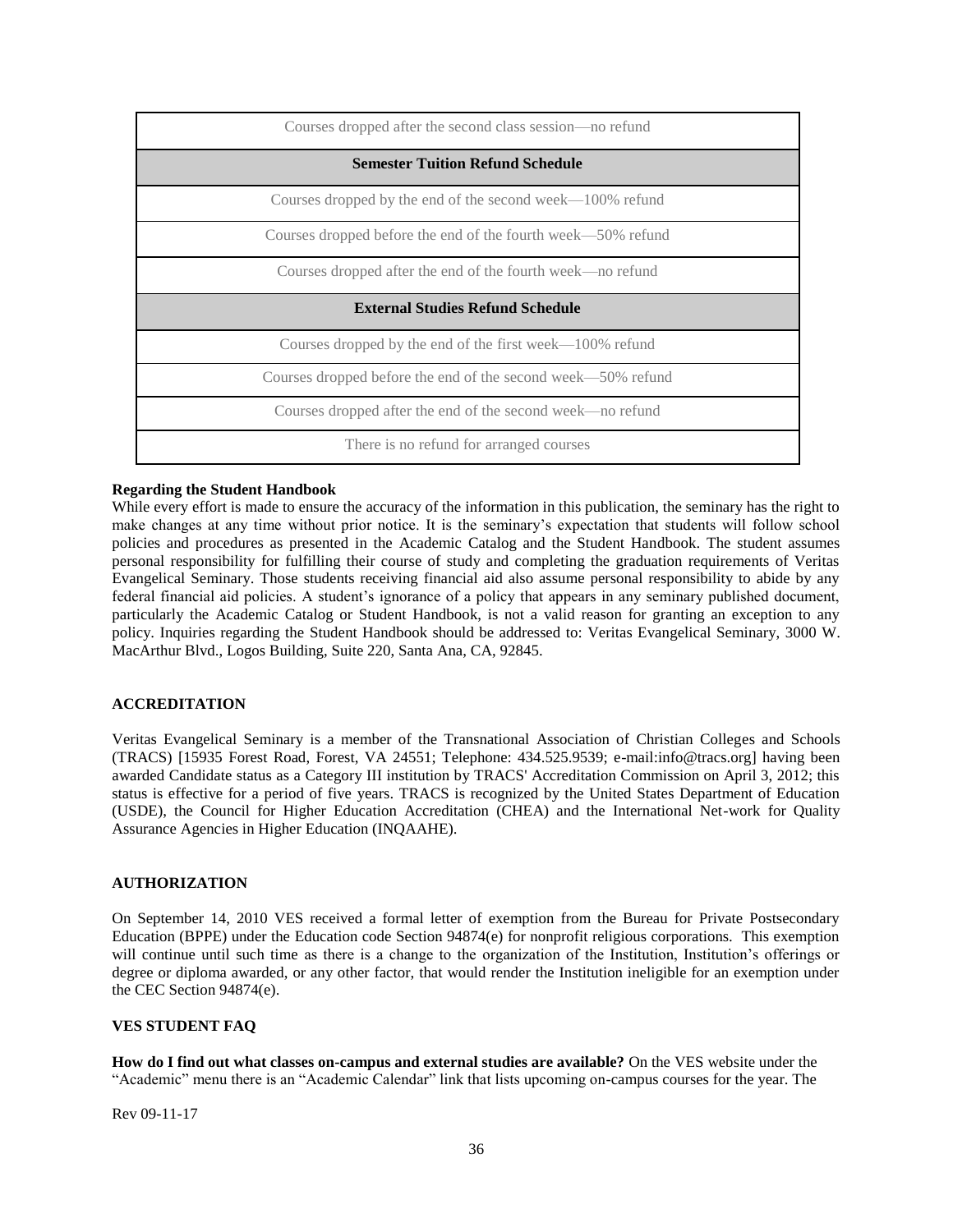available External Studies courses can be viewed under the "External Studies" menu where there is a "Register for Correspondence Courses" link describing the courses. This course listing is identical to the courses offered through external studies through pre-recorded streaming video.

**What are Module courses and when can I register?** Though most of our courses are 15-week semester courses that meet in the evening from 6:30pm to 9:30pm in the fall and spring terms, we also have intensive module course offerings during the summer and winter breaks. Module courses are intensive one-week courses. A Module class meets for only one week, Monday through Friday from 6:00pm to 10:30pm on campus, and on Saturday meets from 9:00am to 5:30pm. After this one-week in-class portion is complete, you then have 14 additional weeks to complete all exams and assignment as well as interact with your professor. You can register for a course at any time either through our website or calling the Seminary, though we prefer your register at least one week prior to the class start date.

**Is there a required order for taking classes?** No, but there are three exceptions. First, biblical language courses must be taken in order. For example, Biblical Greek I must be completed prior to enrolling for Biblical Greek II. Second, *RW499 Research Methods and Technology* Skills is required as your first seminary course so you can be familiarized with how to do theological research. Third, though you may begin researching for your thesis at any time during your program, you may submit your thesis at the beginning of your final semester prior to graduation. You can identify which courses you need in order to complete your degree/certificate program using the *VES Graduation Worksheet* located under the "Information" menu on the VES website, then select "Forms" to obtain the worksheet.

**When is all coursework due?** Course work is due by the dates assignments are due as stated in your syllabus. All coursework must be postmarked on or prior to the published course due date. All external and residential studies courses will have 15-weeks to be completed. All coursework must be received (or postmarked) by VES on or prior to the published due date.

#### **How do I register for my on-campus and external correspondence courses?**

To register for an on-campus course, login to your student Populi account, then click the "Registration" tab, select the courses you would like to enroll in, and click "Save" to finalize online registration. To register for an arranged course, call or email the Registrar's Office at vacosta@ves.edu.

**Can I take a combination of on-campus and external courses?** Yes, all students may take a combination of external and residential courses. However, students residing within 50 miles of the Main campus are limited in the amount of external courses that can be taken. External students may take as many residential courses as they wish.

**Can I transfer previous coursework into VES?** Yes, all graduate level (Masters degree) coursework may be evaluated by the VES Registrar for transfer into your VES degree program. VES may accept up to half of the VES degree program in credits earned from other accredited schools (or equivalent). For example, the VES M.Div. program consists of 93 units, you may transfer in up to 46.5 units of course credit.

**What books do I need?** The required textbooks for courses will be posted on the Populi student database, choose the course page applicable, then click "Info" tab and the books will be under "Required Texts" on the right hand side.The required textbooks can also be found on the course syllabus.

**Where do I get my books?** Though each on-campus student is responsible for obtaining and purchasing their own textbooks (not from VES), most correspondence students may purchase their books through VES or through other retailers such as:

[www.Amazon.com](http://www.amazon.com/) [www.ArchivesBookshop.com](http://www.archivesbookshop.com/) [www.AbeBooks.com](http://www.abebooks.com/) [www.BookFinder.com](http://www.bookfinder.com/) [www.Cbd.com](http://www.cbd.com/) [www.TheChapelStore.com](http://www.thechapelstore.com/)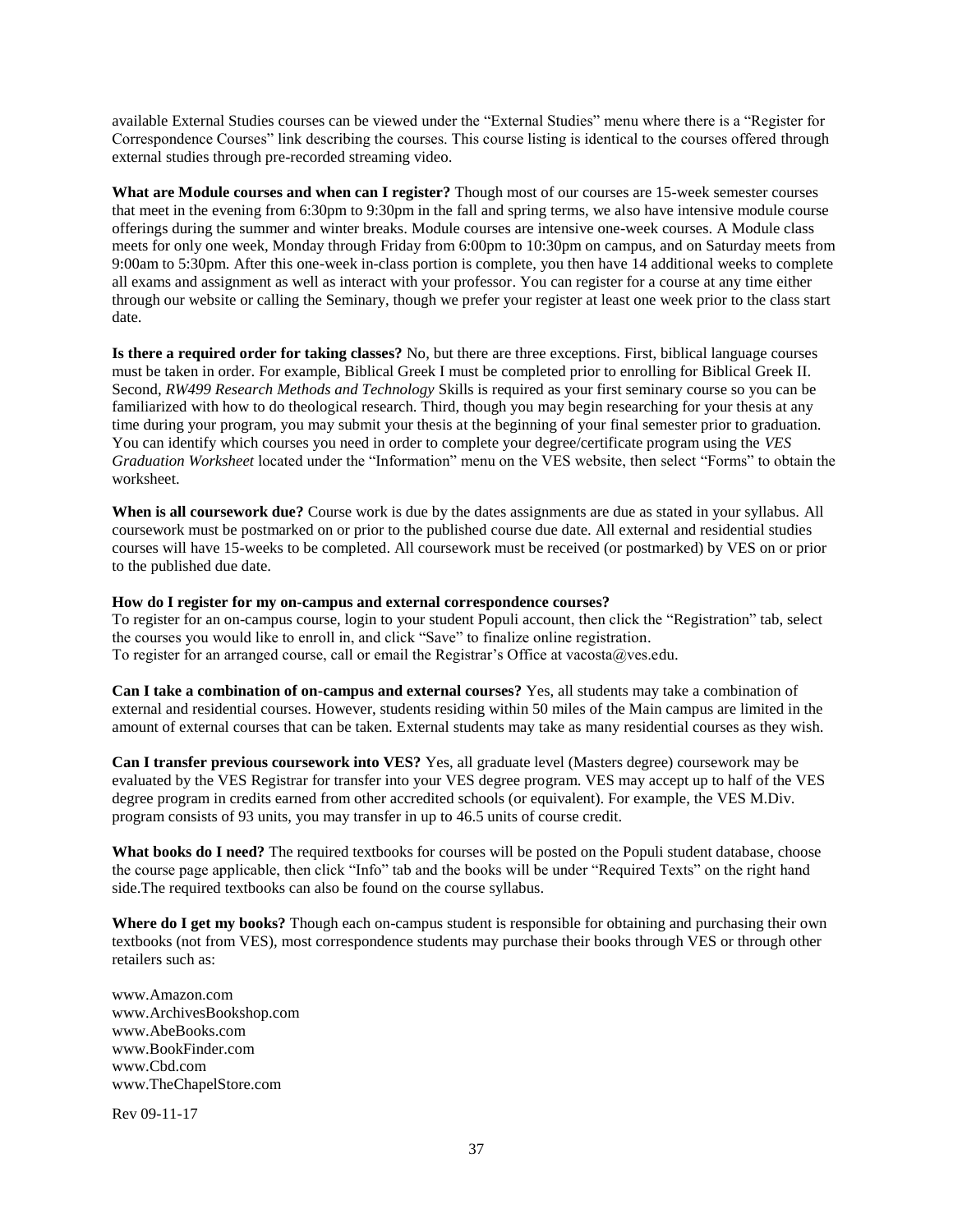[www.Internationallegacy.org](http://www.internationallegacy.org/)

**How long do I have to complete a degree?** The timeframes differ for each degree program. Each of these timeframes are covered in the VES Catalog under *Timeframe for Degree/Certificate Completion.*

**How many courses should I enroll in at one time?** VES highly recommends taking no more than 9 credit hours (full-time semester at graduate level). Students may take more credit hours if approved. VES courses are offered through 15-week traditional semester course system. Each course meets for 3 hours in the evening (6:30pm – 9:30pm) once per week, totaling 45 hours of in-class instruction. In addition, VES offers one-week intensive modular courses in the winter and summer breaks that meet Monday through Friday from 6:00pm to 10:30pm, and Saturday from 9:00am to 5:30pm, for approximately 32 hours of in-class instruction. A full-time graduate load is 9+ semester hours per term.

**Where can I find guidance on writing research papers?** All thesis and research papers must be written in the latest edition of Turabian style/format. For assistance with this style format you can read the latest edition of Kate L. Turabian, *A Manual for Writers of Research Papers, Theses, and Dissertations* and/or download the "VES Turabian Helper" located under the "Information" menu, then select "Forms" to access the link. In addition, the *RW499 Research Methods and Technology Skills* course will familiarize you to research, use various technological research tools, and familiarize you on how to write a research paper. If you still have questions, you may contact your Academic Student Advisor-Counselor (see contacts below)

**What's available in our Library for research?** The searchable VES/CCBC library offers over 20,000 physical books that you can check out and nearly 80,000+ electronic sources (i.e. full-text books and journals, DVDs, MP3s, Video lectures, etc) and research databases (e.g. EBSCO Host, ProQuest, BAS Archives, etc) on *The William E. Nix Electronic Library* (TWENEL). TWENEL can be accessed from the VES library web page with a user name and password. In addition, electronic research tools (e.g. Logos software) and computer workstations are available to students.

**What if I need help finding housing or with career opportunities?** Student Services can assist you in these areas. Long-term housing options are kept on file with the Student Services Director. In addition, third parties occasionally send ministry and non-ministry related job opportunities to VES. When we receive them we usually send these opportunities to students by email.

**Is there an affordable way to purchase Bible software?** Yes, Logos Bible Software has arranged for VES students to receive a 30% discount on all Logos software and additions. These may be purchased from Logos via our school account.

**Who can I talk to for help?** Though the entire VES administration and staff can assist you in whatever your need may be, your Academic Student Advisor/Counselor would be the most appropriate person to contact (see contact information below).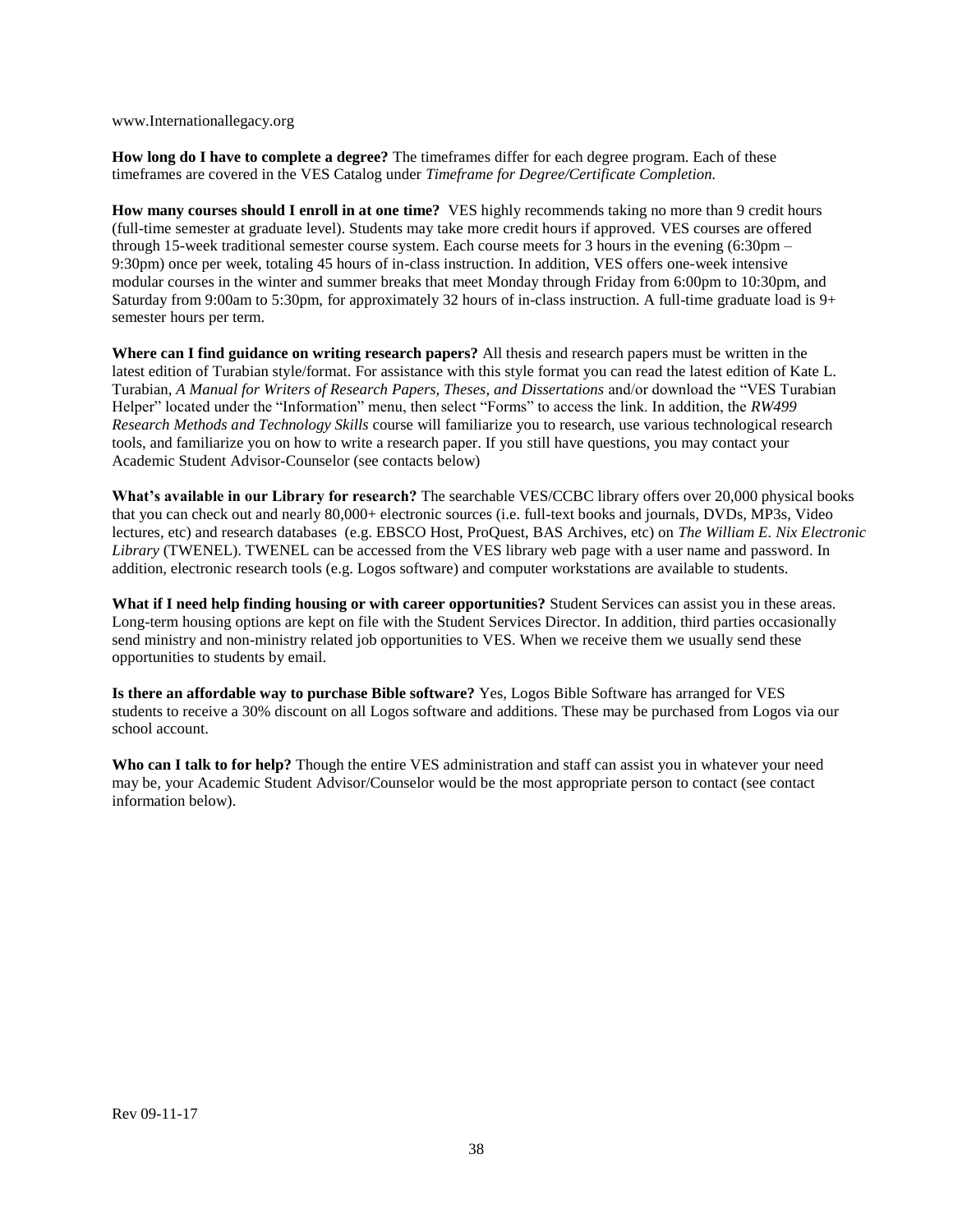<span id="page-38-0"></span>

| <b>VES Administration Contacts</b>                                                     |                                            |  |
|----------------------------------------------------------------------------------------|--------------------------------------------|--|
| <b>President</b>                                                                       | Joseph M. Holden                           |  |
| 714.966.8500                                                                           | info@ves.edu                               |  |
| <b>Academic Dean</b>                                                                   | <b>Miguel Endara</b>                       |  |
| 714.966.8500                                                                           | mendara@ves.edu                            |  |
| <b>Chancellor</b>                                                                      | Norman L. Geisler                          |  |
| 714.966.8500                                                                           | info@ves.edu                               |  |
| <b>Business Manager / Director of Student/Alumni</b><br><b>Affairs</b><br>714.966.8500 | <b>Deborah DeLargy</b><br>ddelargy@ves.edu |  |
| <b>IT Manager / Webmaster</b>                                                          | <b>Daniel Montoya</b>                      |  |
| 714.966.8500 / 209.601.8684                                                            | dmontoya@ves.edu                           |  |
| <b>Library Director</b>                                                                | <b>Joseph McElroy / Anna McElroy</b>       |  |
| 714.966.8500                                                                           | info@ves.edu                               |  |
| <b>Director of External Studies Program</b>                                            | <b>Scott Matscherz</b>                     |  |
| 714.966.8500 / 803.207.2670                                                            | info@ves.edu                               |  |
| <b>Registrar / Admissions Coordinator</b>                                              | <b>Vanessa Acosta</b>                      |  |
| 714.966.8500                                                                           | vacosta@ves.edu                            |  |
| Director of Master of Arts in Theological Studies                                      | William E. Nix                             |  |
| 714.966.8500                                                                           | info@ves.edu                               |  |
| <b>Director of Master of Divinity</b>                                                  | <b>David Miller</b>                        |  |
| 714.966.8500                                                                           | dmiller@ves.edu                            |  |
| Director of Master of Arts in Christian<br><b>Apologetics</b><br>714.966.8500          | <b>Mark Hanna</b><br>info@ves.edu          |  |
| <b>Accounting Manager</b>                                                              | <b>Stacy Merrill</b>                       |  |
| 714.966.8500                                                                           | smerrill@ves.edu                           |  |
| <b>Director of Master of Arts in Biblical Studies</b>                                  | <b>Forrest Weiland</b>                     |  |
| 714.966.8500 / 888.JOHN.1717                                                           | info@ves.edu                               |  |
| Director of Institutional Effectiveness /<br><b>Academic Advisor</b><br>714.966.8500   | <b>Frank Correa</b><br>fcorrea@ves.edu     |  |